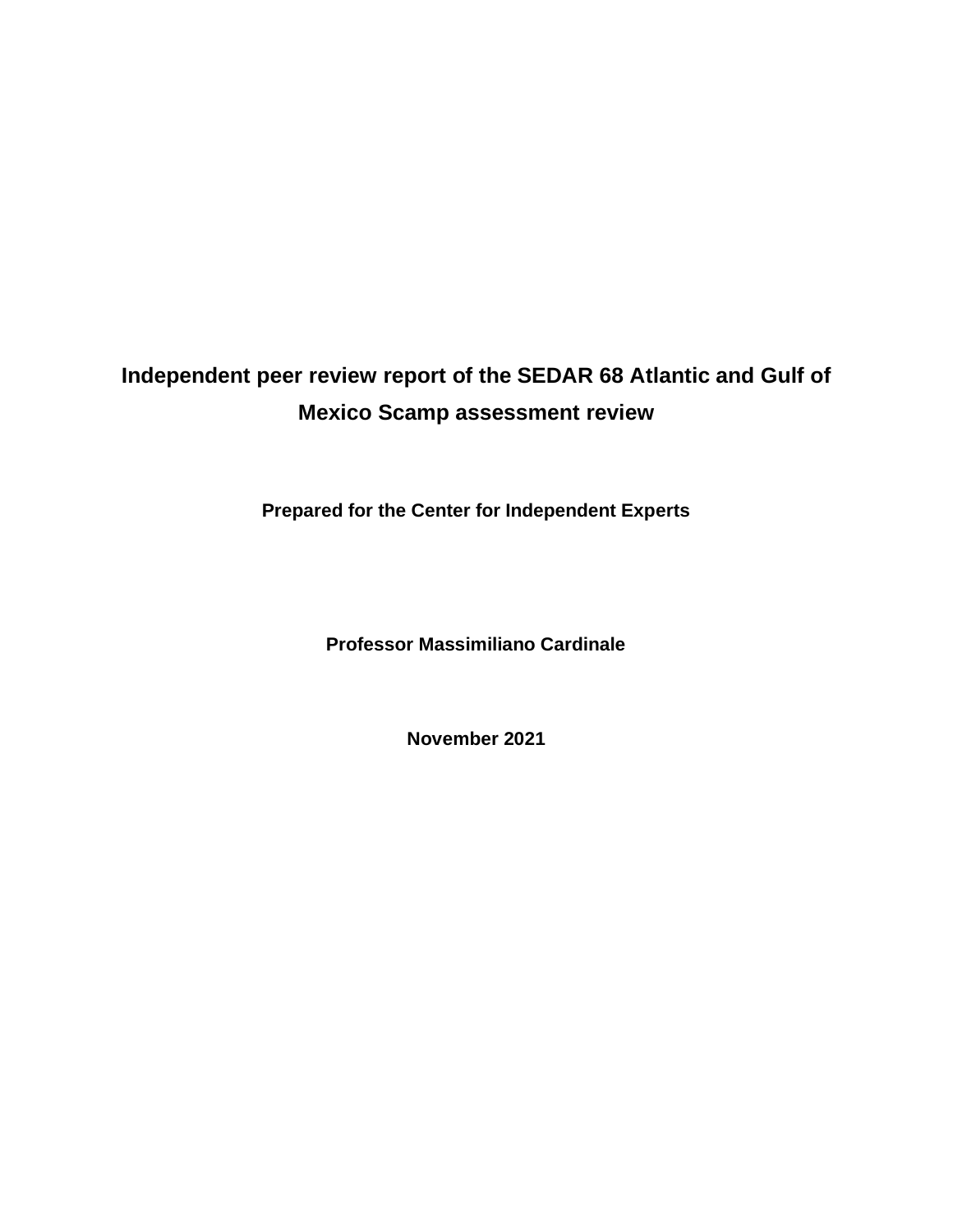## Executive Summary

- This document is the individual CIE Reviewer report of the SEDAR 68 Atlantic and Gulf of Mexico Scamp assessment conducted during August-September 2021 and provided at the request of the Center for Independent Experts (CIE) (see Appendix 2 aka Attachment A).
- This report solely represents the view of the independent reviewer (Prof. Massimiliano Cardinale). The text in this report is mainly based on the original assessment reports and background documents provided to the reviewer in advance of the meeting. Additional comments based on discussion during the SEDAR 68 web meeting and presentation of alternative model configurations are included in the meeting report.
- The Assessment team tackled all the assigned terms of reference (TORs).
- The reviewer considers that the Assessment team has done a satisfactory job in carrying out the assessment, analysing all available data, modelling part of the uncertainty and providing some sensitivity analyses of both the data and the models. However, the reviewer does not completely agree with all of the findings reported in the SEDAR 68 Atlantic and Gulf of Mexico Scamp assessment report. Taking into account all available information, the reviewer considers that a single "best model" cannot be singled out to be used for advice. Instead, given the uncertainties in the data used as input, and in key biological parameters and processes, a model ensemble should be developed in the future (see also Recommendations section).
- The reviewer also considers that the diagnostics tools used by the Assessment team to evaluate the robustness of the model are incomplete and should be augmented following recent publications (see details in the full Report below).
- Findings that are reported in the SEDAR 68 Atlantic and Gulf of Mexico Scamp assessment report are not necessarily fully repeated in this individual report. This report focuses on clarification of elements contained in the SEDAR 68 Atlantic and Gulf of Mexico Scamp assessment (including the Data Workshop Report and the backgrounds documents) and some additional views of the individual reviewer about how available data could have been better explored to derive more robust estimates of the exploitation rate and stock status of Atlantic and Gulf of Mexico Scamp stocks.
- Further recommendations aimed at improving the assessment of Atlantic and Gulf of Mexico Scamp as presented in the SEDAR 68 were made and included in the full report below. These are mainly based on additional re-analysis and modelling of the original data set made by the reviewer.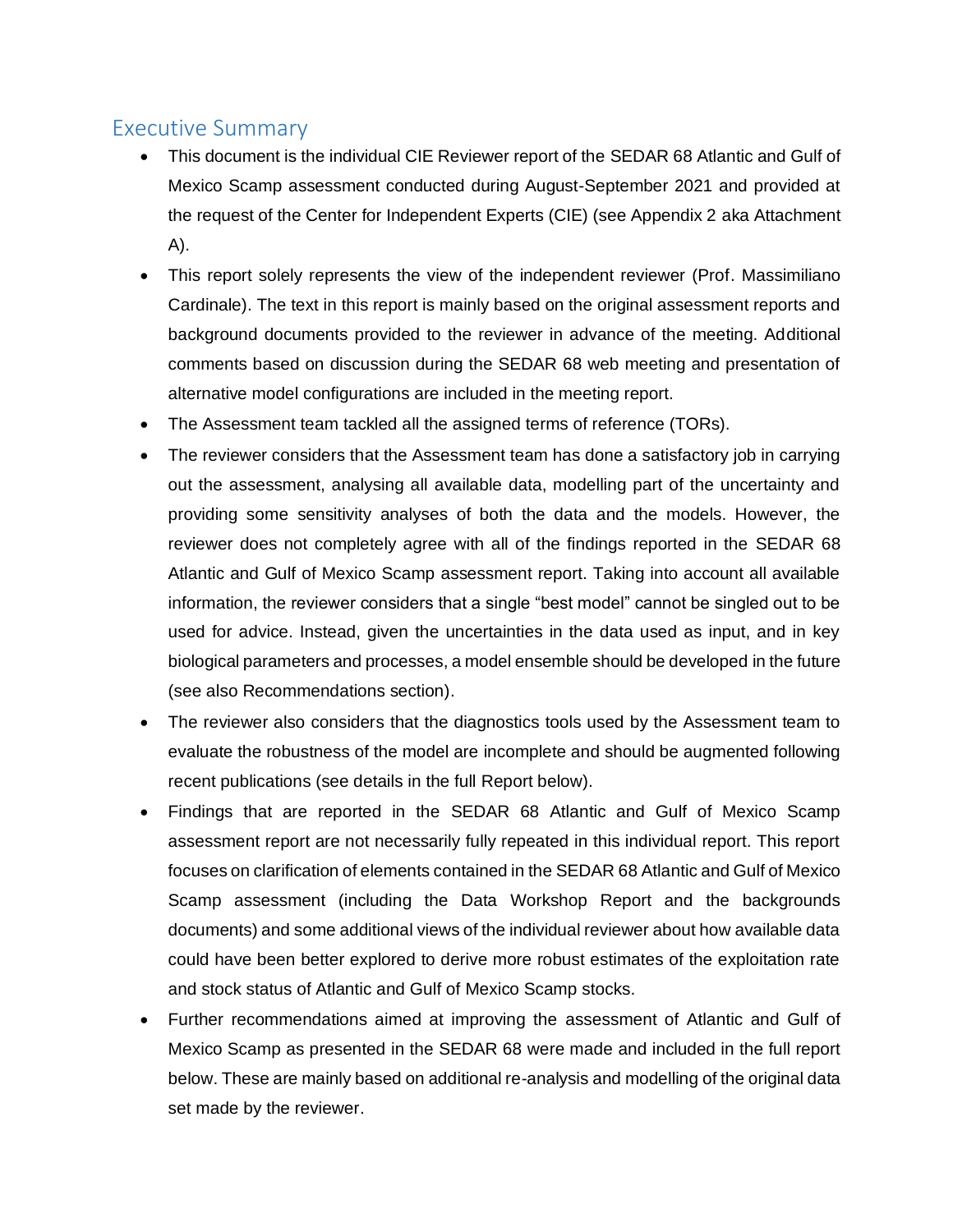## **Introduction**

SEDAR 68 Atlantic and Gulf of Mexico Scamp assessment report, associated background documents containing detailed information on the data used in the assessment and input files of the assessment models were provided to the independent reviewer (Prof. Massimiliano Cardinale) well in advance of the deadline. The reports and documentations were reviewed at the request of the Center for Independent Experts (CIE).

## Description of review activities

This review was undertaken by Prof. Massimiliano Cardinale during August-September 2021 at the request of the Center for Independent Experts (CIE) (see Appendix 2 aka Attachment A).

Relevant documents (see bibliography, Appendix 1 aka S68 Doc List) and background information were made available four weeks prior to the deadline through email and via a link to the SEDAR 68 website (http://sedarweb.org/sedar-68-scamp-assessment-process). The assessment report was made available four weeks' prior the deadline via a link to the SEDAR 68 website. The documentation was reviewed prior to the deadline and the deadline was met. The background information and assessment report of Atlantic and Gulf of Mexico Scamp was presented through several documents (see Appendix 1 aka S68 Doc List). Background information relevant to this review is presented in a series of appendices, including: CIE Statement of Work (Appendix 2 aka Attachment A); a bibliography (Appendix 1 aka S68 Doc List) and Terms of Reference (TORs, Annex 2 under Appendix 2 aka Attachment A). Comments included here are provided following the TORs and are those of the independent reviewer only.

## Summary of findings

## Main recommendations

- The report should include the estimated key biological parameters for each stock of the two species separately. The biology of the pseudo-species in the models should resemble Scamp Grouper, as it represents by far the largest part of the catches, or should be weighed accordingly to their proportion in the catches.
- Regression model standardization procedures that account for an unbalanced sampling between depth and space (and many other covariates) should be preferred for deriving relative abundance indices to be used in stock assessment models.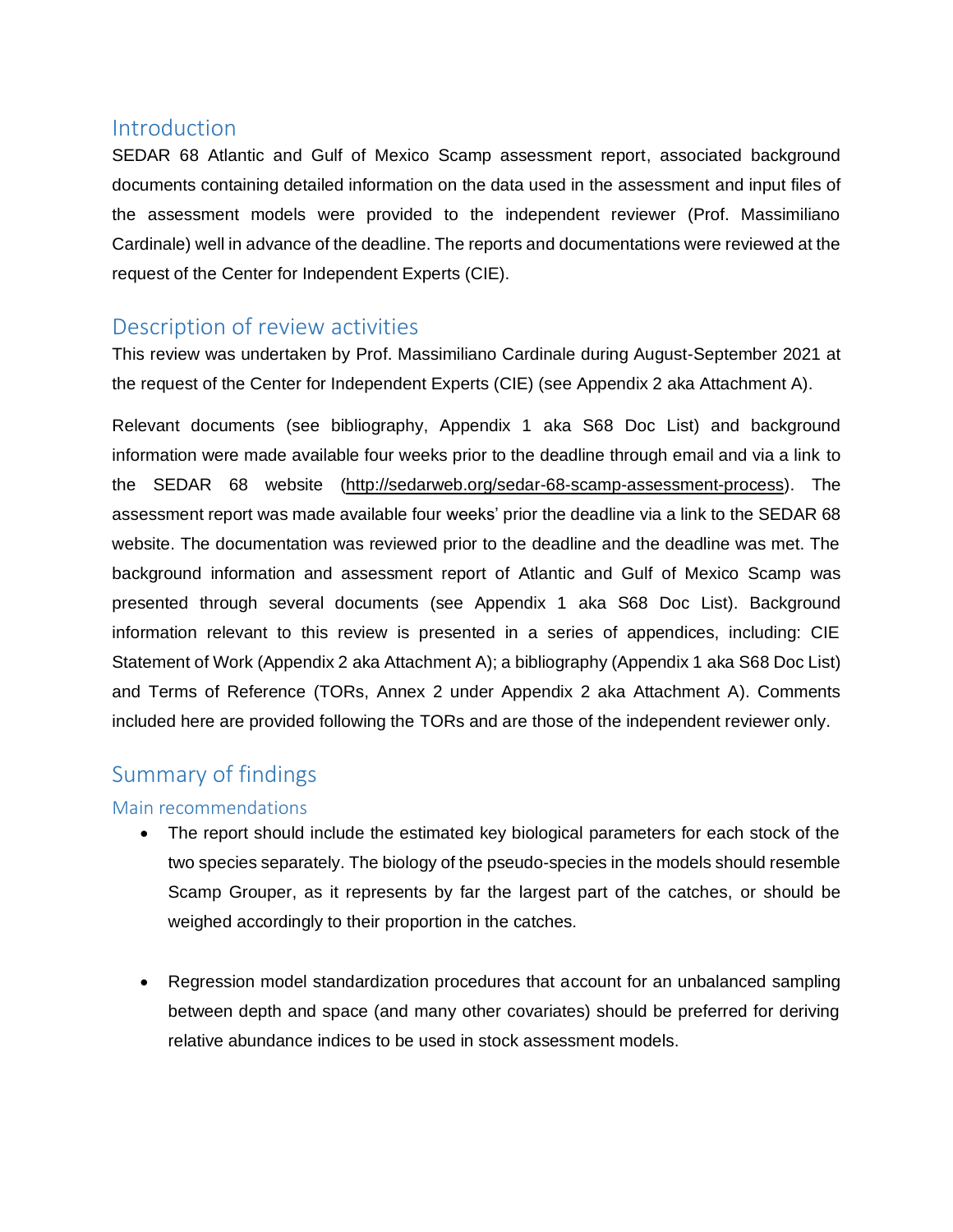- The model diagnostic toolbox should be greatly expanded to include as a minimum runs test of the residuals, retrospective and forecast Mohn´s rho, hindcasting and MCMC.
- An ensemble of different plausible model configurations selected using hypothesis testing and weighed by a comprehensive diagnostic against performance criteria agreed beforehand should be used to provide stocks status and management advice for both stocks. As best practice, and as a minimum, the ensemble should integrate the three main sources of uncertainty, process uncertainty, parameter uncertainty and observation error in the data.
- For the Gulf of Mexico Scamp stock steepness cannot be estimated reliably due to the lack of strong contrast in the spawning stock time series. Thus, steepness is either fixed at the species prior estimated by FishLife or, at best, is used as a dimension (e.g, low, med, high) of the ensemble together with others key parameters.
- For the Gulf of Mexico Scamp stock, reference point should be based on SPR or on a fraction of  $B_0$  as MSY derived reference points in conjunction with the high steepness estimated by the model will most likely imply large risk of stock collapse.

Terms of Reference (TORs) (In italics is a condensed answer of the reviewer to each specific TOR; detailed elaborations of each identified issue can be found in the full Report below)

## **1. Evaluate the data used in the assessment, including discussion of the strengths and weaknesses of data sources and decisions. Consider the following:**

- Are data decisions made by the Data Workshop (DW) and Assessment Workshop (AW) justified?
- Are data uncertainties acknowledged, reported, and within normal or expected levels?
- Is the appropriate model applied properly to the available data?
- Are input data series sufficient to support the assessment approach?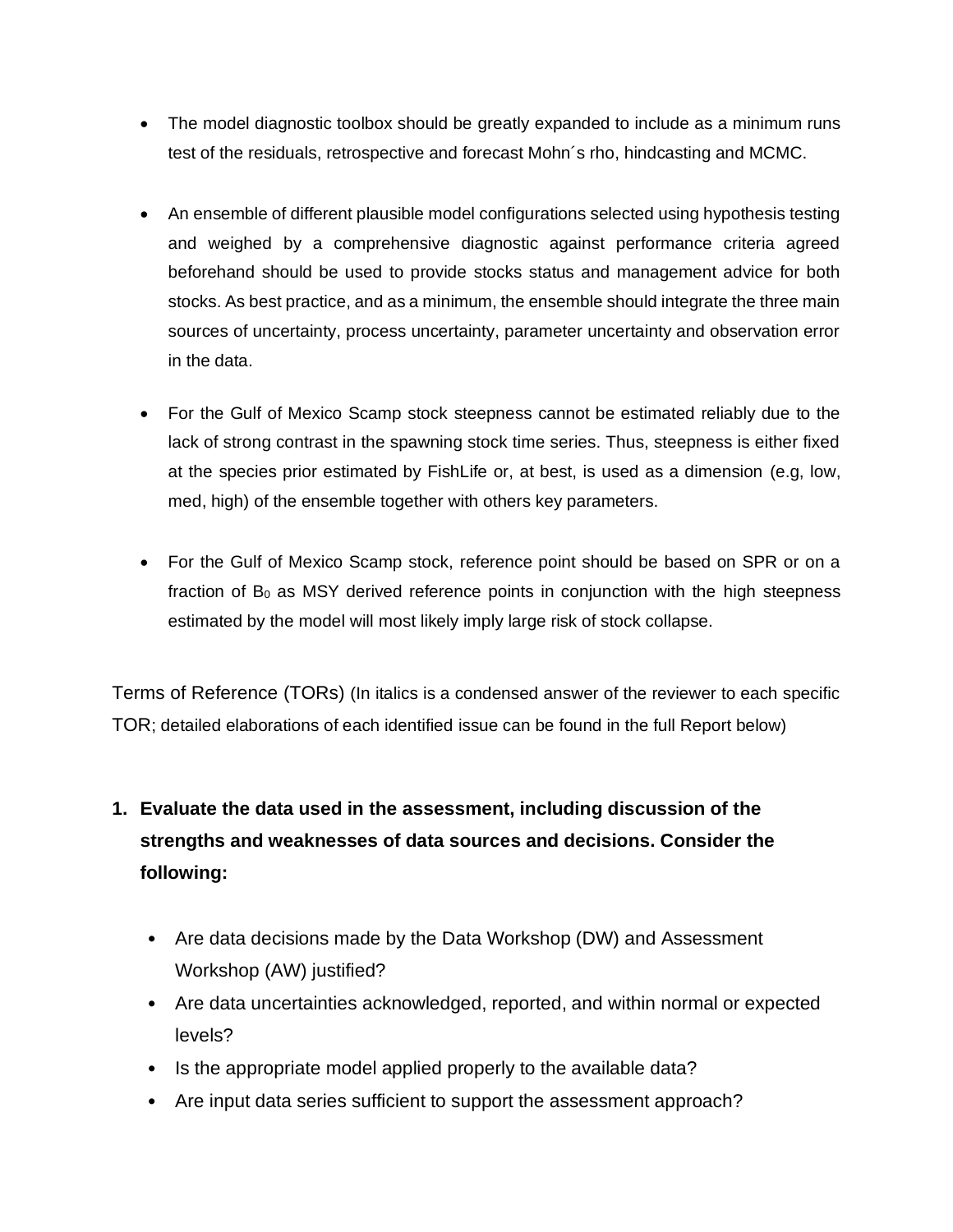I consider the data used within the chosen assessment models as generally appropriate and data uncertainty properly acknowledged. The models used to conduct the data preparation for the assessments are suitable for the available data as well as the data series are adequate to support the assessment models used. The choice of the analytical tools used to derive the data is well justified in the background documents presented for both stocks. Also, uncertainty associated with the different data sources is estimated and well presented. However, I found the presentation of the available data somewhat incomplete. Concerning the biology of the two species, which are assessed as a pseudo-species for two separate stocks, Gulf of Mexico and Atlantic, it would be beneficial to add, as a minimum, a figure with the estimate of the proportion by year of the two species in the catches. Ideally, it would be informative to include in the reports also the estimated key biological parameters for each stock of the two species separately. All biological parameters are combined in the assessment but it is hard to evaluate to which of the two species the biological parameters used in the assessment are mostly similar. The only information I found about the proportion between the two species is that Yellowmouth Grouper represents at most less than 3% of the catches (e.g., page 8 of the Gulf of Mexico report). In this case, I consider that the biology of the pseudo-species in the models should resemble Scamp Grouper or should be weighed accordingly to their proportion in the catches.

For the Atlantic stock, catches of the commercial fleets were pooled in a single pseudo-fleet and the same was done for the recreational fleets. This is in theory fine if the pooled fleets have similar selectivity and/or if the proportion between the fleets is more or less constant between years. However, it would be useful to add more information to substantiate this choice, especially the catch size composition of the different fleets that compose the commercial and recreational pseudo-fleet and their landings (or proportion) over time.

For the Atlantic stock, I found a reference on page 3 of the assessment report on size regulations to come into place for the first time in 1992 but it would be useful to add some more information on what kind of regulations and to which fleets they were applied over time (see for example Figure 10 in the Gulf of Mexico assessment report).

For both stocks**,** several processes that lead to the estimation of the indices of relative abundance have been modelled using a Delta model (i.e. combining two separate generalized linear models, GLMs for encounter probability and positive catch rates). The proportion of the 0s has the potential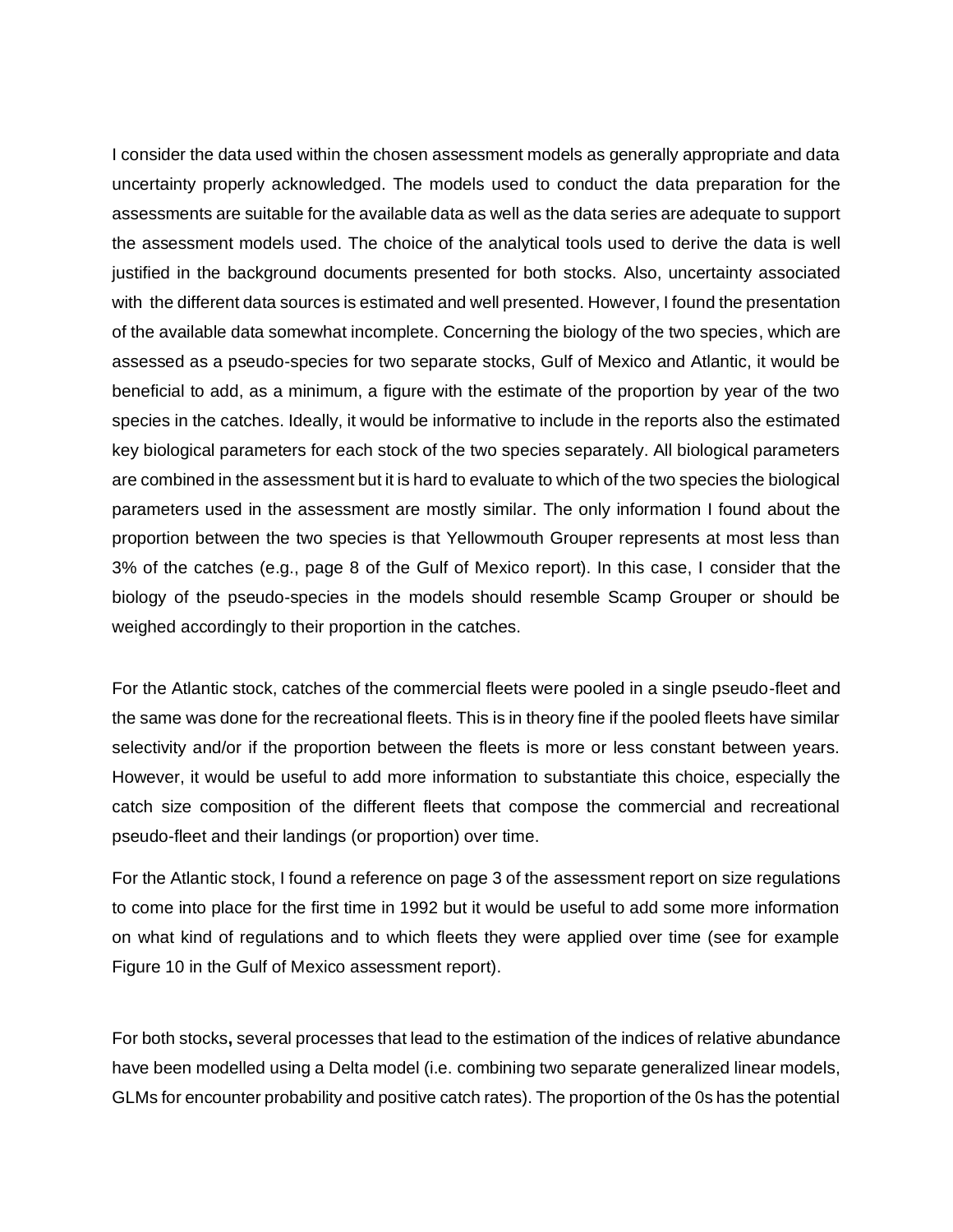to affect the performance of an ad-hoc method such as the Delta model. As a rule of thumb, a Tweedie distribution should be used when the ration is larger than 1/3. In the absence of the information about the proportion of 0s by year in the catch data set used, it is not possible to evaluate how the use of the Delta model might have affected the estimation of the indices of abundance.

The choice of a survey-design ratio-of means estimator instead of a regression model estimator seems to be guided mostly by the unbalance in effort between stratum-area combinations (i.e. depth and space). However, regression model standardization procedures that account for an unbalanced sampling between depth and space (and many other covariates) are widely used for deriving indices of relative abundance to be used in stock assessment models and should be preferred.

Historical catch data, even if not used in the assessment and albeit incomplete, should be presented and included in the report for both stocks for completeness and to verify the assumption for the initial conditions of the models.

## **2. Evaluate and discuss the strengths and weaknesses of the methods used to assess the stock, taking into account the available data. Consider the following:**

- Are methods scientifically sound and robust?
- Are priority modeling issues clearly stated and addressed?
- Are the methods appropriate for the available data?
- Are assessment models configured properly and used in a manner consistent with standard practices?

The models (i.e. BAM and Stock Synthesis) used to assess the two stocks are appropriate, robust and in general properly configured, and in line with standard practices. However, some of the choices concerning key parameters or processes are somewhat arbitrary, based on inconsistent analysis and most importantly not substantiated by any model diagnostic. In particular, the choice of the CV associated with the relative abundance indices, the form of the selectivity process, the assumption of the initial conditions and others. As matter of fact, all model configurations are plausible as long as they achieve similar performances when tested against the data and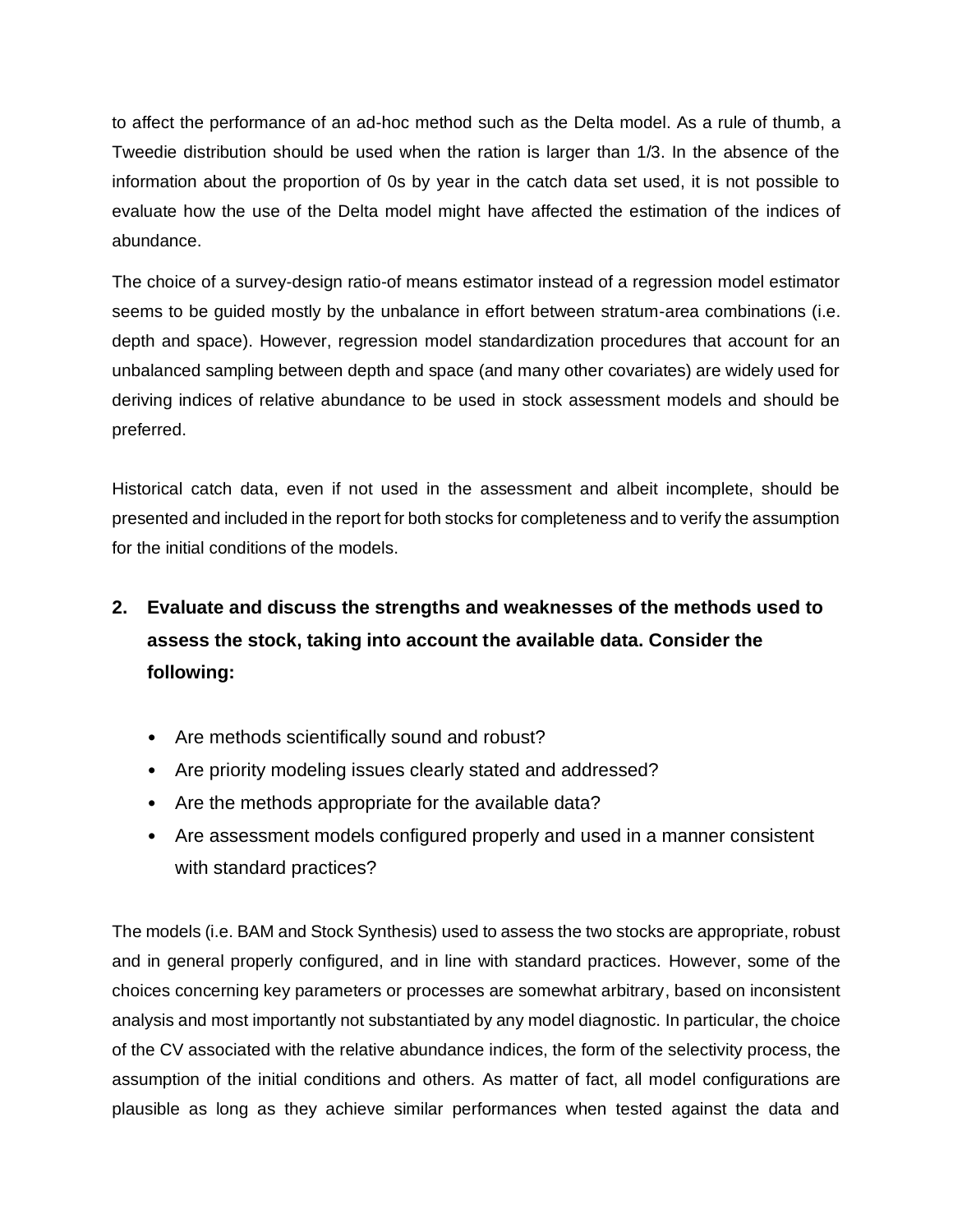therefore choosing one among all equally plausible configurations will run the risk of "cherry picking" and will affect the final results. This can be avoided by using model diagnostics, which should be greatly expanded to include, as a minimum, runs test of the residuals, retrospective and forecast Mohn´s rho, hindcasting and MCMC.

## **3. Consider how uncertainties in the assessment, and their potential consequences, are addressed.**

- Comment on the degree to which methods used to evaluate uncertainty reflect and capture the significant sources of uncertainty in the population, data sources, and assessment methods.
- Comment on the likely relationship of this variability with possible ecosystem or climate factors and possible mechanisms for encompassing this into management reference points.

The major concerns I have for both stocks concern the use of the sensitivity analysis and ensemble and thus how uncertainty is treated in the modelling context and used to provide advice. For the Atlantic stock, while parameter uncertainty and observation error are integrated, a key part of the uncertainty (i.e. structural uncertainty) is not included in the ensemble but only presented as sensitivity analysis and thus has no effect on the stock status and on the management advice. For the Gulf of Mexico stock, different model configurations are presented only as sensitivity analysis and no attempt has been made to integrate parameter uncertainty and observation error. I consider that an ensemble of different plausible configurations selected and weighed by a comprehensive diagnostic against performance criteria agreed beforehand should be developed to provide stocks status and management advice for both stocks in the future. As best practice, and as a minimum, the ensemble should integrate the three main sources of uncertainty, process uncertainty, parameter uncertainty and observation error in the data (sensu Punt et al. (2016)).

The ensemble should also be used for deriving catch forecast scenarios, in which plausible assumptions on the productivity of the stock (e.g., recruitment, growth, mortality, etc) can be integrated to mimic variability of the ecosystem and possible effects of climate factors.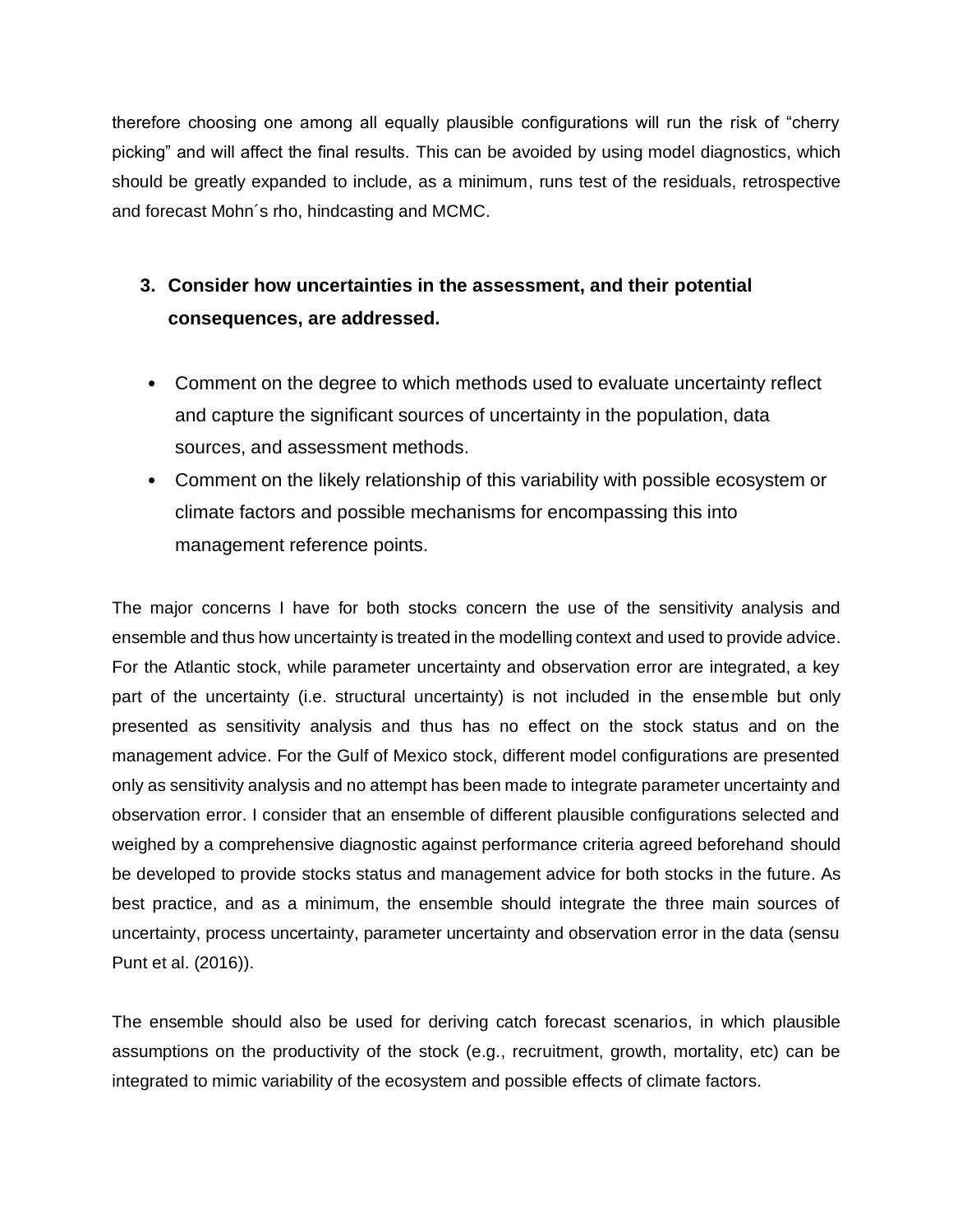No particular ecosystem considerations or inclusion of ecosystem indicators into the models were made for the two stocks. Concerning the possible effect of climate factors on management reference points, as the assessments encompass also the revision of the reference points, which are estimated within the assessment models, and it is done within a relative short time frame (in average 5 years), there is no compelling need to account for climate changes (which typically occur over a longer time frame than the assessment update). This is especially valid also in the context of the use of SPR to derive management reference points since SPR can be calculated using most recent biological parameters and taking into account most recent conditions of stock productivity.

## **4. Provide, or comment on, recommendations to improve the assessment.**

- Consider the research recommendations provided by the Data and Assessment workshops in the context of overall improvement to the assessment, and make any additional research recommendations warranted.
- If applicable, provide recommendations for improvement or for addressing any inadequacies identified in the data or assessment modeling. These recommendations should be described in sufficient detail for application, and should be practical for short-term implementation (e.g., achievable within  $\sim$ 6 months). Longer-term recommendations should instead be listed as research recommendations above.

The model diagnostic toolbox should be greatly expanded to include as a minimum runs test of the residuals, retrospective and forecast Mohn´s rho, hindcasting and MCMC.

For the Gulf of Mexico Scamp stock steepness cannot be estimated reliably due to the lack of strong contrast in the spawning stock time series. For the Atlantic stock, steepness is estimated but retrospective analysis shows that it is greatly dependent on the latest estimates of recruitment. However, even if we are unable to estimate it in the model, the SR curve has a functional form and therefore ignoring steepness (e.g., using a statistical catch at age approach) might have consequences on the fit and the predictive capability of the model. I recognize that ignoring the existence of a functional form of the SR curve used in conjunction with average recruitment in the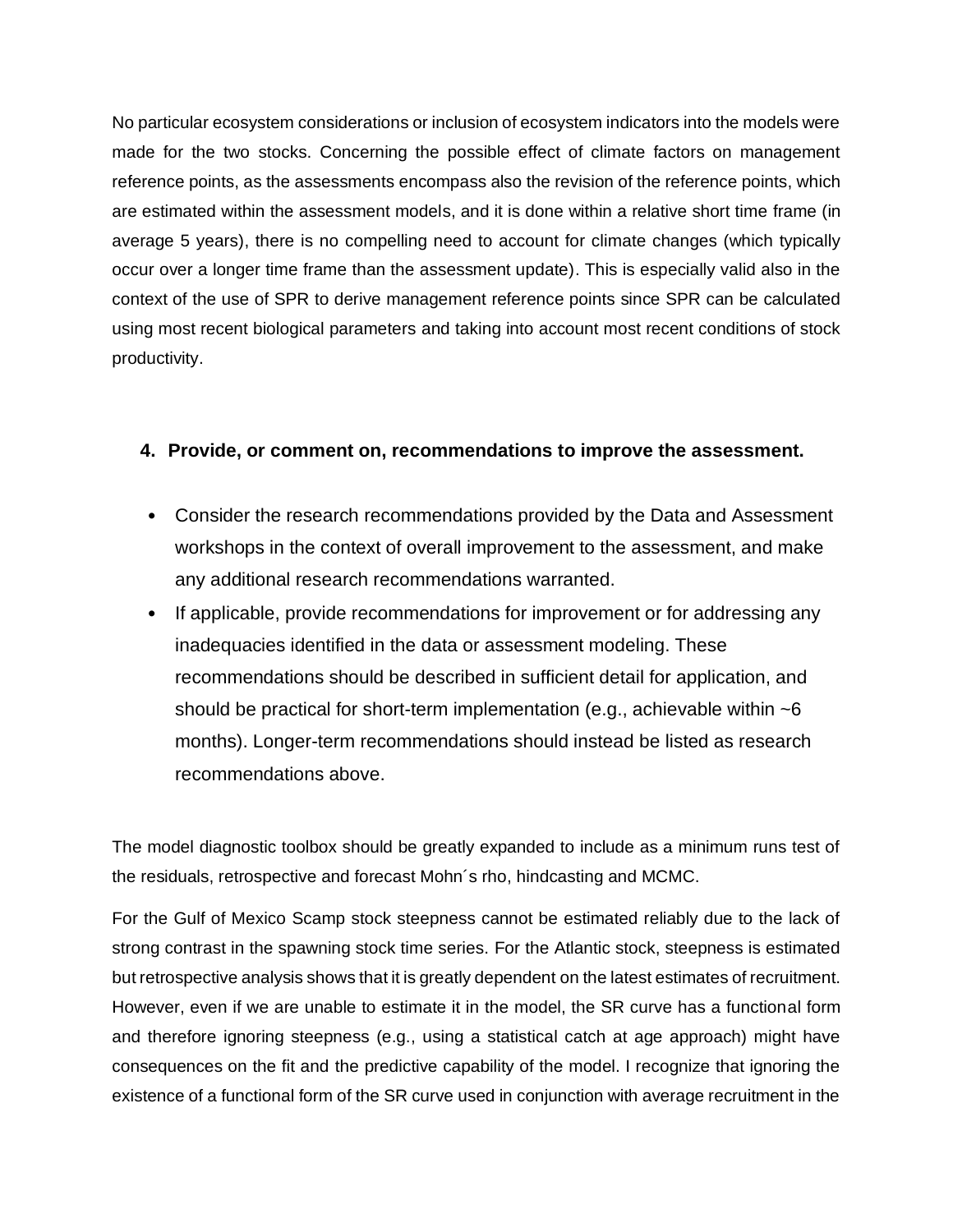projections and SPR as reference points has limited impact on the short term forecast advice, however, it has a large effect when modelling long term dynamic as for example when conducting an MSE (i.e. Management Strategy Evaluation). Thus, I consider that as steepness (and therefore a SR functional form) exist in fishes, it should be estimated or fixed based on best available knowledge. In this particular case, steepness should be either fixed at the species prior estimated by FishLife or, at best, is used as a dimension (e.g. low, med, high) of the ensemble together with others key parameters for both stocks.

There is an evident conflict between observed length compositions and estimated growth parameters, especially the length compositions that included fish up to 129 cm while the assumed L<sub>inf</sub> is around 70. A full revision of the length composition data and the associated growth parameters is needed to resolve this conflict.

For the Gulf of Mexico Scamp stock, the reference point should be based on SPR or on a fraction of  $B<sub>0</sub>$  as MSY derived reference points in conjunction with the high steepness estimated by the model, which will most likely imply large risk of stock collapse.

For the Atlantic stock, the base case model estimated that selectivity of small fish has increased after the entrance into force of the size regulation (i.e.  $A_{50}$  is smaller after 1992). This result is counterintuitive and might be linked to existing conflict between the different data sources or other model or data misspecification. As selectivity is affecting MSY reference points, this issue would need a full revision of the size and age data and the model configuration used. In principle, selectivity should be modelled as a length process but this option does not exist in the BAM model. Thus, an option might be to use Stock Synthesis as a supporting model in the future for testing the effect of model configuration that are not achievable with present BAM architecture.

An ensemble of different plausible model configurations selected using hypothesis testing and weighed by a comprehensive diagnostic against performance criteria agreed beforehand should be used to provide stock status and management advice for both stocks. As best practice, and as a minimum, the ensemble should integrate the three main sources of uncertainty, process uncertainty, parameter uncertainty and observation error in the data.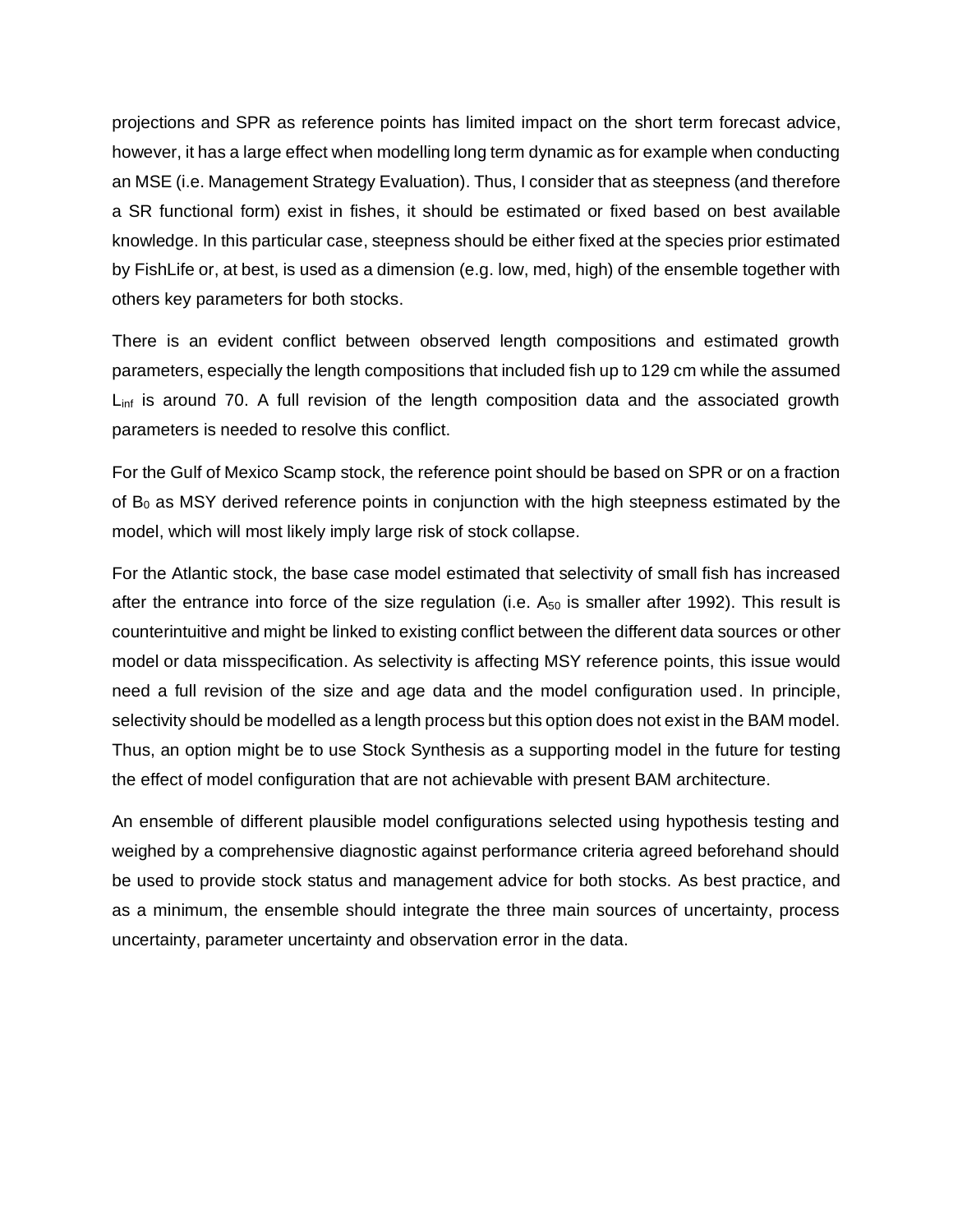**5. Provide recommendations on possible ways to improve the Research Track Assessment process.**

*None*

**6. Prepare a Review Workshop Summary Report describing the Panel's evaluation of the Research Track stock assessment and addressing each Term of Reference.**

See above.

## Detailed report of of the SEDAR 68 Atlantic and Gulf of Mexico Scamp assessment review

#### General comments

**SEDAR 68** present two separate assessments for a species complex, where Scamp (*Mycteroperca phenax*) and yellowmouth Grouper (*Mycteroperca interstitialis*) are assessed as a pseudo-species for two separate stocks, Gulf of Mexico and Atlantic. I can understand the logic of doing so since distinguishing the two species is deemed to be difficult, however, it would be beneficial to add, as a minimum, a figure with the estimate of the proportion by year of the two species in the catches. Ideally, it would be informative to include in the reports also the estimated key biological parameters for each stock of the two species separately. All biological parameters are combined in the assessment but it is hard to evaluate to which of the two species the biological parameters used in the assessment are mostly resembling. In theory, although the biology appears to be similar between the species, you might expect the reference points to differ and thus a species aggregated assessment might cause depletion of the species more sensitive to exploitation. The only information I found about the proportion between the two species is that Yellowmouth Grouper represents at most less than 3% of the catches (e.g. page 8 of the Gulf of Mexico report). In this case, I consider that the biology of the pseudo-species in the models should resemble Scamp Grouper or should be weighed accordingly to the proportion of the two species in the catches. However, using life trait history parameters within the R package *SPMpriors*, a value of  $F_{MSY}$  can be derived for the species assuming a length at first capture around 25 cm (eyeballed from Figure 13 of the Gulf of Mexico stock report). In this case, M is estimated to be 0.21 and 0.30 and F<sub>MSY</sub> is 0.09 and 0.12 for *M. interstitialis* and *M. phenax, respectively. Given the*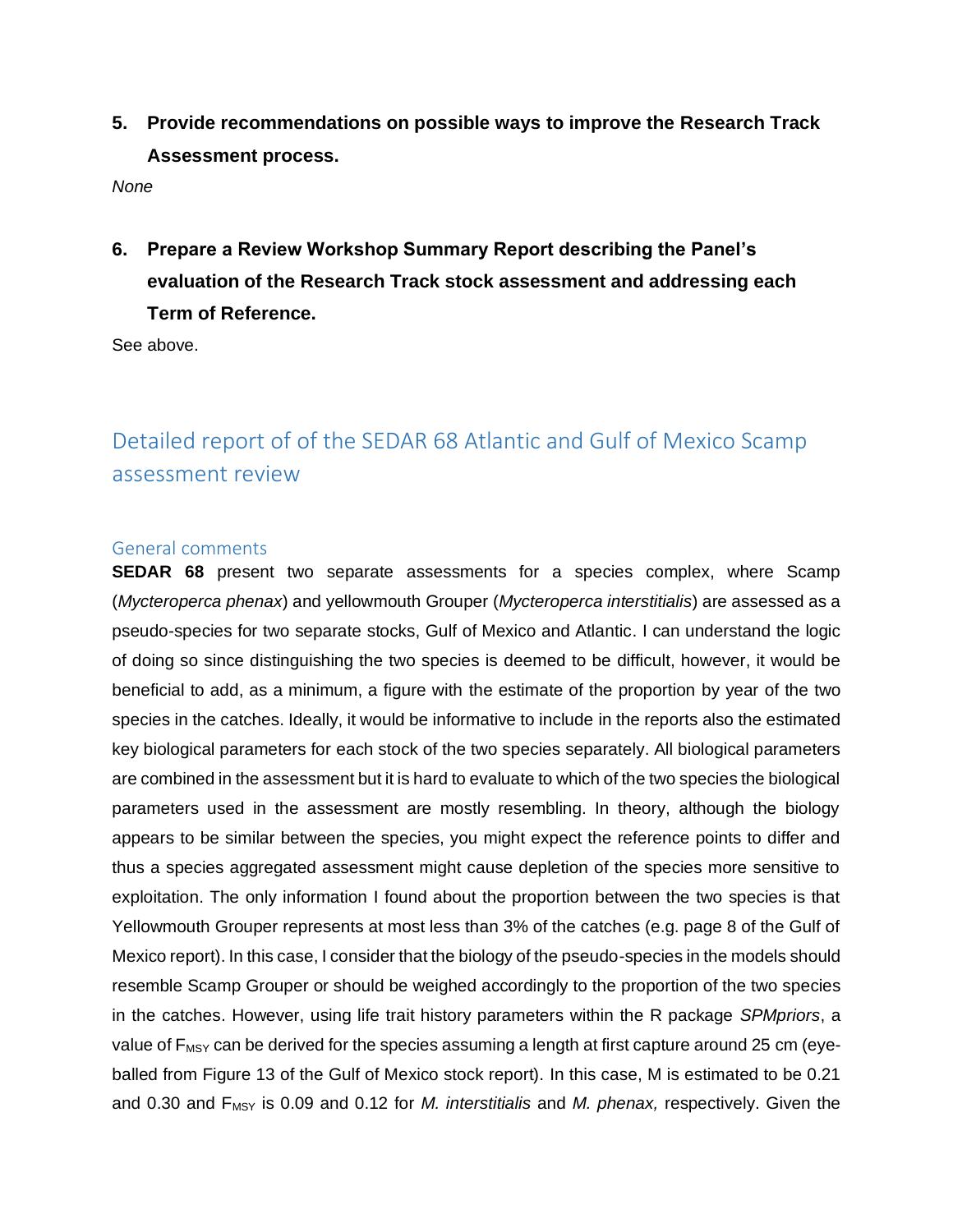close similarity in life history trait parameters (also the derived steepness is very similar for the two species, see section on Gulf of Mexico stock below), merging the two species in a pseudospecies and assuming an equally weighed biology is most likely to be fine although some of the key parameter (e.g. t*max* and thus M) are different between the two species but t*max* used in the Gulf of Mexico stock model (i.e. 34 years) is more similar to Yellowmouth Grouper than to Scamp.

The major concerns I have for both stocks is about the use of the sensitivity analysis and ensemble and thus how uncertainty is treated in the modelling and advice context. For the Atlantic stock, an ensemble is used to estimate stocks status and provide management advice, which is my preferred option given the substantial uncertainty in the dataset and for several of the key parameters. However, for this stock, while parameter uncertainty and observation error are integrated, a key part of the uncertainty (i.e. structural uncertainty) is not included in the ensemble but only presented as sensitivity analysis and thus has no effect on the stock status and on the management advice. Moreover, for this stock the diagnostic toolbox used is limited and even for the only diagnostic used (i.e. retrospective analysis), the bias has not been quantified.

For the Gulf of Mexico stock, the diagnostic toolbox is more extensive and includes several of the key tests but some are missing, in particular runs test of the residuals and, most importantly, hindcasting of relative abundance indices and size and age compositions, forecast Mohn´s rho of SSB and F and MCMC. Those have been indicated by recent papers (Carvalho et al., 2021; Kell et al., 2021) as key diagnostics to evaluate how well an assessment model is fitting the data, is stable in retrospective analyses and most importantly, how good is the model in predicting the future. Generating predictions to be used in management advice is the key objective of any assessment model and thus a model that is unable to predict has limited use in fisheries management. Also for this stock, different model configurations are presented only as sensitivity analysis. Thus, I suggest that an ensemble of different plausible configurations selected and weighed by a comprehensive diagnostic against performance criteria agreed beforehand should be developed to provide stock status and management advice for both stocks. As best practice, and as a minimum, the ensemble should integrate the three main sources of uncertainty, process uncertainty, parameter uncertainty and observation error in the data (*sensu* Punt et al. (2016). The ensemble should also be used for deriving catch forecast scenarios, in which plausible assumptions on the productivity of the stock (e.g. recruitment, growth, mortality, and others) can be integrated to mimic variability of the ecosystem and possible effects of climate factors.

I also noted that informative priors for key quantities such as steepness were used but that the derived quantities were presented in the form of maximum likelihood estimates (MLEs) and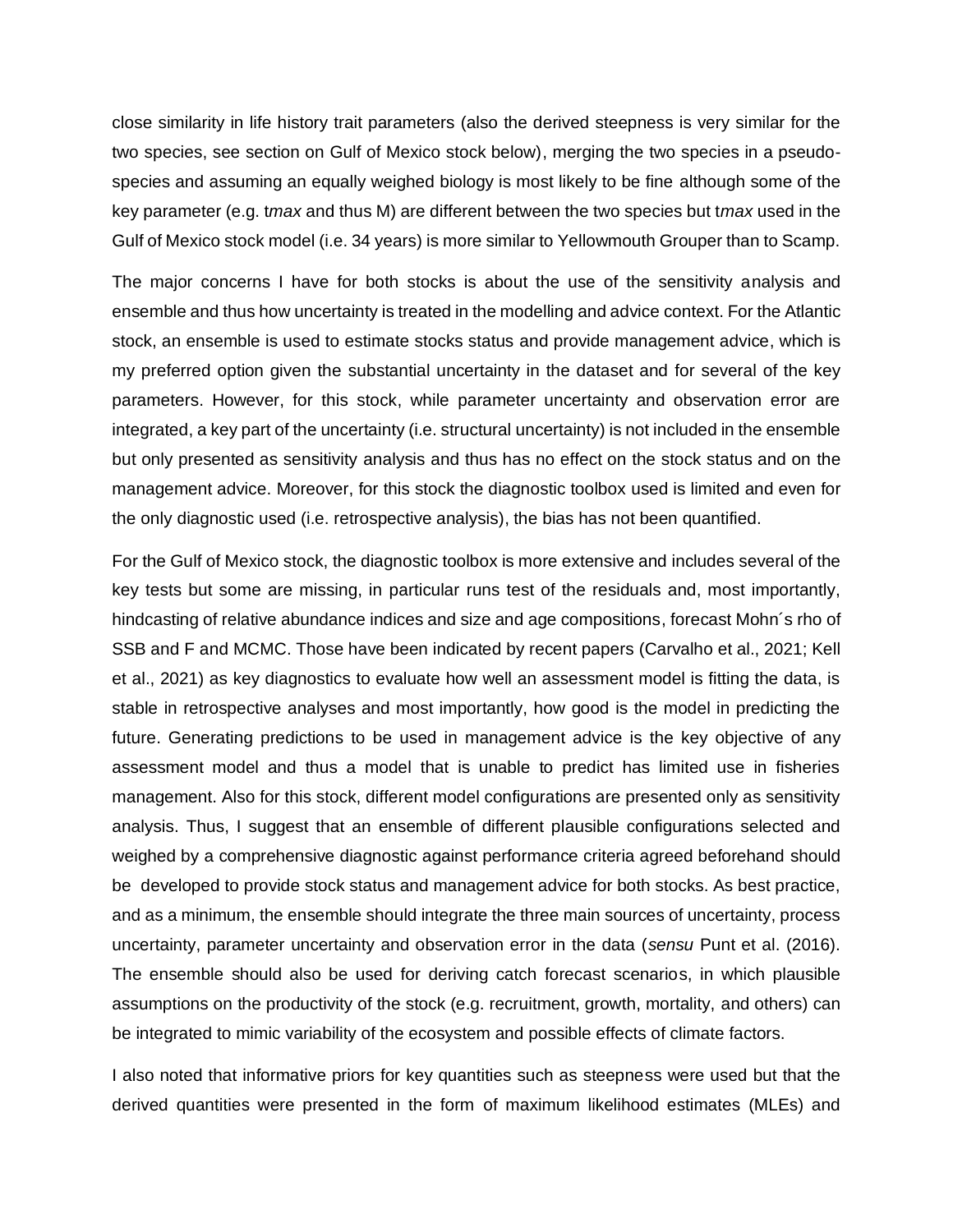associated estimates of asymptotic normal standard estimates from the Hessian. From a strict statistical point of view, the use of informative priors requires Bayesian MCMC estimation to correctly integrate out the expected values from posterior distribution, given the informative prior knowledge and the data. In particular, steepness is directly linked to  $F_{MSY}$  so that MSY reference points and their estimates can be affected by the choice of the steepness value and distribution. The distribution of the steepness prior is a symmetric beta with a large penalty near the bounds (SD=1). The estimated distribution of steepness from the model is very different because MLE uses a truncated normal approximation with an upper at  $h = 1$ . This is why each time you use a prior for key parameters such as steepness then you should as a minimum run an MCMC to corroborate that the posterior mode and maximum likelihood estimate do not differ considerably. Where these differ considerably, model behavior should be investigated further before strict quantitative interpretation is made of either the point estimates or the uncertainty in those estimates (Stewart et al., 2013). Ideally, if informative priors are used, you should run your model with MCMC and present the results as derived from the MCMC for estimated quantities.

#### Atlantic Scamp and Yellowmouth Grouper stock

#### SEDAR 68 Atlantic Scamp Grouper, SECTION III: assessment report

Catches of the commercial fleets were pooled in a single pseudo-fleet and the same was done for the recreational fleets. This is in theory fine if the pooled fleets have similar selectivity and/or if the proportion between the fleets is more or less constant between years. However, it would be useful to add more information to substantiate this choice, especially the size composition of the different fleets that compose the commercial and recreational pseudo-fleet and their landings (or proportion) over time.

Length compositions were removed in years for which age compositions were available. This is in principle fine but running the model with length compositions as a ghost fleet (*sensu* Stock synthesis) might provide important information on the consistency between growth (i.e. fixed) and yearly age compositions (i.e. yearly estimated), which is a good indication of possible changes in growth over time.

The model assumes that discards are null before 1992. I found a reference on page 3 on size regulations to come into place for the first time in 1992 but it would be useful to add some more information on what kind of regulations and to which fleets they were applied (see for example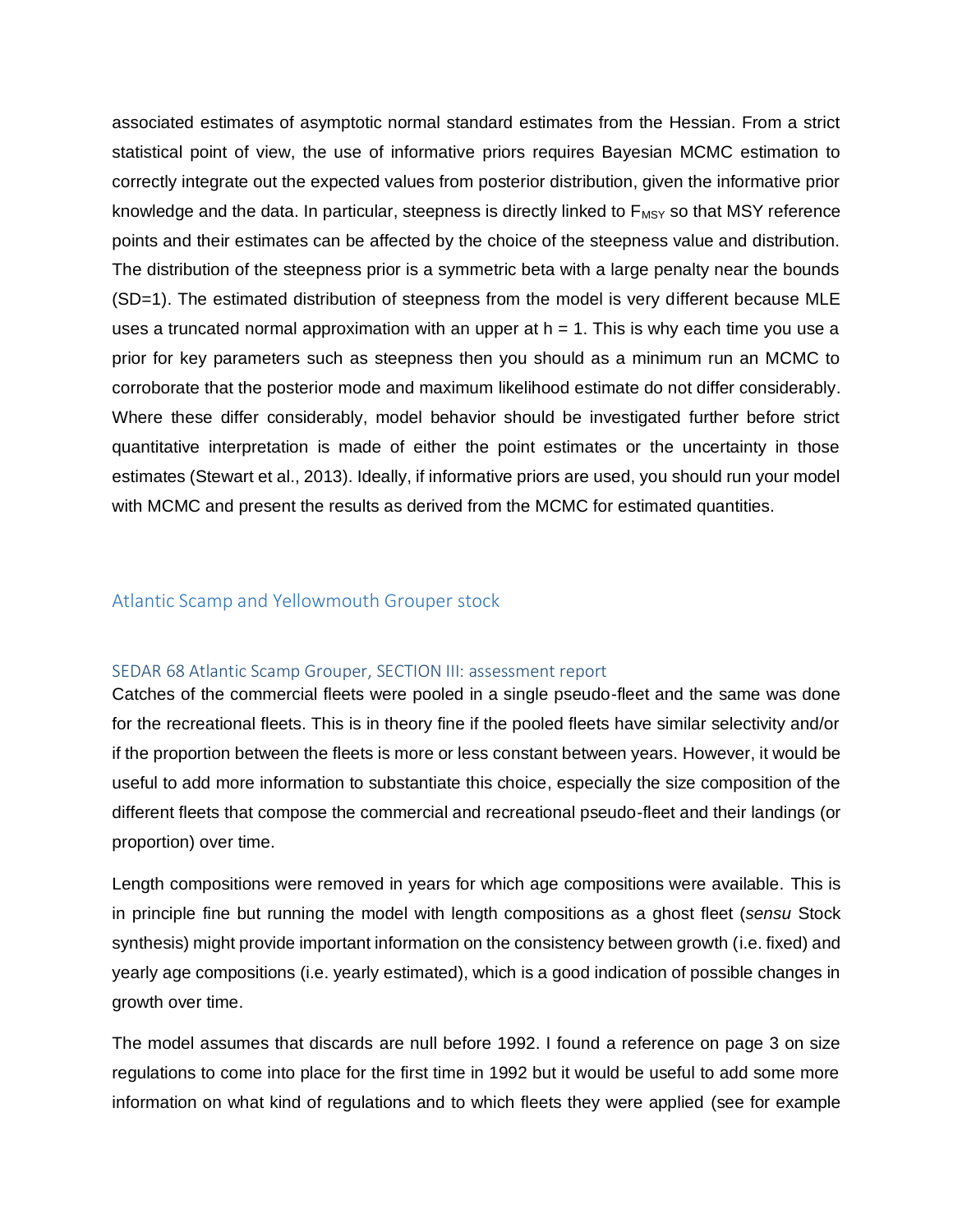Figure 10 in the Gulf of Mexico assessment report). Discards might occur not only for reasons linked to (if fully enforced) management regulations and therefore an **alternative configuration would be to model retention and discard selection ogives separately and thus allow the model to predict discards also before 1992**.

As already explained for **SEDAR 68-AW-04**, processes that lead to the estimation of the indices of abundance have been modelled using a Delta model (i.e. combining two separate generalized linear models, GLMs for encounter probability and positive catch rates). The proportion of the 0s has the potential to affect the performance of an ad-hoc method such as the Delta model. As a rule of thumb, a Tweedie distribution should be used when the ratio is larger than 1/3 (Shono, 2008). In the absence of the information about the proportion of 0s by year in the catch data set used, it is not possible to evaluate how the use of the Delta model might have affected the estimation of the indices of abundance.

The commercial handline and the headboat indices of abundance were truncated in 2009 (i.e. years after 2010 were excluded from the model). However, I wonder if any attempt to standardize the recent years of those two indices for management regulations in the GLM has been made. The only CPUE index present in the model in recent years is the SERFS/MARMAP CPUE index. However, the model fit of this index between 2005 and 2015 is rather poor, which may be evidence of a conflict between catches, and most likely its size compositions, with the SERFS/MARMAP index. Thus, it would be desirable to attempt to extend the commercial handline and the headboat indices of abundance to help resolving that conflict. Also, a likelihood profile of different components for the key derived quantities should be conducted to help understanding what might be the cause the observed conflict.

The report states at page 14 that SERFS/MARMAP index is the primary source of information of the population trend (at least this is my interpretation of the text). However, if this is the case, an effort should have been made to somehow force the model to fit the SERFS/MARMAP index, which is not the case as showed by Figure 10. On the other hand, the poor fit of the relative abundance index might be also a symptom of model misspecification instead of real conflict between the different data sources.

The indices have a CV=0.2, so they are considered to be rather precise. Generally, estimated CV of relative abundance indices rarely achieve that level of precision. **Thus, an alternative model configuration would be to allow for additional variance of the relative abundance indices**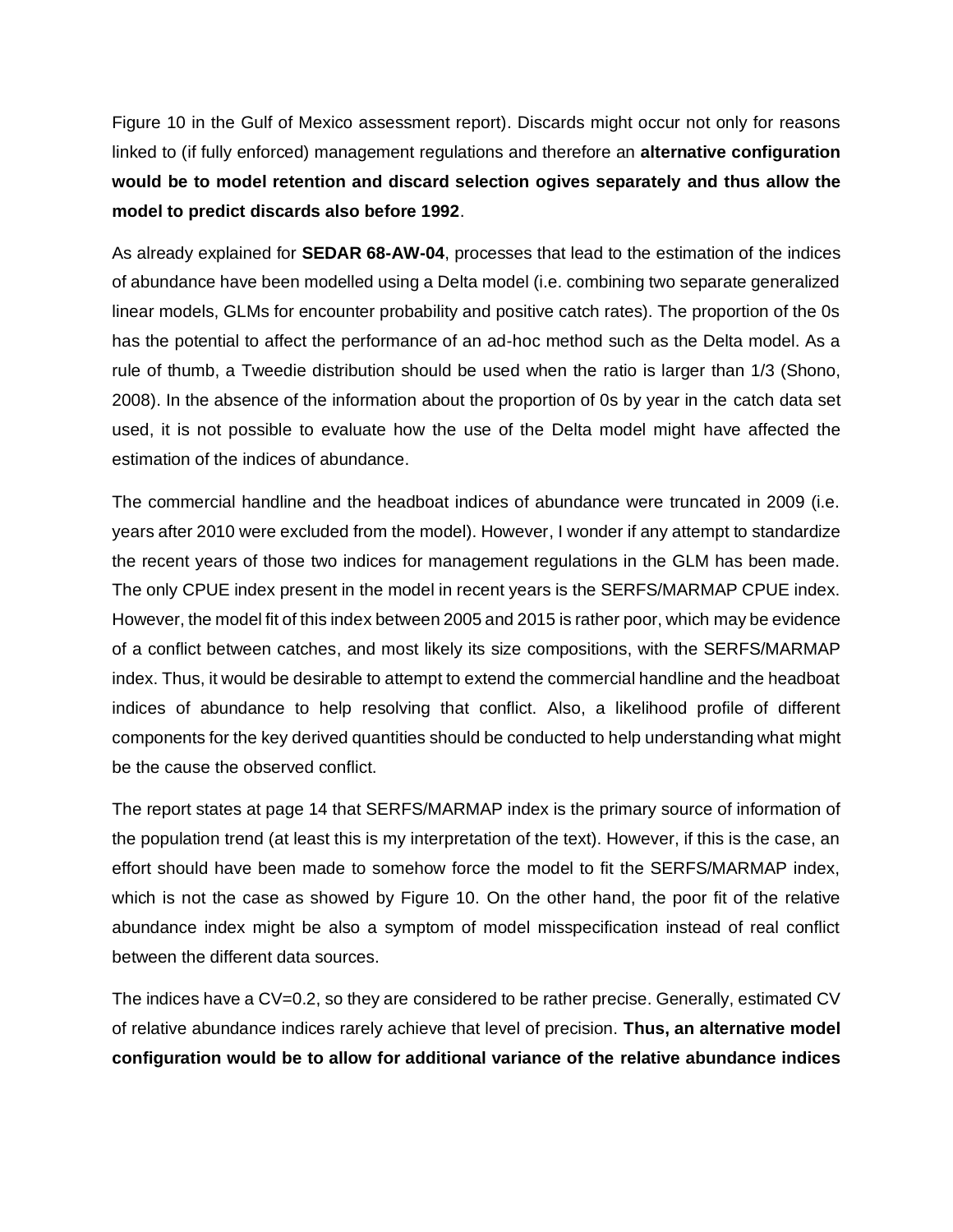to understand the effect of this assumed high precision on the assessment model in terms of diagnostics and most importantly on the results.

In Figure 5, there is an apparent inconsistency between the label on the y-axis and the caption. From the text at page 16, recreational catches should have been expressed in 1000s fish while the label of Figure 5 is referring to 1000 lbs.

Initial abundance at age is assumed from the equilibrium age structure, so implicitly F in 1969 and before is assumed to be 0. However, Figure 24 does not present estimated landings from the model for the period 1969-1975 so that it is difficult to evaluate the difference between the estimated and the inputted landings and therefore if the equilibrium assumption is justified. This might theoretically have an impact on the estimated biomass reference points and therefore I suggest adding the estimated landings between 1965 to 1975 (or even before if available) for completeness.

I got confused about the underlying assumptions of growth and I might be wrong with my comment here. My understanding is that growth is estimated externally and it is time invariant, which is fine. But then a different growth curve is used for the population and for the fishery, which confuses me. The true growth is a characteristic of the population so I would expect that it does not depend on the data source used to estimate it (i.e. fish growth is independent of the fishing gear). I think some extra lines should be added to the report to explain what are the benefits (and drawbacks) of having two separated growth curves in the model. Also, parameters related to the growth curve including the CV of growth curve are generally estimated when conditional age at length (CAAL) are included in the model. This does not seem to be the case here, so I wonder how you can confidently estimate the CVs for the two growth curve.

It would be worthwhile to include recruitment and recruitment deviation estimates in the report as well as to specify when (i.e., in which year) the model starts to estimate recruitment deviations.

BAM is inherently an age structured model so that selectivity can be translated into an age derived process. However, from the report it was not clear to me if selectivity was modelled as a lengthbased (which should be generally the case as selectivity is almost invariably a length dependent more than age dependent process) or as an age derived process. Also, it is unclear if the resulting logistic selectivity stems from the model or the parametric form of the selectivity was factually superimposed by the analyst. In this context, I found the justification for the use of a logistic selectivity (i.e. the presence of old fish in the data) a bit arbitrary. Theoretical work has shown that selectivity in models like BAM (i.e., gear selectivity plus fish availability) are invariably dome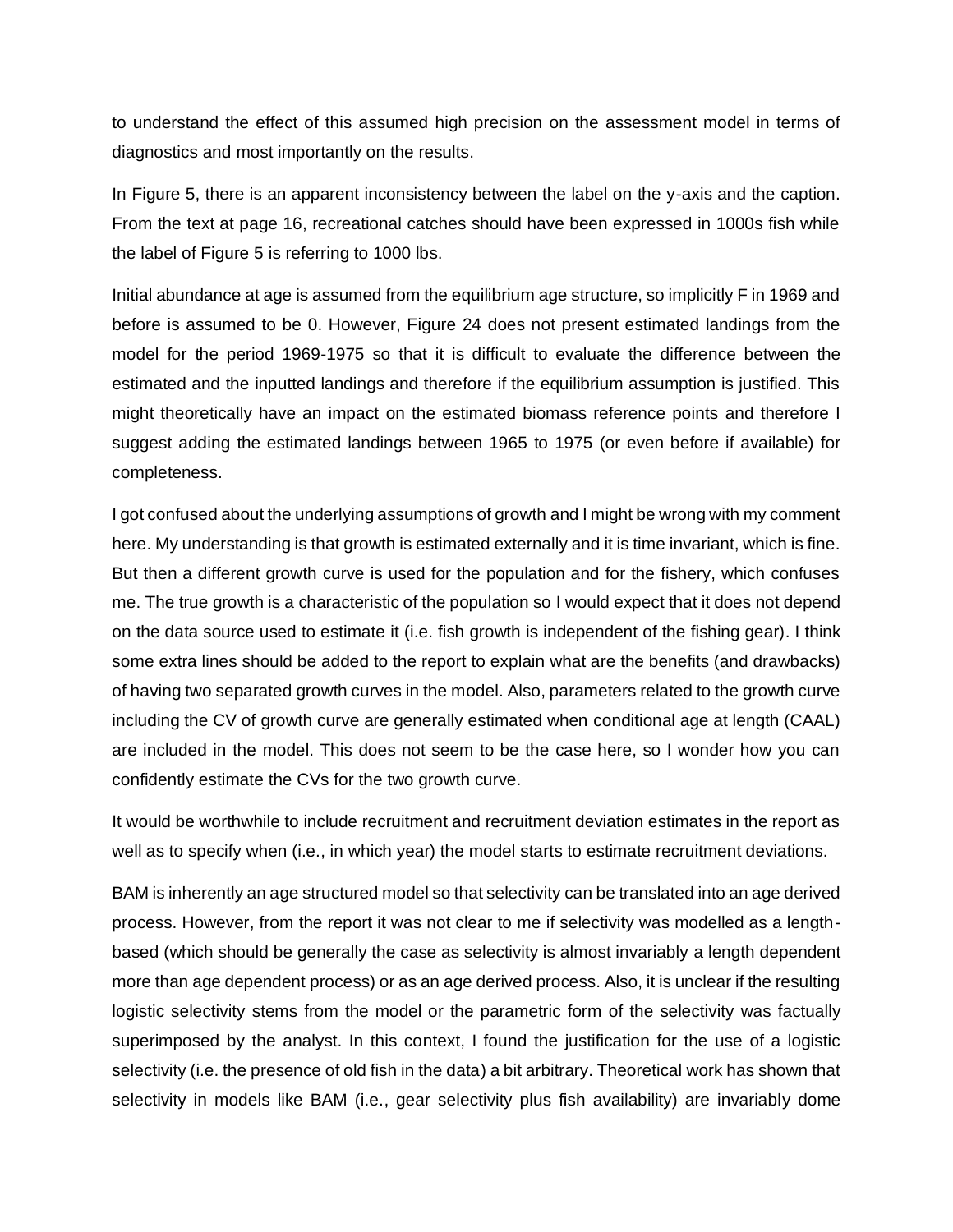shaped (e.g., Sampson and Scott 2011) but the extent of the dome might vary, which justify the presence of old fish in the data but not the assumption that they are fully selected. Thus, it is important to clarify if logistic selectivity as shown in Figure 15,17 and 19 is freely estimated or superimposed. For example, if logistic selectivity has been superimposed, **dome shaped selectivity might be an alternative configuration** in a model ensemble.

The base case model included time blocks for selectivity of the commercial and recreational fleet. My understanding of the change in the regulation that occurred in 1992 (although I have to admit that limited information is available in SEDAR 68 to fully grasp the details of the change in regulation) was *de facto* aimed to reduce the exploitation on small fish. However, figure 15 and 17 show that selectivity of small fish has increased instead (i.e.  $A_{50}$  is smaller after 1992). This result is counterintuitive and might be even spurious or linked to existing conflict between the different data sources. Unfortunately, the report does not include any sensitivity on this particular aspect and indeed it would have been useful to compare the base case to a model without time blocks on selectivity or using random walk assuming yearly changes in selectivity. Comparison though should have ideally been done using diagnostics such as those listed in the **Uncertainty and measures of precision** section below.

The weight assigned to the relative abundance indices is estimated using an iterative procedure *sensu* Francis 2011. However, the COM index is up weighed substantially (1.4), which is counterintuitive as generally effective sample size is smaller than observed sample size.

#### Uncertainty and measures of precision *Sensitivity analysis*

I consider that the alternative models examined as part of the sensitivity analysis do cover most of the parameter uncertainty and observation error and some of the structural uncertainty. However, they remain solely as part of the sensitivity and as such they do not affect the stock status and the management advice. Characterizing uncertainty of management related quantities is a crucial part of modern fisheries science and a pre-requisite for any form of risk assessment (Magnusson et al., 2013; Maunder et al., 2020). Uncertainty can be quantified in terms of process and observation errors that are estimated by a statistical stock assessment model (i.e. estimation uncertainty) and structural uncertainty that describes variations in outcomes due to alternative assumptions about the model structure. Typical examples of uncertainty in the structural formulation of stock-assessment models pertain to functions describing the stock recruitment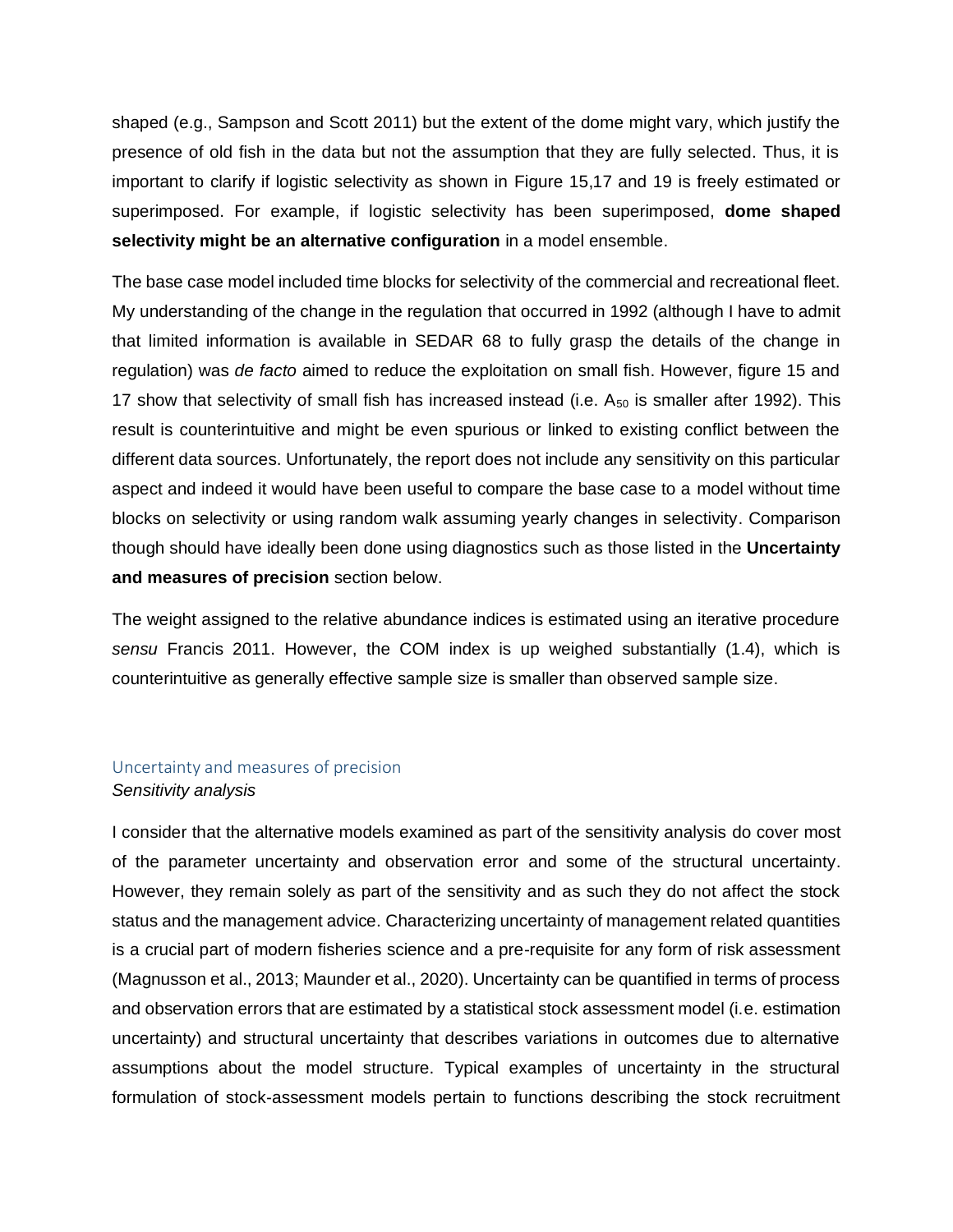relationship, somatic growth and selectivity pattern (e.g. logistic or dome-shaped). In addition, it is often not possible to estimate highly influential population parameter, such as natural mortality (M), and fixing those to a range of alternative values will evidently contribute to structural uncertainty (Punt et al., 2021). This has been partially tackled in what the analysts here define as an "ensemble modelling approach" where bootstrap of observed data and resampling of two of the key parameters (i.e. M and discard mortality) were integrated. However, the ensemble used here deals only with parameter uncertainty and observation error (and only key ones) but surely not with structural uncertainty, which is partially dealt with instead under the "Sensitivity analysis" section. Ideally, the three main source of uncertainty should be integrated in the ensemble so that probabilistic statement of the stock status (i.e. Figure 36 of the Atlantic stock report) but also of consequences in terms of stock trajectories under different management choices can be properly derived. This is particularly important for  $F/F_{MSY}$ , which is substantially affected by M, ageing error and partially steepness (see Figure 39, 41 and 43).

#### *Retrospective analysis*

The only diagnostic presented in the report is the retrospective analysis (Figure 44). However, estimated retrospective bias is not quantified (e.g. Mohn´s rho; Hurtado-Ferro, 2015) so that it is difficult to determine its magnitude (which seems to be substantial judging from Figure 44). This is important because the magnitude and direction of the retrospective bias is one of the key diagnostics used to identify model specification in stock assessments (Carvalho et al., 2021). A 'rule of thumb', proposed by Hurtado-Ferro et al. (2015), suggests values of Mohn´s rho that fall outside (-0.15 to 0.20) for SSB for longer-lived species, or outside (-0.22 to 0.30) for shorter-lived species indicates an undesirable retrospective pattern. In addition, the direction of the retrospective bias has implications for characterizing risk associated with management advice. A positive Mohn´s rho for SSB is of particular concern because it implies a systemic overestimation of biomass, which would lead to over-optimistic quota advice if not taken into consideration (Hurtado-Ferro et al., 2015).

Other key diagnostics are the quantitative analysis of the residuals (i.e. runs test and root mean square error of the residuals), which can be used for CPUEs, age and length compositions, jittering (i.e. sensitivity to initial values of the parameters and evaluate whether the model has converged to a global solution rather than a local minimum), Age-Structured Production Model (ASPM), hindcast Mohn´s rho and hindcasting (Carvalho et al., 2021; Kell et al., 2021). For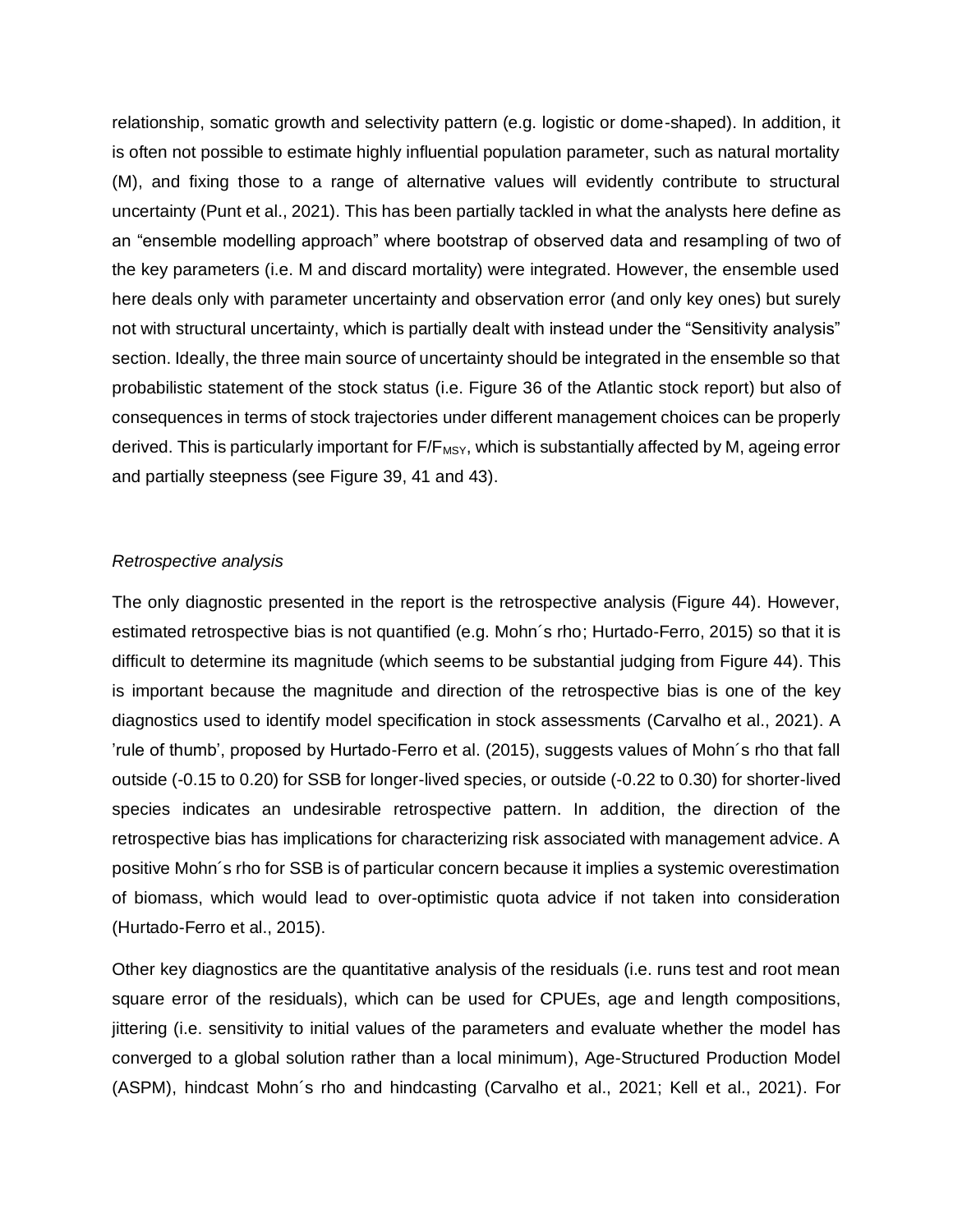example, judging from the residuals showed in Figure 8-10, I suspect that several of the relative abundance indices would not pass a runs test.

Hindcasting and hindcast Mohn´s rho is particularly important because the provision of fisheries management advice requires the assessment of stock status relative to reference points, the prediction of the response of a stock to management, and checking that predictions are consistent with reality. A major uncertainty in stock assessment models is the difference between model estimates and reality. To evaluate uncertainty often a number of scenarios are considered corresponding to alternative model structures and dataset choices (Hilborn, 2016). It is difficult, however, to empirically validate model prediction, as fish stocks can rarely be observed and counted. Kell et al. (2016, 2021) showed how hindcasting can be used to evaluate model prediction skill of the CPUE but it has been recently extended also to size and age compositions (Carvalho et al., 2021). When conducting hindcasting, a model is fitted to the first part of a time series and then projected over the period omitted in the original fit. Prediction skill can then be evaluated by comparing the predictions from the projection with the observations using for example the MASE indicator (Kell et al., 2021). Therefore, hindcasting is used to estimate prediction skill, a measure of the accuracy of a predicted value unknown by the model relative to its observed value, and to explore model misspecification and data conflicts. Prediction skill can also be used to identify alternative hypotheses, weight models in an ensemble and agree on reference sets of operating models when conducting Management Strategy Evaluation.

This part of the analysis is unsatisfactory and I suggest that as a minimum, the analysis would add the key diagnostics presented by Carvalho et al., 2021 and Kell et al., 2021. Importantly, any of the diagnostics should not be used in isolation (Carvalho et al., 2021 and Kell et al., 2021) but they should be used as a set of tools to assess whether it is plausible that a system identical to the model generated the data and thus how equally plausible are the different model configurations and ultimately help the analyst to select those to be used for providing management advice.

#### Benchmarks and reference points

It would be important to add the plot of the production function so that it would be possible to evaluate the stock status also in terms of  $B_0$  but most significantly the shape of the production curve. This is particularly important because when the production function is highly skewed to the left (e.g. Fox type of curve), the resultant  $B_{MSY}$  might be close to levels of biomass that are usually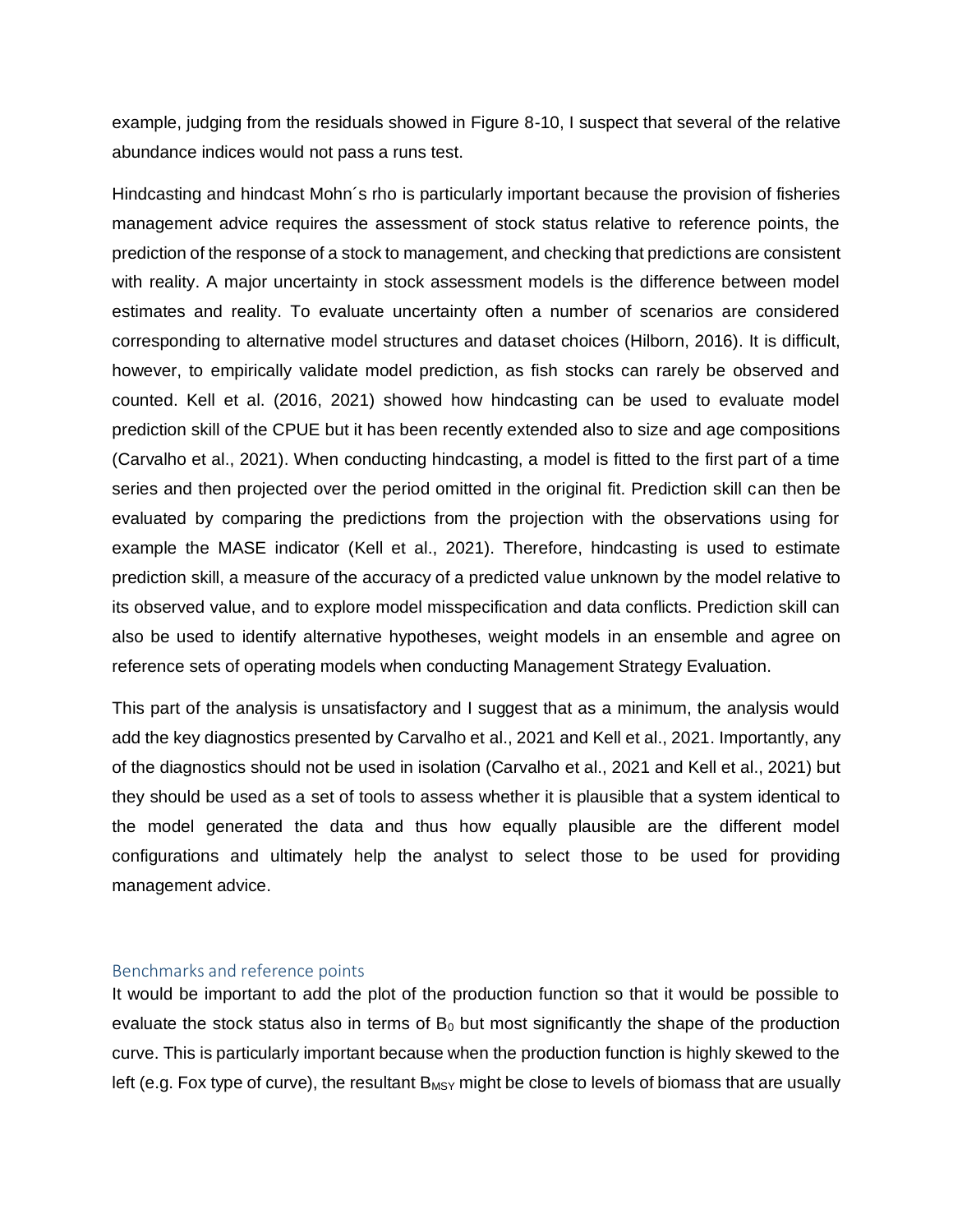considered as a limit, typically  $20\%B_0$ , and in those cases biomass target reference points would be more appropriate (Punt et al., 2013).

#### Gulf of Mexico Scamp and Yellowmouth Grouper stock

#### Working documents

## **Estimation of commercial abundance index for Gulf of Mexico Scamp & Yellowmouth Grouper using reef fish observer data (SEDAR68-AW-04)**

A standardized catch-per-unit-effort (CPUE) index of the Gulf of Mexico Scamp and Yellowmouth Grouper is estimated and used in the assessment model. Although a survey-design ratio-of means estimator is used instead of a regression model estimator, it would be important to report the proportion of 0s by year in the catch data set used. The proportion of the 0s has the potential to affect the performance of an ad-hoc method such as the Delta model (i.e. combining two separate generalized linear models, GLMs for encounter probability and positive catch rates). Delta models were used to guide the specification of various aspects of the estimation process. As a rule of thumb, a Tweedie distribution should be used when the ration is larger than 1/3 (Shono, 2008). In recent years, however, a "Poisson-link" model has been suggested as a better alternative to Delta models for CPUE standardization (Thorson, 2018). The "Poisson-link" model is a derivation of the compound Poisson-gamma (CPG) distribution (Foster and Bravington 2013), which is a special case of the Tweedie distribution. In the absence of the information about the proportion of 0s by year in the catch data set used, it is not possible to evaluate how the use of the Delta model might have affected the estimation process.

The choice of a survey-design ratio-of means estimator instead of a regression model estimator seems to be guided mostly by the unbalance in effort between stratum-area combinations (i.e. depth and space). However, regression model standardization procedures that account for an unbalanced sampling between depth and space (and many other covariates) are widely used for deriving CPUE to be used in stock assessment models (e.g., VAST; [https://github.com/James-](https://github.com/James-Thorson-NOAA/VAST)[Thorson-NOAA/VAST\)](https://github.com/James-Thorson-NOAA/VAST). As a minimum, a comparison between the two methods would be ultimately useful as the use of regression model standardization procedures would avoid having to make several semi-subjective choices during the process implicit in a survey-design ratio-of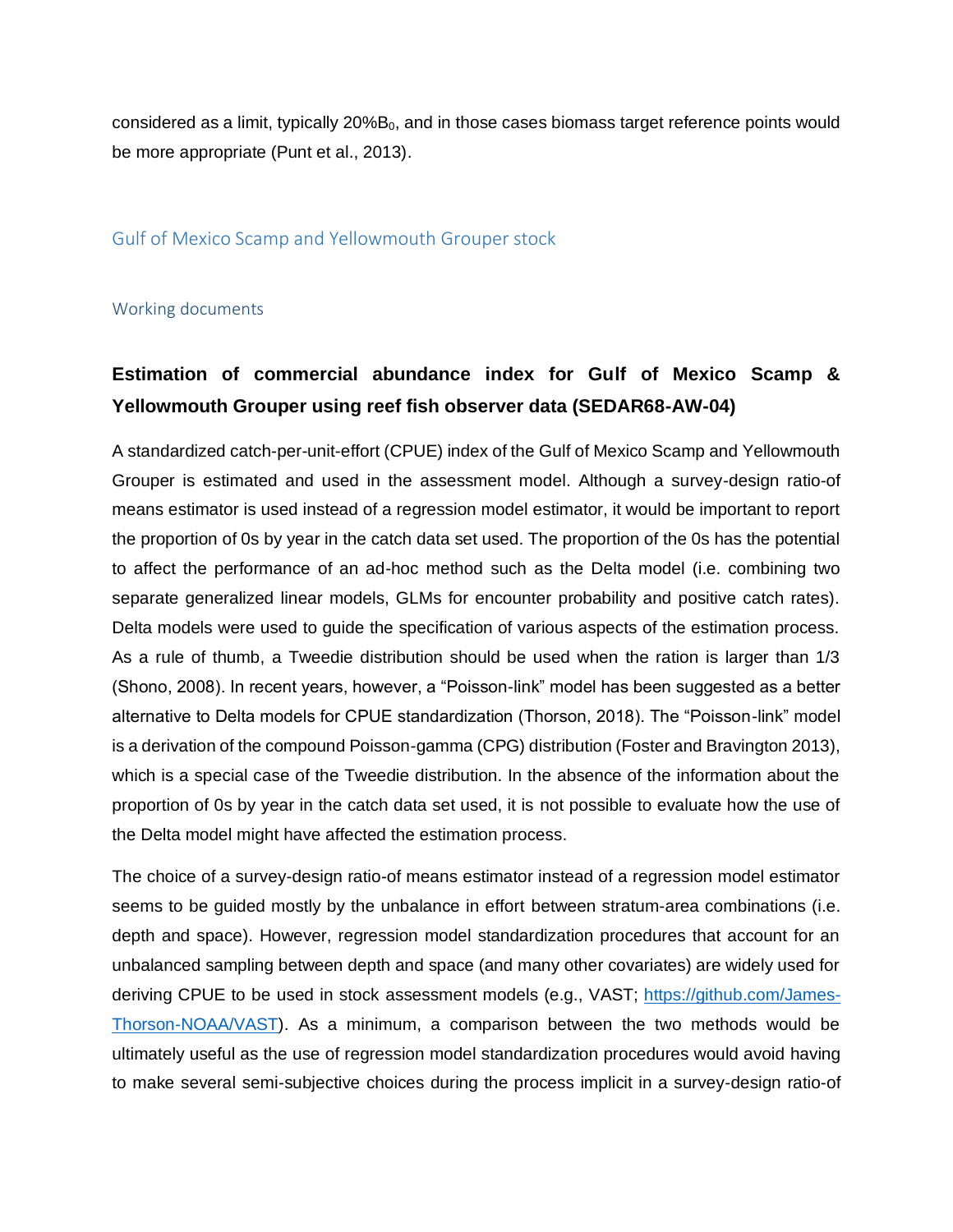means estimator (e.g. the depth-space stratification). The use of regression modeling would facilitate the presentation and interpretation of the covariate effect on the CPUE. Moreover, it will also allow for a comprehensive standardization of the length compositions (e.g., exploring and eventually including additional covariates in the standardization process; see Berg and Kristensen (2013)), which currently are only weighted by the depth and space strata.

Finally, it would be useful to add to the report the complete formula and results for any GLMs used during the estimation process and most importantly the comparison between the surveydesign ratio-of means estimator and the unstandardized CPUE index to allow for the evaluation of the effect of the standardization procedure on the time trend of the relative abundance of Gulf of Mexico Scamp and Yellowmouth Grouper stocks.

## **Gulf of Mexico Scamp (***Mycteroperca phenax***) and yellowmouth Grouper (***Mycteroperca interstitialis***) commercial and recreational length and age compositions (SEDAR 68-AW-01)**

As explained for SEDAR 68-AW-04, the use of regression models would allow for a comprehensive (e.g. exploring and eventually including additional covariates in the standardization process) standardization of the length compositions (see Berg and Kristensen (2013)), which currently are only weighted by spatial strata for commercial and recreational length and age compositions.

In Table 1, it is not clear if samples refer to the number of fish or the number of sampling events. This is a bit confusing as in Table 4 it is clearly specified that samples refer to number of aged individuals. For clarity, it would be better to use a consistent terminology. Also, for clarity, it would be better to use either acronyms or full name of the fleets in the captions of the figures.

## **Commercial discard mortality estimates based on observer data (SEDAR 68-AW-03)**

While immediate discard mortality is estimated from observer data and therefore a value for each gear and depth combination can be derived, delayed mortality is based on literature values and it has a rather wide range. However, it is not clear how the range value of delayed mortality has been used when estimating the total discard mortality and thus the number of removed fishes to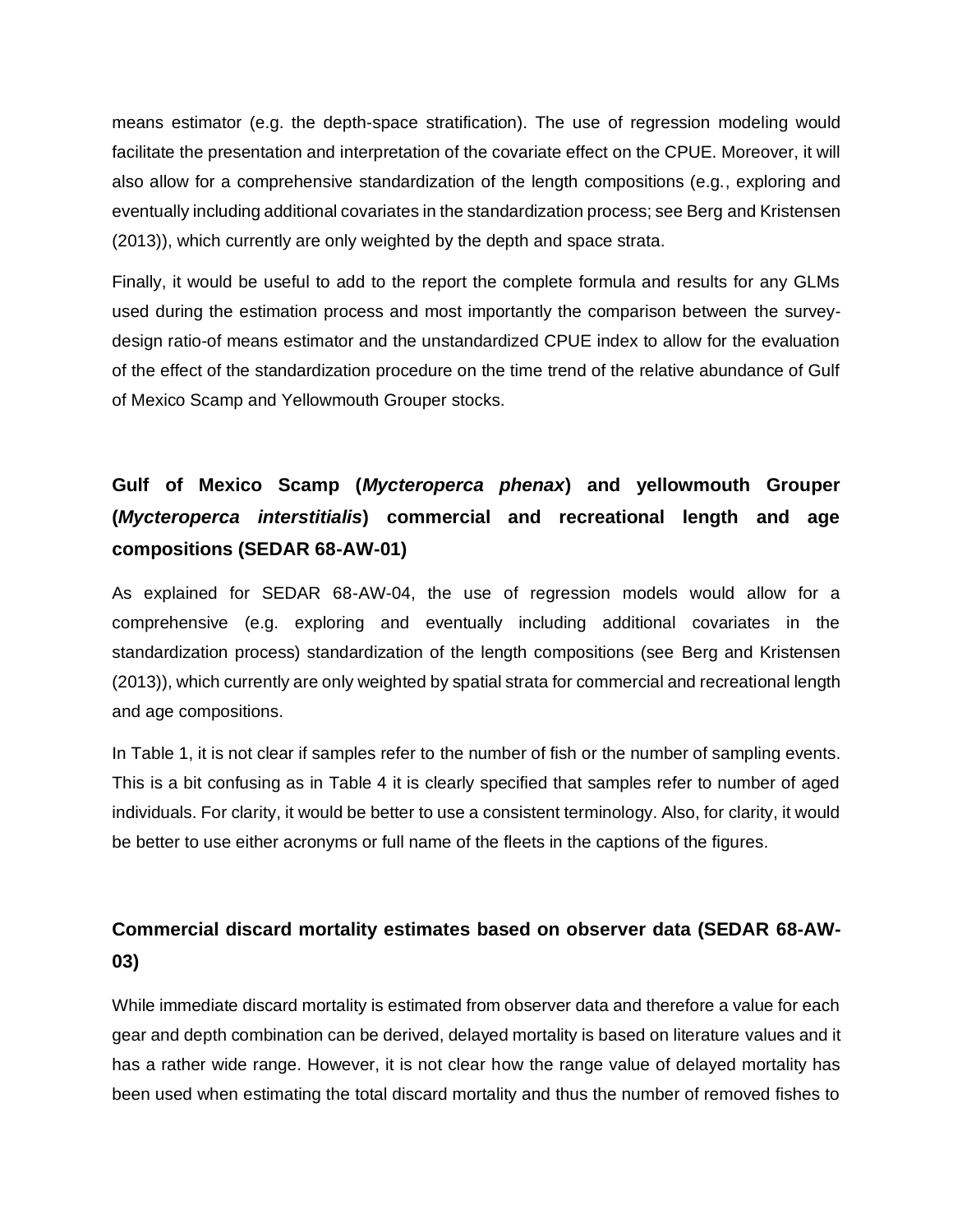be used in the assessment model. I realized reading the assessment report that uncertainty values in the discard mortality estimates were used in the ensemble modelling (page 22 of **SEDAR 68**) but it is unclear which uncertainty was used (i.e. immediate discard mortality or delayed discard mortality) or, if a combination of the two estimates was used, how those were combined. Some additional explanation here would be beneficial.

### **Modelling of recreational landings in Gulf of Mexico (SEDAR 68-RW-01)**

I appreciate the investigation of the effect of how recreational landings are incorporated in the model. But as for the rest of the sensitivity analysis, I think it should be part of an ensemble model (see comments below).

#### SEDAR 68 Gulf of Mexico Scamp Grouper Research Track Assessment

### **Technical notes**

It looks like you are using a rather old version of Stock Synthesis, I recommend using the latest version, which has numerous fixes and improvements compared to older versions.

I noted you use Fmethod=2. Usually, the hybrid (Fmethod=3) is recommended unless you have a bycatch fleet (in that case the hybrid method does not actually work) or very high F. I don't mind to use Fmethod=2 but I wonder what is the reason you do so. I have done some trials and the use of Fmethod=3 achieve the same convergence (0.003; any of your models achieve good convergence level anyhow).

Why discards are only females and retained only males? I understand that the species in a protogynous hermaphrodites but is really such a clear cut between the two sexes? It would be good to add any observations (i.e. observed sex at length) to substantiate this assumption.

## **2.2.2 Age and growth**

The model contains substantial amount of conditional age-at-length (i.e. CAAL) data but the CV at age in the growth curve is fixed at 0.13. First, it would be useful to show the profiling of those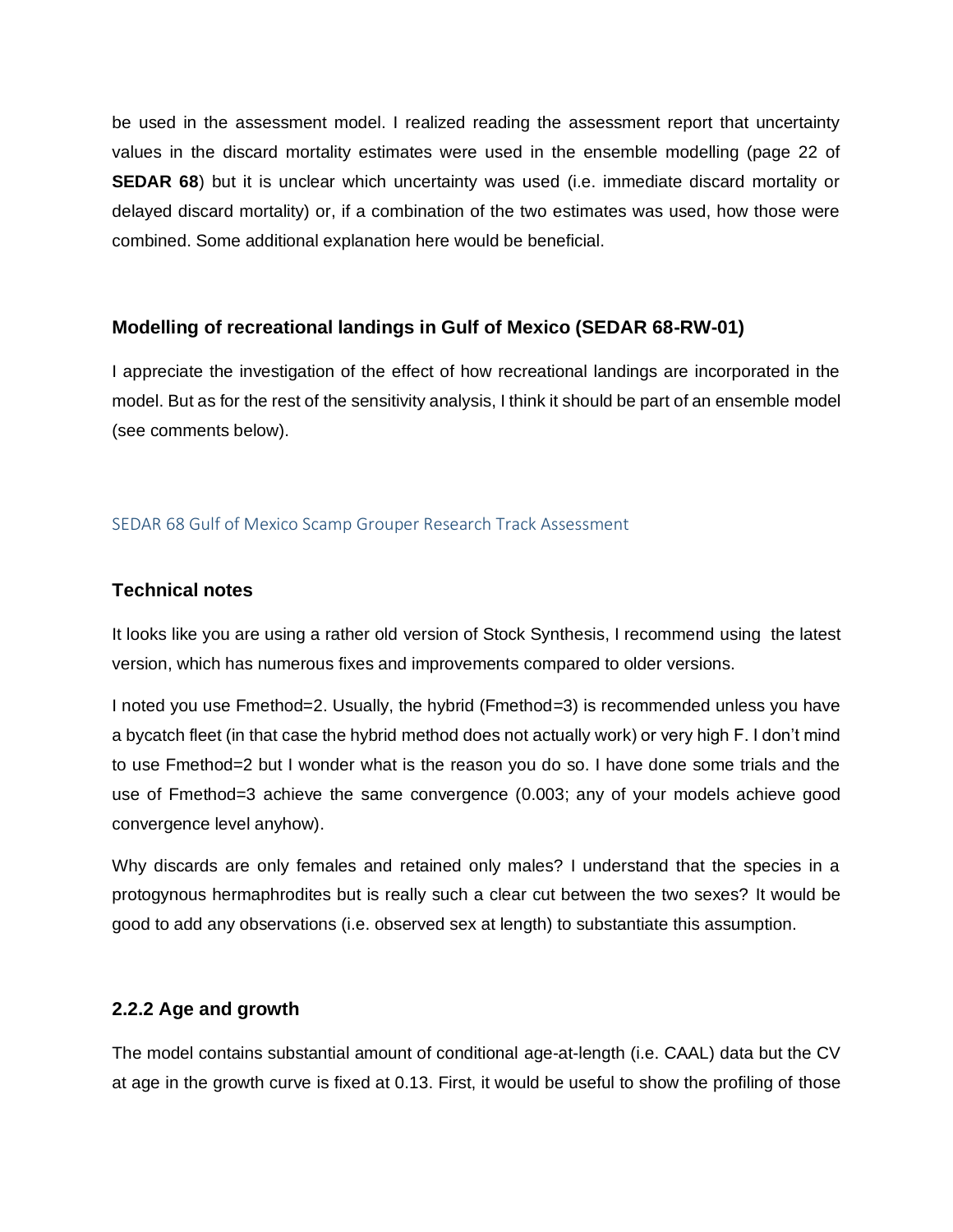parameters (which has been used to justify the choice of a CV=0.13). Second, given the considerable amount of CAALs, it would be relevant to attempt to estimate the CVs instead of fixing them also because CAALs are particularly suitable for that task (Methot et al., 2020) as also stated in page 12 of the report.

## **2.2.3 Natural mortality**

To my knowledge, you don't need first age at vulnerability and peak spawning to scale M according to Lorenzen 1996 and Lorenzen 2000 (which is based on the allometric relationship between natural mortality and body weight). To avoid confusion, it would be best to add the formula in the report to show how first age at vulnerability and peak spawning have been used for scaling M.

Natural mortality assumed for the youngest age is rather small when compare to the values obtained for the species using Lorenzen (Jason Cope website; http://barefootecologist.com.au/shiny m). Is that intentional and could you add an explanation for that? If you want to use Lorenzen to input M, I suggest to use the option within Stock Synthesis (i.e. it just requires the M of a reference age, which can be derived using Jason Cope website or by any other method) to avoid any confusion.

## **2.2.7. Discard mortality**

See above comments on SEDAR68-AW-03.

## **2.3.1. Commercial landings**

In general, I am reluctant to exclude historical landings from an assessment model as they might have an impact on biomass reference points and provide key information on the history of the fisheries and of the stock. However, although I can understand that historical landings are excluded based on expert opinion, I would suggest that they are included in the report and ideally an **alternative model configuration including historical catches could be also presented for completeness**.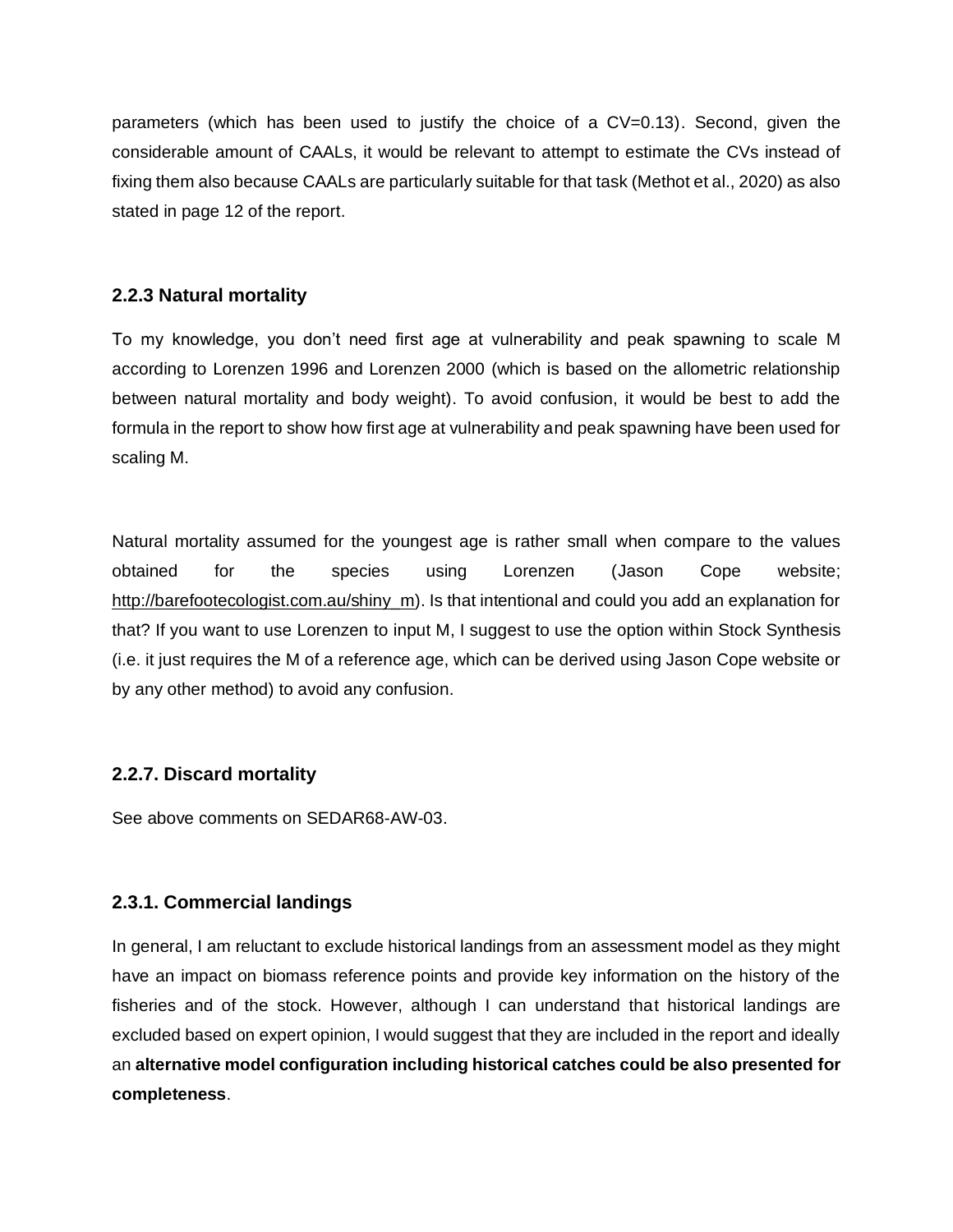For most of the fleets, very few individuals are sampled for fish larger than 80 cm. I suggest to use *CompressBins* options in the data file to create pseudo +groups of large fish. This usually improves the estimation of selectivity, especially the descending parameter.

### **2.3.7. Commercial Age compositions**

Using length compositions in combination with CAALs is surely the best way to model fisheries data as it allows one to propagate uncertainty through the model and the derived quantities and it also allows for time varying growth in the model (if desired by the analyst). However, it is important to note that CAALs do not inform only growth, but they also contain information on cohort strength and thus key population dynamics and stock trends. This is why using CAAL with fixed growth parameters (with the exception of  $L_{Amin}$  here) is somewhat illogic because it complicates the model without achieving the advantages of the combined use of CAALs and length compositions. In this case, inputting directly derived number at age instead of CAALs and length compositions would be more appropriate if there is no intention by the analyst to estimate growth.

An alternative model configuration where growth parameters are estimated within the model is used in the sensitivity analysis, but as I have written for the Atlantic Scamp and Yellowmouth grouper stock, those alternative model configurations do not affect the management advice although they show different results compared to the base case. This reiterates the need of using a model ensemble (see also general comments for both stocks, detailed comments for Atlantic stock and section 3.4 below) where different model configurations defined by the analyst through hypothesis testing are integrated, weighted by model performances and all contributing to the estimation of stock status and management advice.

On the technical side, some of the length class proportions do not sum to 1 (i.e. several sum less than 1 and few more than 1). As Synthesis always translate size and age compositions into proportions, it is more convenient to input real numbers than transforming them into proportions just to avoid those kinds of minor mistakes.

There are few very large fish in the size compositions data (up to 129 cm) but  $L_{\text{inf}}$  is fixed at 70 cm. It is fine to have large fish than  $L_{inf}$  in the model as the CV at age will compensate for that, but those individuals are really outside the bound of  $L_{inf}$  ( $L_{inf}$  = 0.8 $L_{max}$  as a rule of thumb; Morais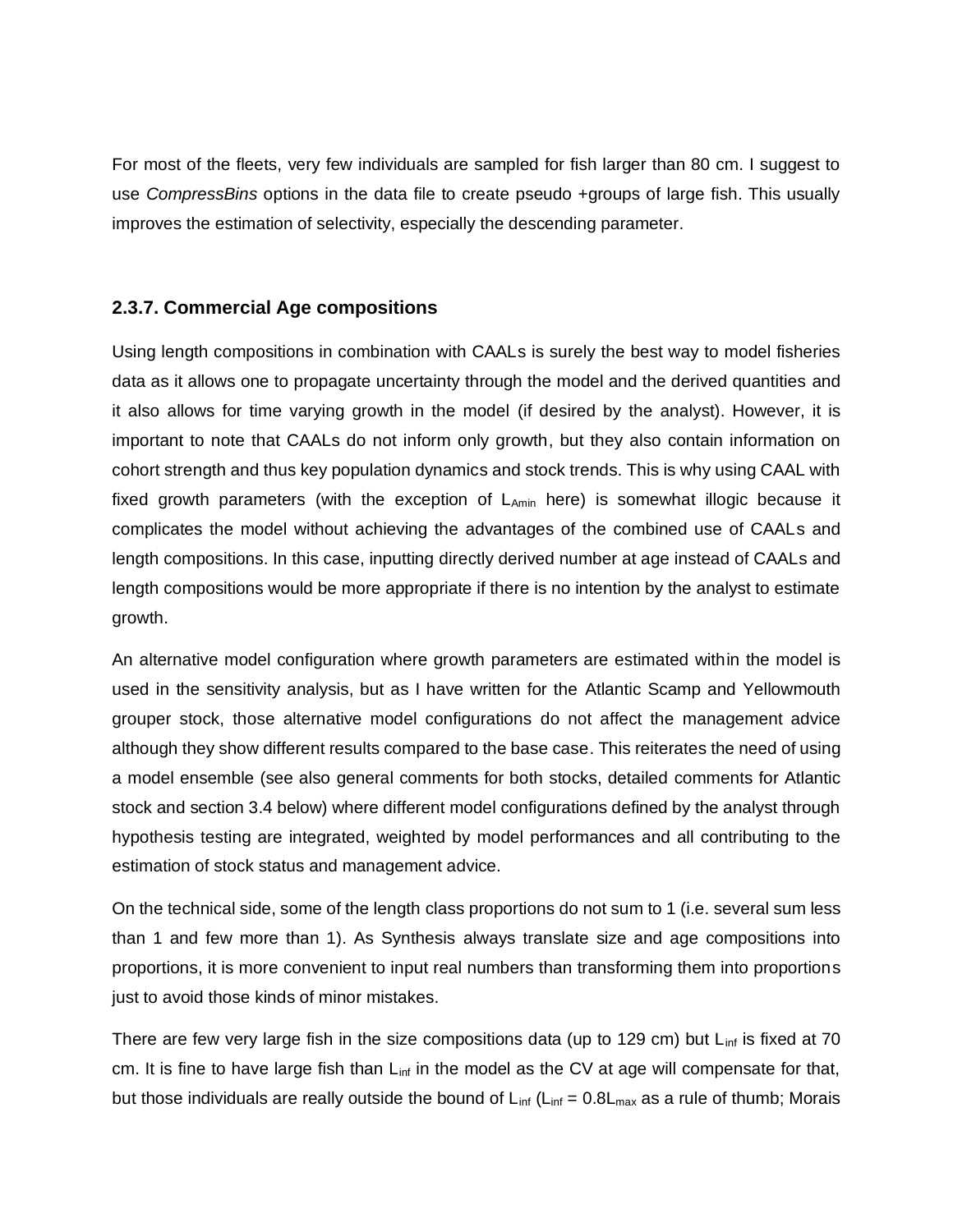and Bellwood (2018). I suggest adding a sentence or two on this aspect of the data in the report. Indeed, the model estimate of  $L_{inf}$  is much more in line with the observed data than with the prior and the fixed value.

#### **2.3.9. and 2.3.10**

See comments on standardization procedure on SEDAR 68-AW-04 above.

The relative abundance indices have a  $CV=0.2$ , which I consider to be rather precise. Generally, true CV of relative abundance indices rarely achieve that level of precision. Thus, an **alternative model configuration would be to allow for additional variance of the relative abundance indices** to understand the effect of a CV=0.2 of the relative abundance indices on the assessment model in terms of diagnostics and most importantly on the results. See comment under 3.2 section below.

#### **3.1.7. and 3.1.8.**

Results of a catch curve analysis was used to justify the use of logistic selectivity for the commercial fleets. Theoretical work has shown that selectivity in models like Stock Synthesis (i.e., gear selectivity plus fish availability) are invariably dome shaped (e.g., Sampson and Scott 2011) but the extent of the dome might vary. Also, catch curves *sensu* Quinn and Deriso (1999) require the assumption that fishing mortality is constant over time (Thorson and Cope, 2017), which not fulfilled here (Figure 47). I was also looking for a reference concerning the relationship between slope of the catch curve and shape of selectivity for older ages (i.e. rule of thumb of slope larger than 1 indicates dome shaped selectivity) but I could not find any in the literature. The slope of the descending limb of the catch curve is very similar (and much less than 1 for all fleets) when comparing commercial and recreational fleets but notwithstanding selectivity was assumed to have a fundamental different shape between two kind of fleets. Also, two aspects are important to note here concerning the double normal selectivity as parametrized in Stock Synthesis. First, it can be used with only 4 parameters and not necessarily 6 (in reality even 3 and still allowing for both shape to be estimated but 4 is the preferred set up in Stock Synthesis). Second, in general, the top-logit parameter is the hardest to estimate while, when the estimation of the descending parameter is problematic, a pseudo plus group of the largest size groups can be created to facilitate its estimation. And third, as also stated in the report, the double normal allows for domed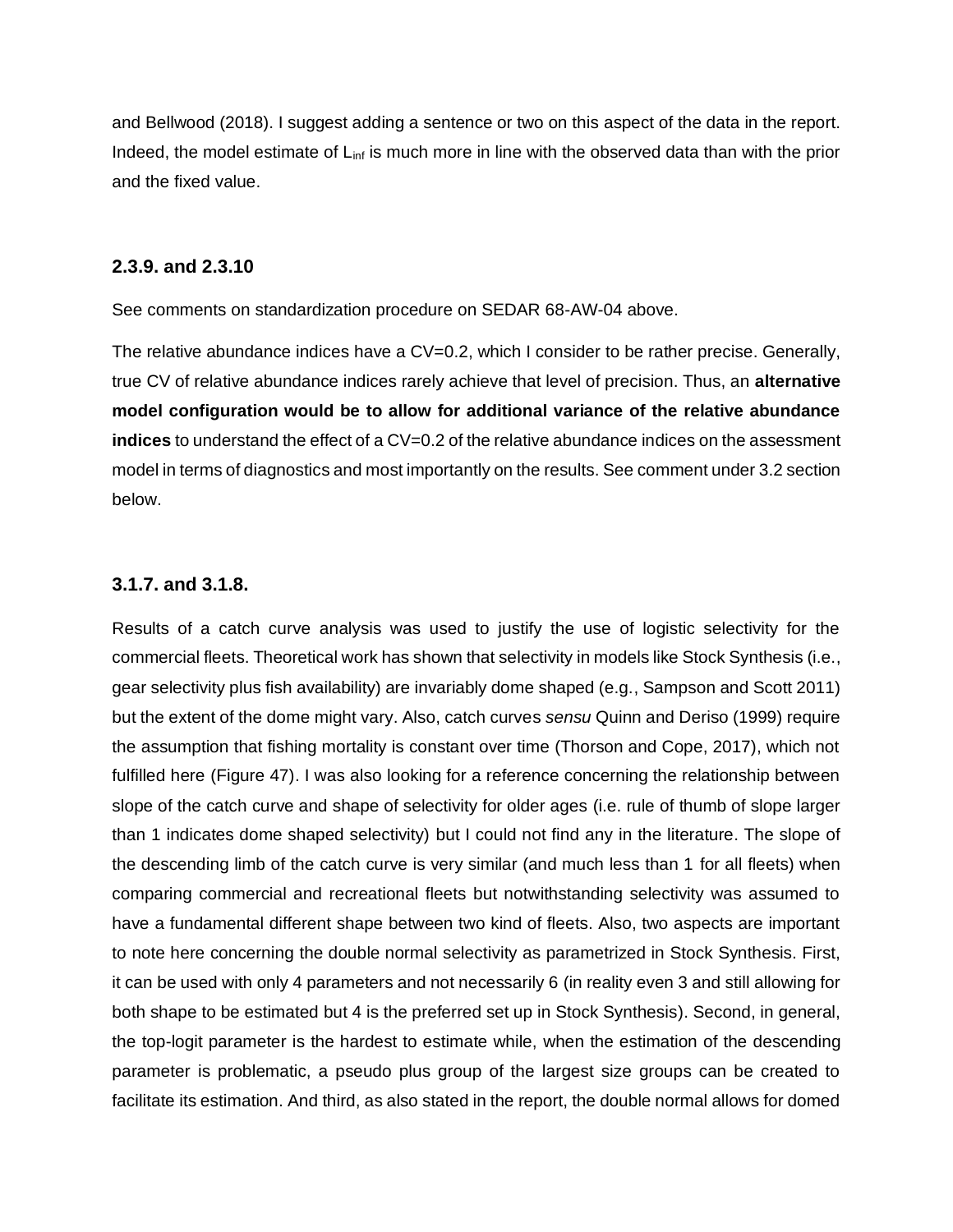or logistic selectivity depending on the data and therefore its use avoids having to make an a priori choice of the selectivity shape and still keeping the necessary estimation flexibility. Bearing in mind all the above, **I consider that an alternative model configuration that can be tested should use double normal selectivity for more fleets than used now**. Especially, the longline fleet (ComLL) and the RFOP Index.

Figures 15B, 15D, 16B and 16D shows that selectivity of small fish has increased somewhat after 1990, decreased again after 1999 and increased albeit just slightly after 2003 for commercial fleets, which is a bit counterintuitive when looking at Figure 10 (although I can partially follow the logic described in section 4.4). On the other hand, selectivity of small fish has increased over time for recreational fisheries. Given the estimated parameters in Table 10, I wonder how much the blocks are tracking noise as opposed to a real significant change in selectivity for the different time periods and how much the blocks are depending on the fact that most of the parameters are indeed fixed. Moreover, the first time block contains only 4 years of data (1986-1989) and the estimation of the historical selectivity parameters might be difficult for some fleets. **I suggest that, at least a model without blocks is run and the likelihood presented to support the choice of the use of the blocks.** Also, if blocks are to be used, to test a model in which the first block starts in 1986 (thus increasing the number of observation used to estimate the first block) is compared to the base case model to verify that there is a significant improvement in the likelihood of the fit of the size compositions when using the block from 1990.

Also, changes in selectivity, even when occurring because of management regulations, are rarely a stepwise process and thus it might worth trying using random walk instead of blocks.

The inflection point in the table at page 19 should be easier to understand if expressed always as fish length. I don't understand what an inflection equal to 0 means here. The text is also confusing, from the Table 10 and Figures 15B, 15D, 16B and 16D the inflection point is time varying using time blocks but the table at page 19 states that it is "Fixed at Maximum". Further clarifications would be required here.

#### **3.2**

Here a reweighting iterative procedure of the relative abundance indices variance was used. All iterative procedures require a pinch of subjectivity. Instead, I suggest to use the estimated "extra\_se" option in the Q\_setup as it is done automatically within the model.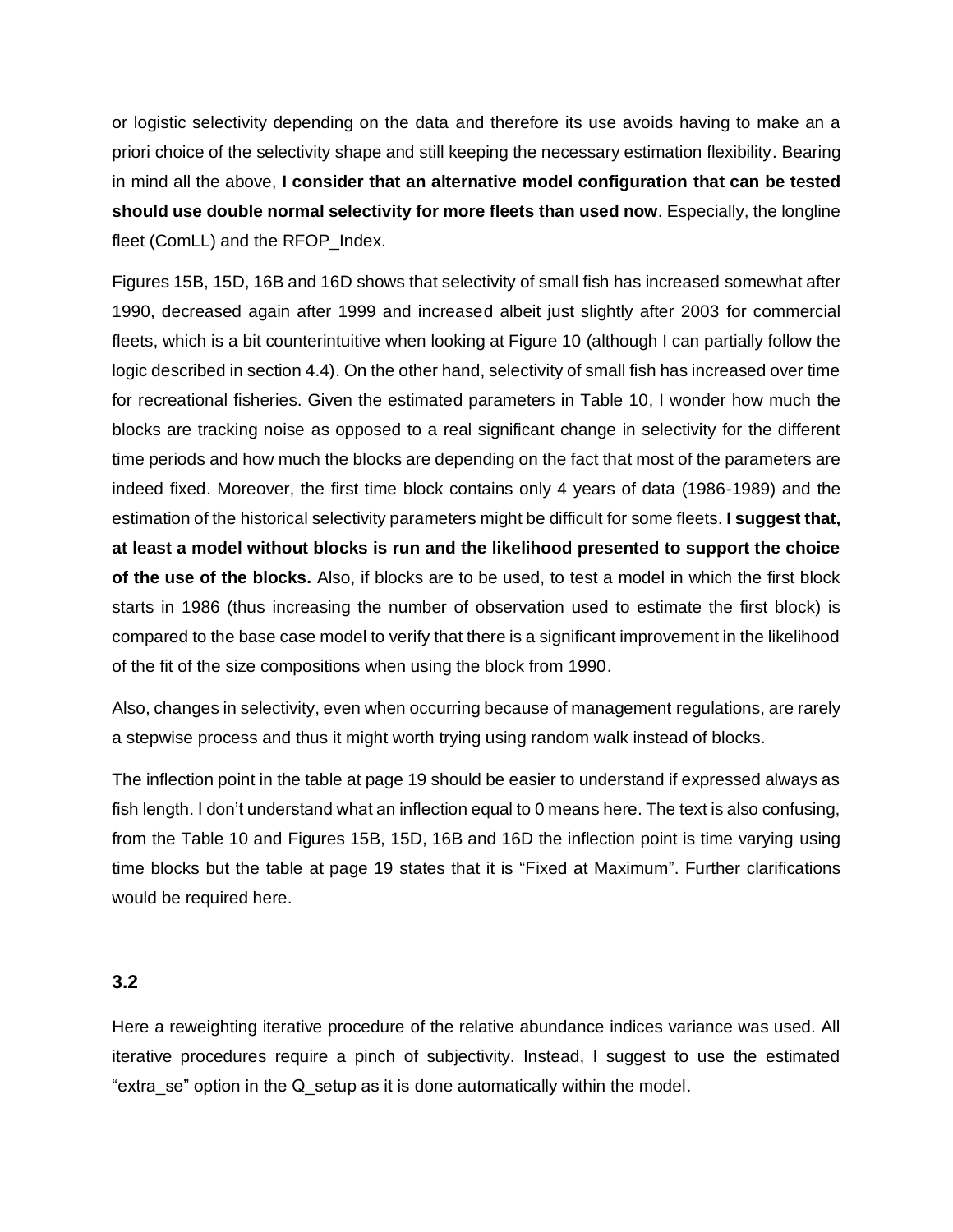#### **3.4**

The model diagnostic is broad and encompasses some of the key tools for individuate possible model misspecification and poor model performances. However, as for the Atlantic stock, it is still incomplete and there is lack of a quantitative estimation of some the key diagnostic indices. In particular, several key diagnostics have recently been used to evaluate how well an assessment model is fitting the data, is stable in retrospective and most importantly, how good is the model in predicting the future. Given the large uncertainty in several of the key parameters and data sources, a single base model is not warranted here (and is very seldom warranted) and thus an ensemble of plausible model configurations should be used (see also general comments for both stocks and detailed comments for Atlantic stock). As matter of fact, all model configurations are plausible as long as they achieve similar performances when tested against the data and therefore choosing one among all equally plausible configurations will run the risk of "cherry picking" and will affect the final results.

#### **4.3.**

All discard ogives parameters are fixed and not estimated but size compositions of the discards are included in the model. On what basis are those parameters fixed and why are they not instead estimated within the model? My understanding from the Synthesis manual is that at least the first two parameters are estimated and the 3<sup>th</sup> and the 4<sup>th</sup> are fixed (generally the *Asymptotic retention* is set to 999 if large fish are all retained and the *Male offset To inflection* to 0). However, as you have both discards and retained size compositions, in theory all parameters could be estimated (but you don't necessarily need to do so).

#### **4.5**

Recruitment deviations in early years are all negative, which might be true but also might be an artefact of too low initial catches (i.e. initial catches were the average of the first 5 years of the time series). This why it would be important to show the historical landings even if they were not used in the model. Also, you have size compositions already in 1986, i.e. the first year of the model. In this case, it is correct to start the main recruitment deviation in 1986 (although given the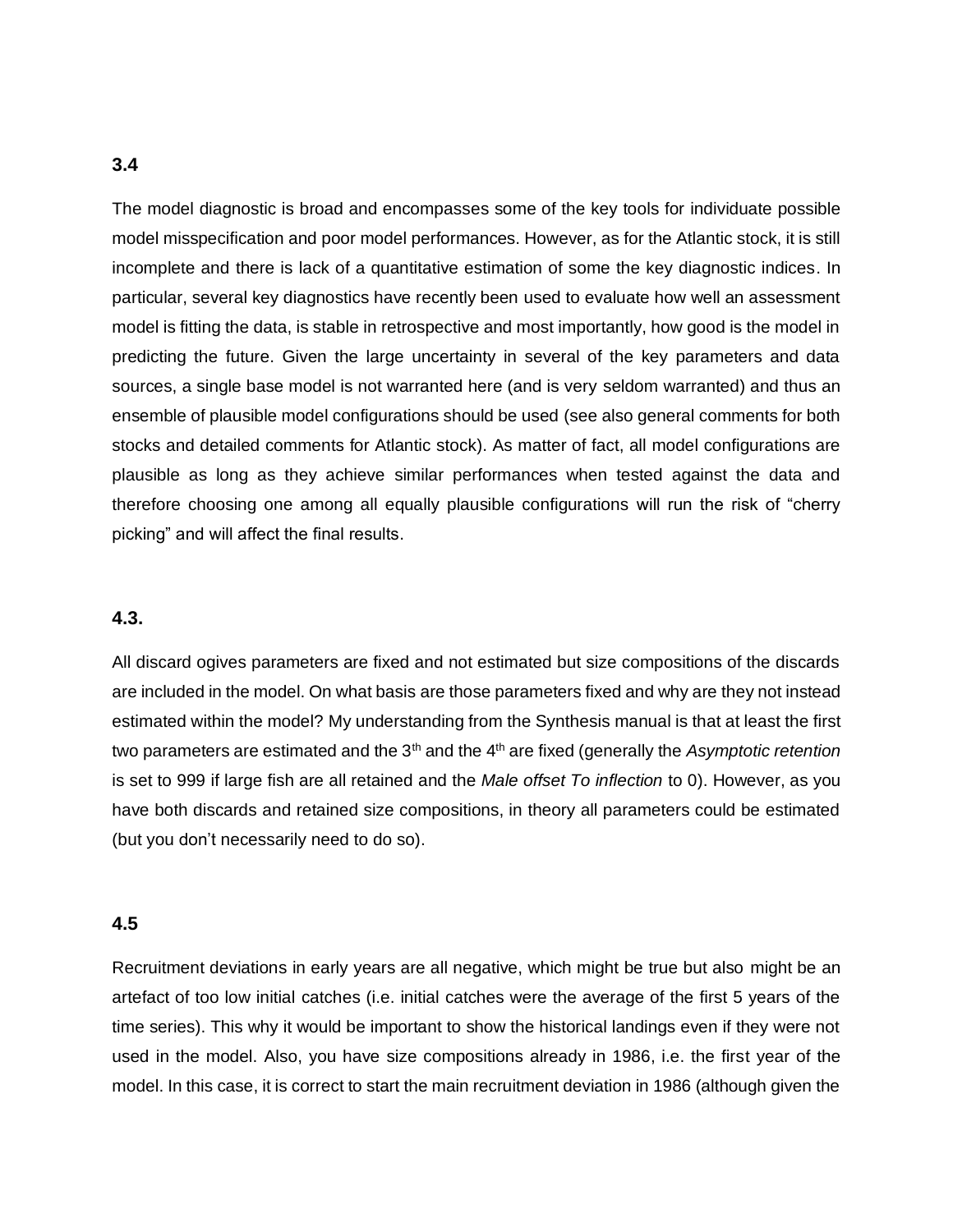argument used for the ramp, you should possibly start 2-3 years later as your size composition do not contain 0 fishes) but it is also appropriate to use early recruitment deviations. This is because your size compositions contain information of the cohorts born much earlier than 1986, at least 10 but up to 20 years back in time (e.g. from 1966 onwards). For example, setting 10 to 15 years of early recruitment deviation might shed light on the series of negative residuals in the first recruitment deviation of the base case model.

### **4.6**

Figure 24 should be shown for the population and not for the data. Thus, I recommend using age groups up to 34 (the true +group in this assessment) in the figure.

## **4.7.1**

Landings of the Charter Private has a rather large discrepancy between observed and estimated values. The issue is that they are not simply scaled but also have rather different pattern over the years, with a large observed set of landings not estimated by the model (i.e. 2006) and vice versa. In these circumstances, **I consider that an alternative model configuration with a low CV** (0.3 used in the sensitivity analysis is still too high) of the landings of Charter private would should be tested to assess the effect of reported landings on the model results.

#### **4.7.2.**

Modelling discards separately from retained fish allows the model to estimate discards also in years where discards data are absent. While discard for Charter Private approach null close to the beginning of the time series of discard observations, so the assumption of low discards for the historical period is justified, the same is not true for the other fleets. It seems unlikely that discards of the commercial fleets will go to 0 in 1989 and before from rather high values in 1990. Also, large discrepancy in discards estimation are observed for the recreational fleets. **Thus, an alternative model configuration is to allow the model to estimate discards for the commercial fleets also for the historical period.**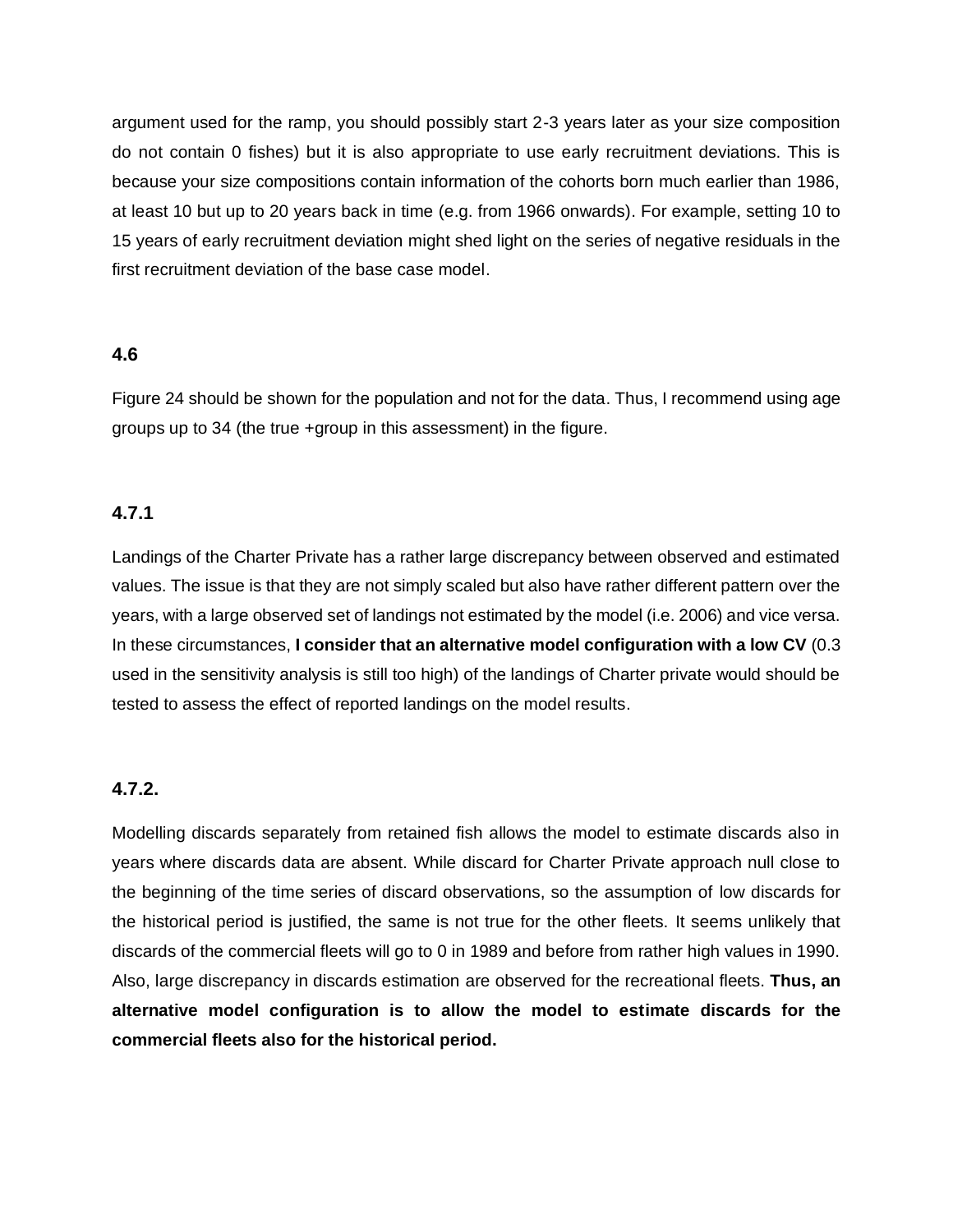The clear mismatch between length and age compositions might be due to rigid assumptions of growth in the model or changes in growth over time. Discrepancy between estimated and observed age compositions are observed for the recreational catches and they are mostly evident for younger fish (i.e. age 1 and 2). This might point out either that L*Amin* is mis-specified, that growth changes over time or that there are spatial differences in growth as commercial and recreational fish *de facto* in different areas. Charter boat is by far the most important fleet in recent years so that a mismatch between observed and estimated age compositions for this fleet (Figure 38) can have important consequences on the short term forecast.

### **4.7.5**

I appreciated the use of a prior for the Theta in the Dirichlet-Multinomial setting, it is rarely done. However, the upper bound should be set at 5. An upper bound of 5 may help identify cases that otherwise would have convergence issues as indicated at page 216 of the Stock Synthesis manual (Methot et al., 2020). As five of the DM parameters are at the 5 bound, this will reduce the estimated model parameters by 5 simply fixing the DM Theta of those parameters.

#### **4.8.4**

Retrospective analysis is included as one of the key diagnostics but estimated retrospective bias is not quantified (e.g. Mohn´s rho; Hurtado-Ferro, 2015) so that it is difficult to discern the extent of the retrospective bias (which seems not to be anyhow too substantial judging from Figure 41).

#### **Steepness and sigmaR**

A special section is dedicated to two of the key parameters of the model steepness (h) and sigmaR (σR), especially if MSY reference points would be used.

In general, uncertainty regarding steepness is the major source of variation in the final size of the resource and whether it is below the overfished threshold, although the extent of recruitment variability also impacts these quantities (Punt et al., 2008). Steepness prior from Shertzer and Conn 2012 (i.e. 0.84) is the mode of a meta-analysis of 75 stocks from very different areas and genus, with one single *Mycteroperca* species (i.e. *M. microlepsis*). A much closer match for the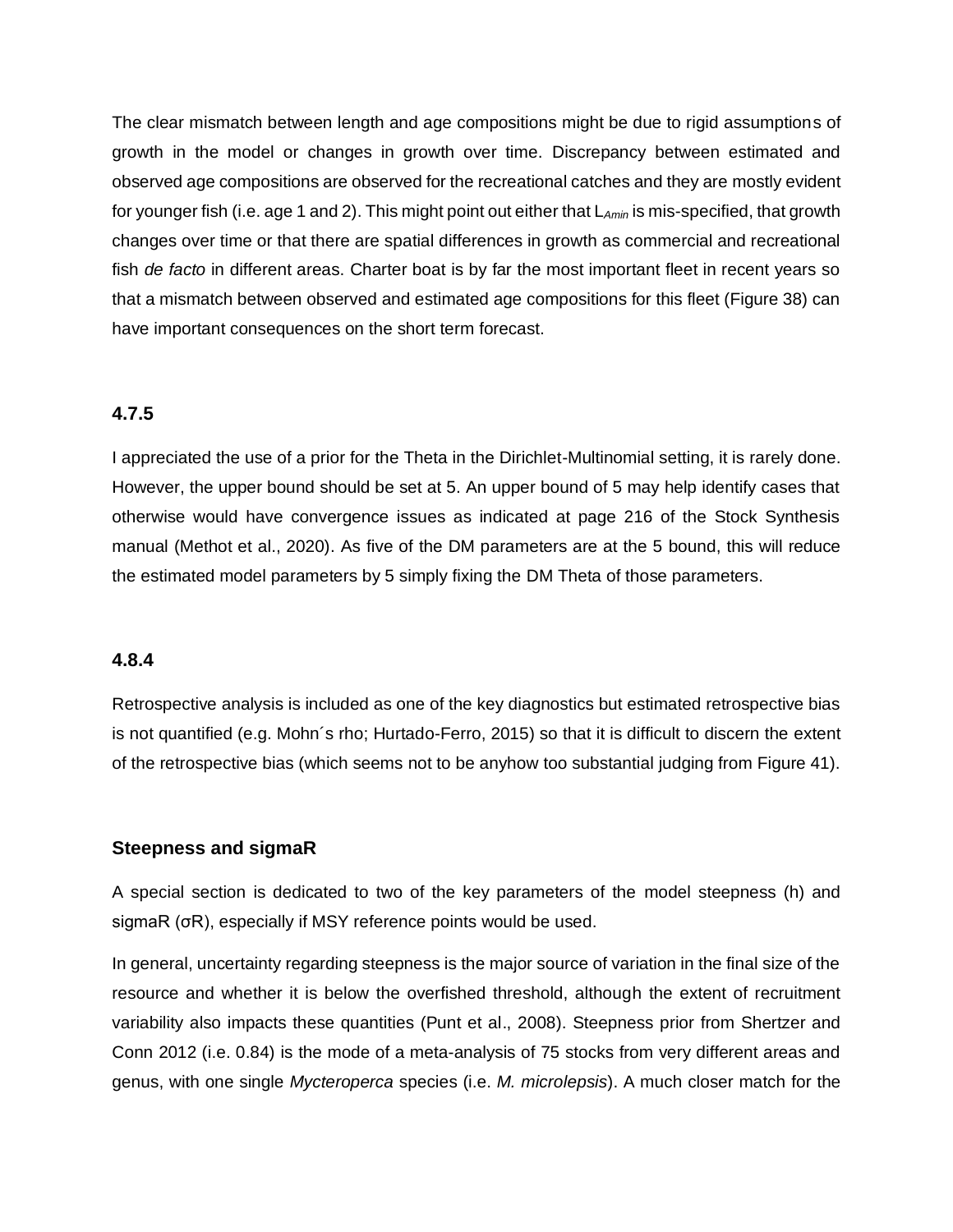prior would be to use the R package SPMpriors, which uses FishLife (https://github.com/James-Thorson-NOAA/FishLife) for the assessed species, ideally tuned for their stock specific life history parameters. As those were not available in the report, I have derived *h* and *σR* using SPMpriors for the two species separately. For *M. interstitialis*, *h* is 0.79 and *σR* is 0.42, while for M. phenax, *h* is 0.77 and *σR* is 0.41. Those values are rather consistent between species but different from the prior derived by Shertzer and Conn (2012).

In general, steepness cannot be estimated reliably in assessment models unless there is strong contrast in the spawning stock time series (i.e. resulting from a level of spawning biomass decline that should probably be avoided) (Kolody et al., 2019). Simulations structured to be similar to the assessment models have demonstrated that steepness estimates are often imprecise and biased, often converging to the upper bound (i.e. close to 0.99 as it is the case here when freely estimated), even when the true h is considerably lower (e.g., Magnusson and Hilborn, 2007; Lee et al., 2012). It is easy to demonstrate that due to the flat yield curve when the true h=1 (which is anyhow biologically rarely the case), under-specifying h (i.e. assuming a lower h when the true h is indeed larger, e.g. assuming h=0.75 when the true h is close to 1) results in less lost catch than over-specifying h. In addition, fishing at  $F_{MSY}$  based on h=0.75 maintains the biomass at a much higher level. Theoretically, MCMC could be used to integrate over random effects as done in ISSF 2011 which might resolve the issue often encountered with the use of Beverton and Holt curves in integrated models that steepness tends towards the upper bound of 1.0. However, I would not recommend it here. Instead, given the fact the data here are un-informative for steepness, I suggest that steepness is either fixed at the species prior estimated by FishLife or, at best, is used as a dimension (e.g. low, med, high) of the ensemble together with others key parameters as discussed above for the Atlantic stock.

SigmaR is the stochastic recruitment process error and the estimation of this parameter within integrated models is generally recognised to be problematic (Kolody et al., 2019) so that *σR* is generally fixed at a values that is large enough to prevent the stock and recruits from constraining individual recruitment estimates (e.g. analogous to traditional VPA) (Kolody et al., 2019). The ISSF (2011) preliminary meta-analysis (based on time series of spawning biomass and recruitment point estimates) mostly indicated  $0.2 \leq \sigma R \leq 0.5$ , which suggests that  $\sigma R$  is often being inflated in stock assessment models (intentionally or not). The corresponding estimates for B/B<sub>MSY</sub> and MSY indicate a moderate sensitivity to *σR* (Kolody et al., 2019), which is somehow reassuring. Here the estimated *σR* is around 0.36 (Table 10) which is in line with both the metaanalysis and the stock specific estimated from *SPMpriors*. Anyhow, my two preferred options are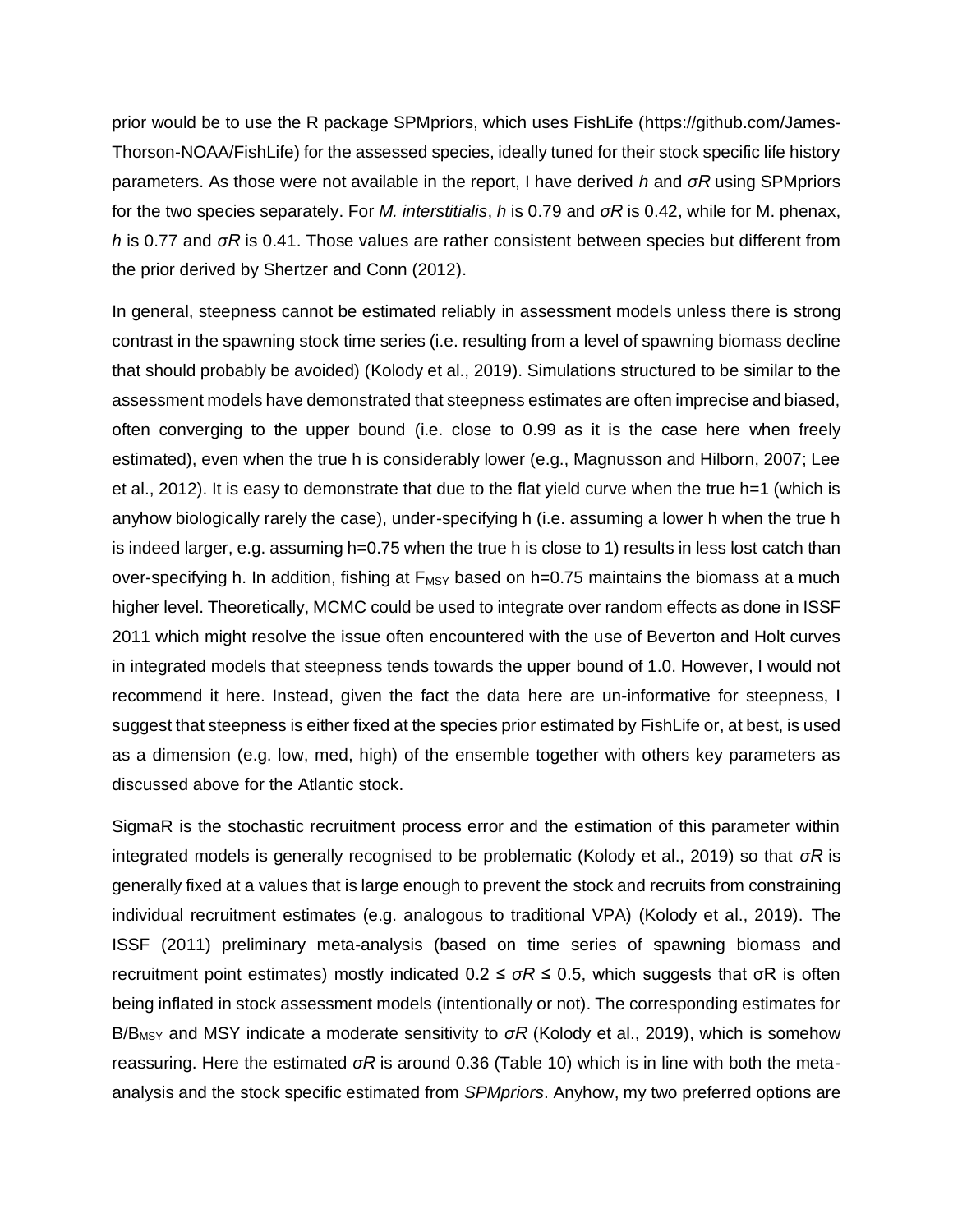either to fix *σR* at the species prior after profiling, assuming that the different values do not affect significantly the stock status, or, at best, to use *σR* as a dimension (e.g, low, med, high) of the ensemble. Finally, *h* and *σR* are often correlated and thus a combined likelihood profile that considers plausible combination of these two parameters should be done.

### **Reference points**

When setting steepness close to 1, the ratio between  $B_{MSY}$  and  $B_0$  is generally close to 0.20. In this cases, SPR or biomass targets should be used instead, which are independent on both steepness and selectivity. For example, biomass targets in the range of 35–40% of carrying capacity minimizes the potential loss in yield compared with what would arise if  $B_{MSY}$  was known exactly (Punt et al., 2013). Here I fully agree with the report on the use of the results from Harford et al., 2019, which are specific for groupers and thus an SPR ratio between 40 and 50% is a suitable candidate for both stocks. I have myself compared different harvest control rules system based on different ways of deriving limit and target reference points and the analysis confirmed that within an  $F_{MSY}$  context, using the steepness estimated by the model will doom the stock to collapse while SPR40 and SB40 (i.e. setting  $0.2B_0$  as limit and  $0.4B_0$  as target) has the same performance in terms of long term catches and risk to fall below the limit reference point.

#### **Inference on stock status**

As explained in the under **General comments**, each time you use a prior for key parameters as steepness then you should as a minimum run an MCMC to corroborate that the posterior mode and maximum likelihood estimate do not differ considerably. Moreover, MCMC is a powerful diagnostic for detecting model misspecifications in the broader sense and to regularize the model, i.e., to check that all parameters are identifiable (Monnahan et al., 2019). I ran an MCMC using the NUTS algorithm, which confirmed that all parameters are identifiable, the two estimates are rather similar and stock status is unaffected (99% using MLE against 100% when using MCMC of probability of being in the green quadrant of the kobe plot), which reassured at least myself that the model is fairly robust.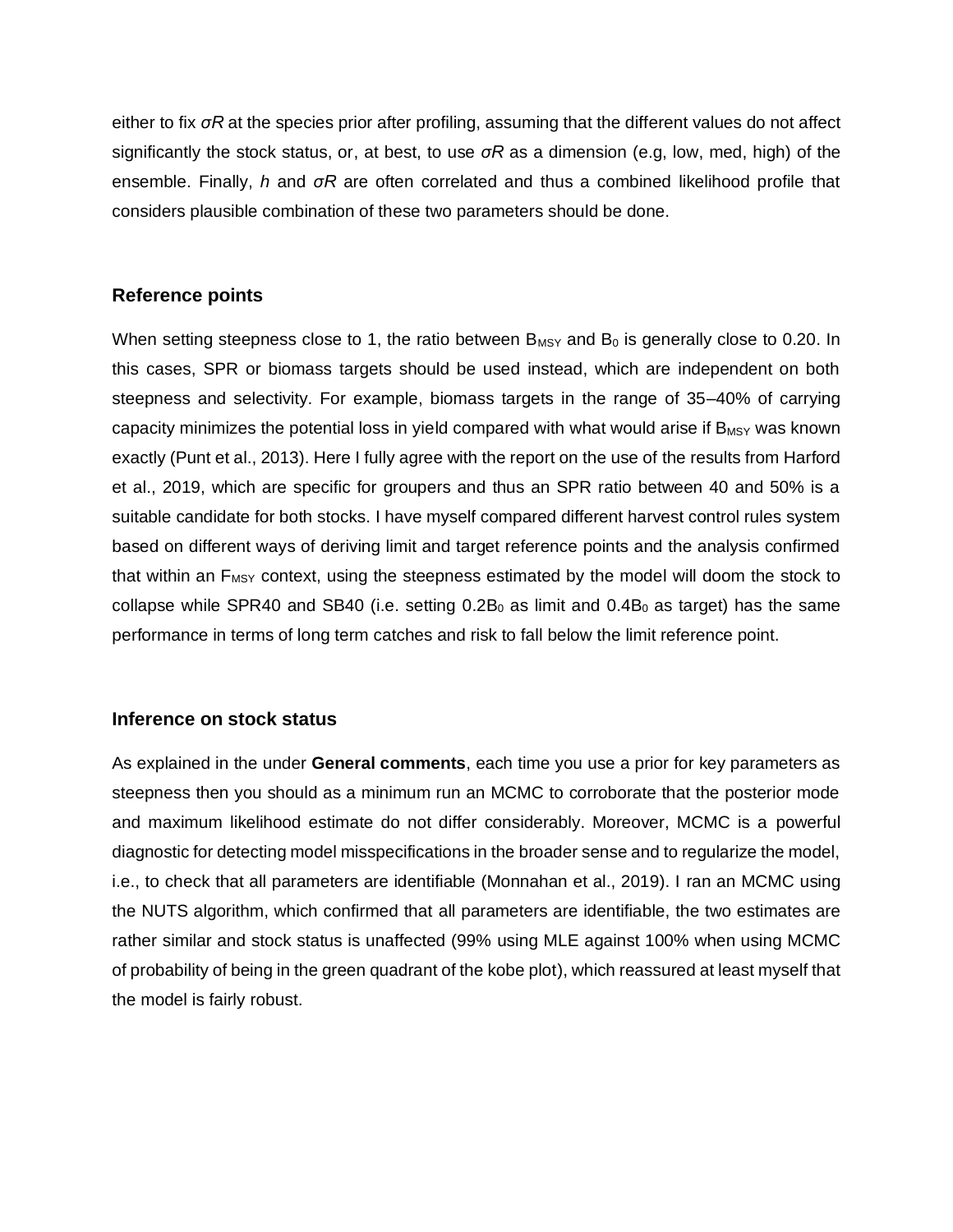

*Figure 1*

## Suggested alternative model configurations to be included in an ensemble

## **Atlantic scamp grouper**

- 1. Model retention and discard selection ogives separately and thus allow the model to predict discards also before 1992.
- 2. Allow for additional variance of the relative abundance indices.
- 3. Allow for dome shaped selectivity for all fleets.

## **Gulf of Mexico scamp grouper**

1. Include historical catches in the model for completeness.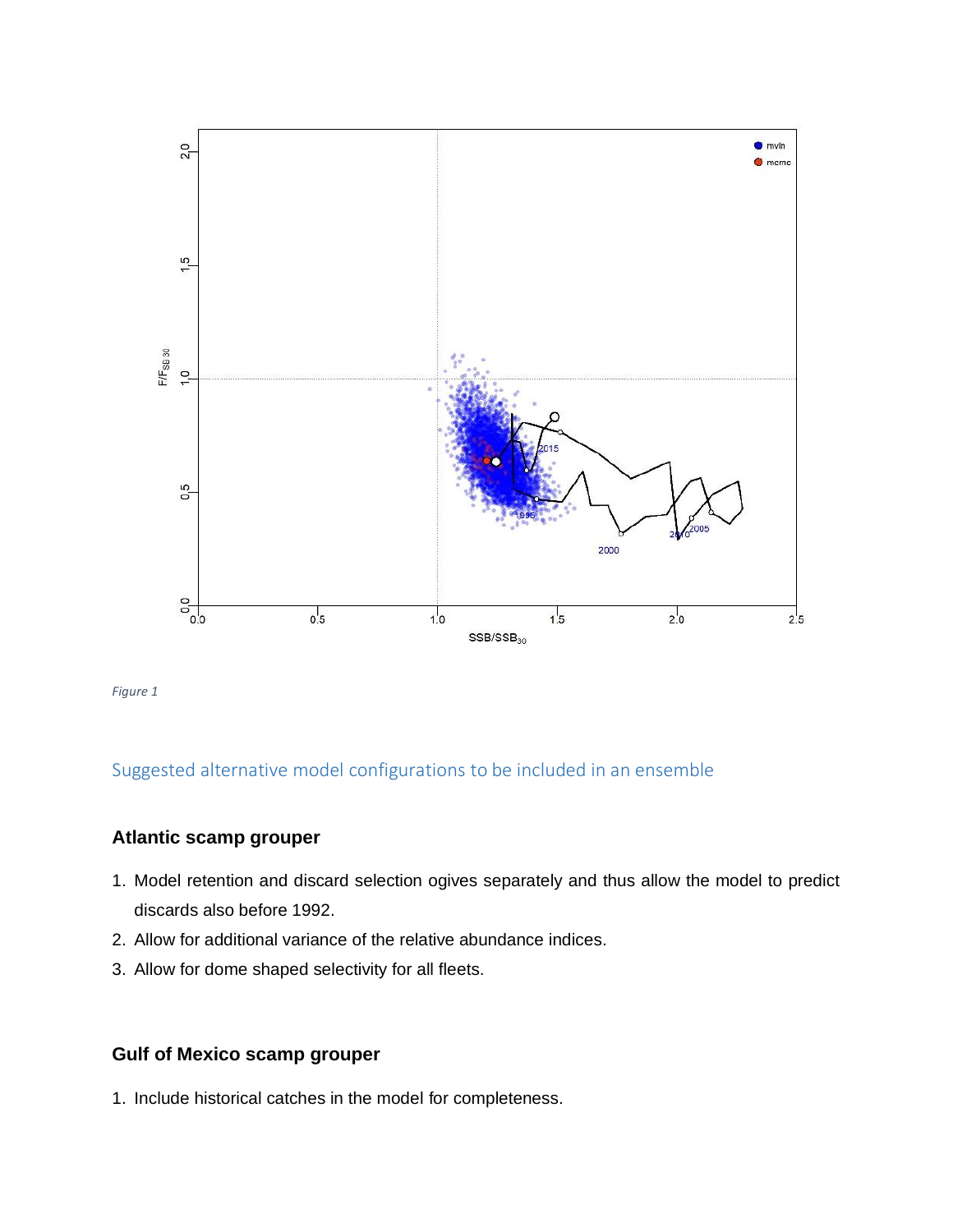- 2. Assume a low CV for the Charter Private landings.
- 3. Allow for additional variance of the relative abundance indices.
- 4. Use double normal selectivity for more fleets than used now, especially, the longline fleet (ComLL) and the RFOP\_Index.
- 5. Run a model without blocks and include the likelihood of the size composition to support the choice of the use of the blocks.
- 6. Increase the years in the first block to avoid having too little data to estimate the historical selectivity.
- 7. Allow the model to estimate discards for the commercial fleets in the historical period.

### **My own analysis**

I have run some of the diagnostics (see Carvalho et al., 2021) for the base case model configuration, in particular retrospective, runs test, forecast Mohn´rho and hindcasting. The retrospective Mohn´s rho of the SSB is over the -0.15 limit (i.e. 0.29), while F retrospective bias is low (0.07). It is to be noted that the run-3 does not converge. The results of the runs test and hindcasting are of mixed nature, which is normal when models deal with multiple indices and size/age compositions. In general, the model has good prediction skill, both for the size compositions and for the relative abundance indices, with the exception for the age compositions of the Charter Privat and for the relative abundance index of RFOP. The combined MASE for age and relative abundance index fail to pass the test.

I run also "my favorite" base case model (Reference\_new in the table below), which integrates the following changes:

- 1. Creates +groups for size larges than 84cm as there are no fish observed in those size classes.
- 2. Use Lorenzen option for M within Synthesis with reference age sets to 10 years and M=0.18 (estimated from [http://barefootecologist.com.au/shiny\\_m\)](http://barefootecologist.com.au/shiny_m).
- 3. Estimate growth parameters with priors and prior SD as specified in the SEDAR 68 report. When estimating both, k is at the bound (0.05) and much smaller than the prior while  $L_{\text{inf}}$  is much larger than the prior but the priors are uninformative anyhow and this aspect might need some attention. It might be needed to fix either k or L<sub>inf</sub> and estimate only one of them.
- 4. Fix steepness and sigma R (i.e. do not estimate) to priors as specified in the SEDAR 68 report.
- 5. Use FMethod=3.
- 6. Use extra SD option of relative abundance indices.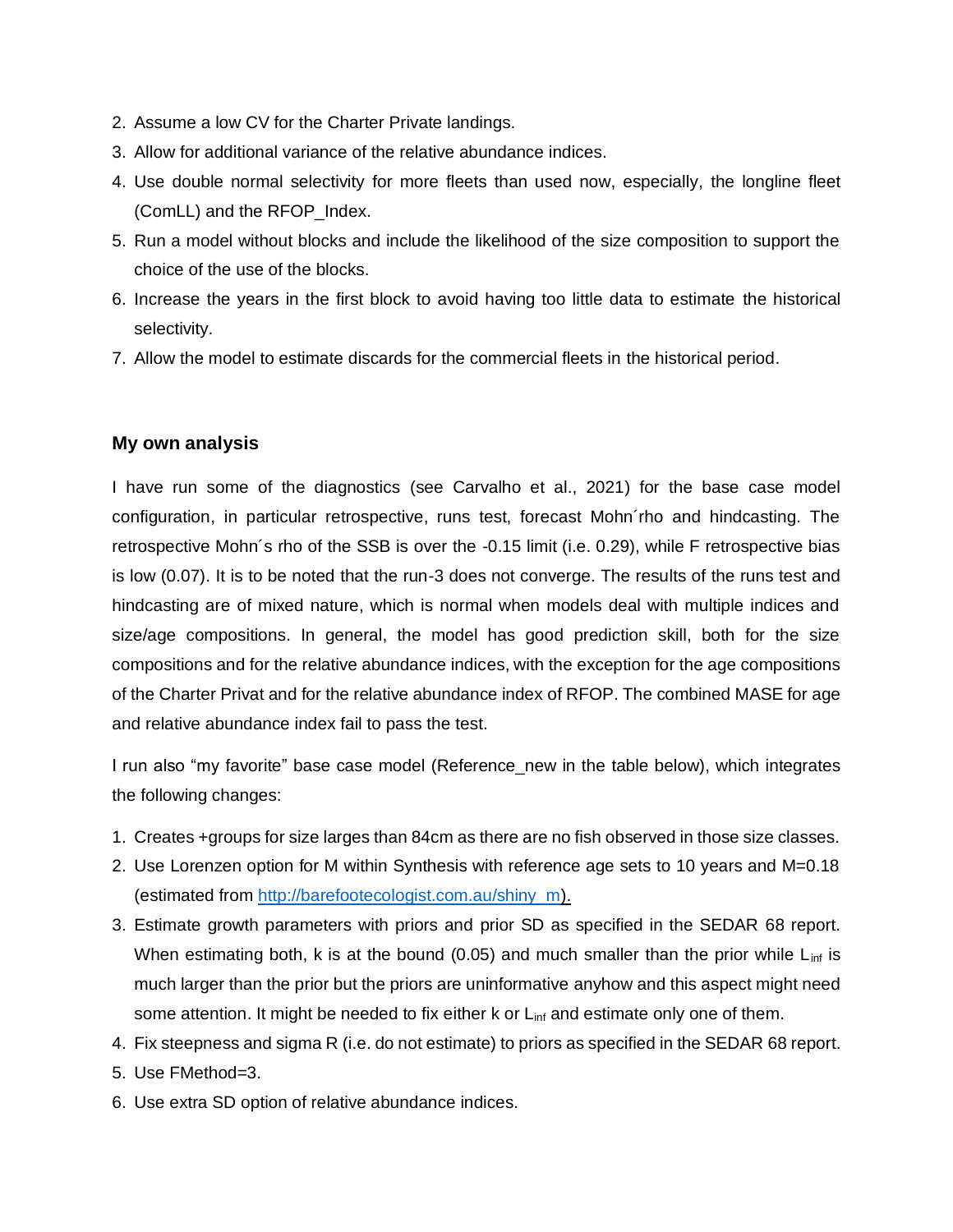- 7. Estimate Retain\_L\_infl and Retain\_L\_width for all fleets.
- 8. Reduce bound of Dirichelet to 5 and fix parameters (5 parameters) that hit the bound.

A further field of exploration would be:

- 1. Simplify the blocks, setting to 10 all Retain\_L\_asymptote\_logit and do no estimate (Reference\_blocks).
- 2. Remove all blocks except block 1 for the ComLL commercial fleet (Reference\_noblocks).

However, this last option will likely generate some of the selectivity parameters to be hitting bounds and/or to have a large standard deviation. While this is an issue that requires attention and some extra work, it will also tell you which parameters are really estimable given the data and which are indeed not. In table 1 and 2, show an example with a hypothetical ensemble of 5 alternative models.

| Label                | Reference | Reference_new | Reference_blocks | Reference_noblocks | Reference_D |
|----------------------|-----------|---------------|------------------|--------------------|-------------|
|                      |           |               |                  |                    | N           |
| TOTAL_like           | 16651     | 15266         | 15247            | 15440              | 15248       |
| Survey_like          | $-47.3$   | $-43.6$       | $-56.0$          | $-58.9$            | $-43.8$     |
| Length_comp_like     | 6831.6    | 5890.9        | 5890.1           | 6060.2             | 5875.6      |
| Age_comp_like        | 9774.5    | 9288.5        | 9294.7           | 9314.6             | 9286.6      |
| Parm_priors_like     | 33.5      | 31.2          | 31.6             | 31.7               | 31.3        |
| Recr_Virgin_millions | 1.69      | 2.41          | 2.54             | 2.44               | 2.44        |
| SR_LN(R0)            | 7.43      | 7.79          | 7.84             | 7.80               | 7.80        |
| SR_BH_steep          | 0.948756  | 0.84          | 0.84             | 0.84               | 0.84        |
| NatM_Lorenzen_Fem_   | <b>NA</b> | 0.18          | 0.18             | 0.18               | 0.18        |
| GP 1                 |           |               |                  |                    |             |
| NatM_Lorenzen_Mal_G  | <b>NA</b> | 0.18          | 0.18             | 0.18               | 0.18        |
| $P_1$                |           |               |                  |                    |             |
| NatM_p_1_Fem_GP_1    | <b>NA</b> | 0.18          | 0.18             | 0.18               | 0.18        |
| NatM_p_1_Mal_GP_1    | <b>NA</b> | 0.18          | 0.18             | 0.18               | 0.18        |
| SSB_Virgin_thousand_ | 3.911     | 4.209         | 4.445            | 4.35               | 4.226       |
| mt                   |           |               |                  |                    |             |

#### *Table 1: Summary table of alternative models.*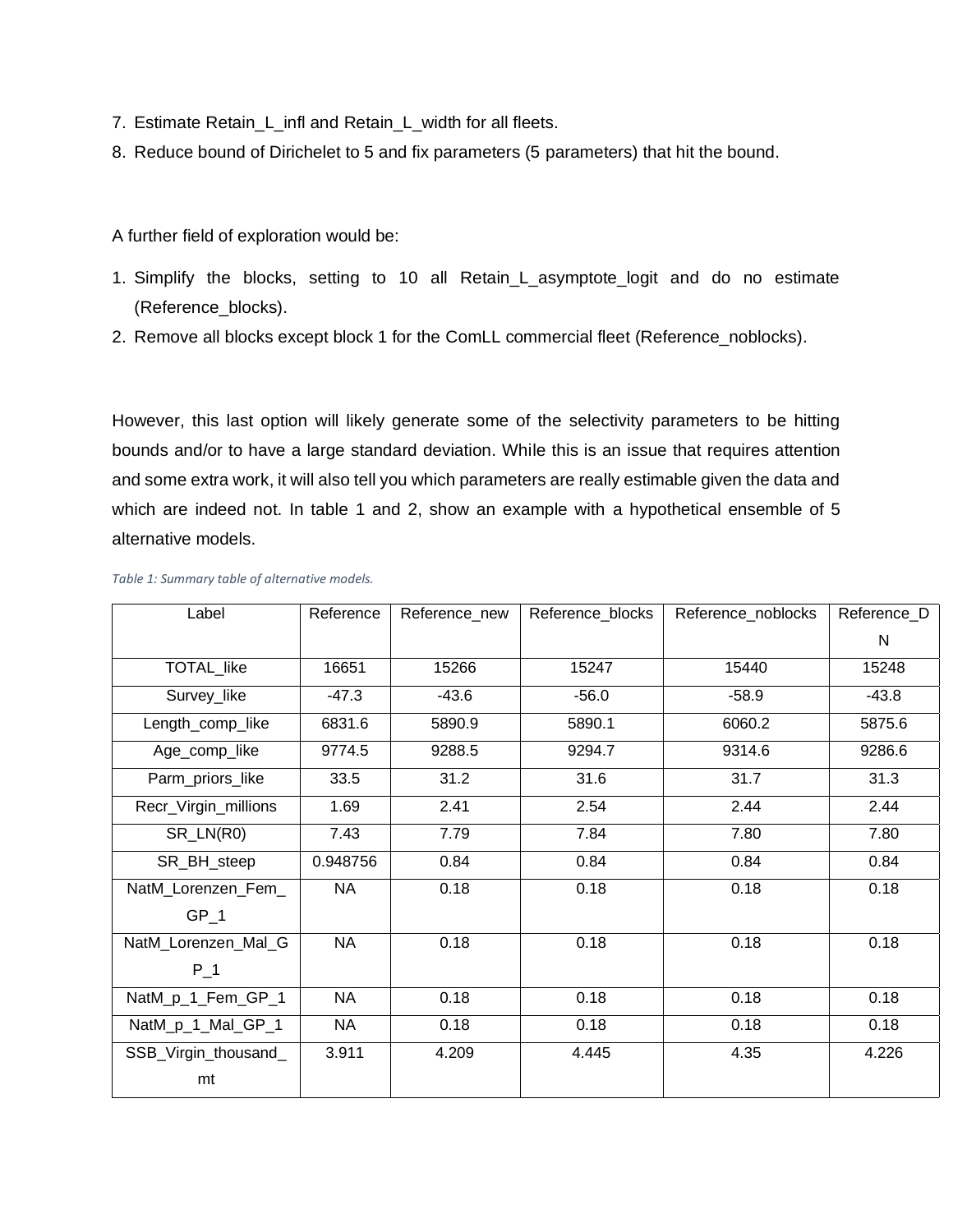| SSB_2018_thousand_m | 1.431 | 1.195 | 1.444 | 1.431 | 1.200 |
|---------------------|-------|-------|-------|-------|-------|
|                     |       |       |       |       |       |
| F_2017              | 0.11  | 0.13  | 0.10  | 0.10  | 0.13  |
| SSB_MSY_thousand_m  | 0.734 | 0.836 | 0.882 | 0.876 | 0.837 |
|                     |       |       |       |       |       |
| Bratio 2018         | 0.366 | 0.284 | 0.325 | 0.329 | 0.284 |
| SPRratio 2018       | 0.497 | 0.518 | 0.468 | 0.460 | 0.519 |

*Table 2: Summary table of the diagnostics of alternative models (number of parameters is not directly comparable when switching from FMethod =2 to FMethod=3 in Stock Synthesis; F as parameters and F from hybrid are comparable notions, just estimated in a different way.*

| Run           | Reference      | Reference_new | Reference_blocks | Reference_noblocks | Reference<br>$\_DN$ |
|---------------|----------------|---------------|------------------|--------------------|---------------------|
|               |                |               |                  |                    |                     |
| Convergence   | 0.0839         | 0.0023        | 0.0005           | 0.0019             | 0.0156              |
| Total_LL      | 16651          | 15266         | 15247            | 15248              | 15440               |
| N_Params      | 220            | 99            | 101              | 107                | 81                  |
| Runs_test     | $\mathbf 0$    | $\mathbf 0$   | $\mathbf 0$      | $\mathbf 0$        | $\mathbf 0$         |
| Runs_test_1   | $\mathbf{1}$   | $\mathbf 0$   | $\mathbf{1}$     | $\mathbf 0$        | 1                   |
| Runs_test_2   | $\mathbf{1}$   | $\mathbf 0$   | $\mathbf 0$      | $\mathbf 0$        | $\mathbf 0$         |
| Runs_test_3   | 1              | $\mathbf{1}$  | $\mathbf 1$      | 1                  | 1                   |
| Runs_test_4   | $\mathbf 0$    | $\mathbf 0$   | $\mathbf{1}$     | $\overline{0}$     | $\mathbf 0$         |
| Runs_test_5   | 1              | $\mathbf{1}$  | $\mathbf{1}$     | 1                  | 1                   |
| Runs_test_6   | $\mathbf 0$    | $\mathbf 0$   | $\mathbf 0$      | $\mathbf 0$        | $\mathbf 0$         |
| Runs_test_7   | 1              | $\mathbf{1}$  | 1                | 1                  | 1                   |
| Runs_test_8   | $\mathbf{1}$   | $\mathbf{1}$  | $\mathbf{1}$     | 1                  | 1                   |
| Runs_test_9   | $\mathbf 0$    | $\mathbf 0$   | $\overline{0}$   | $\mathbf 0$        | 1                   |
| Runs_test_10  | $\mathbf 0$    | $\mathbf 0$   | $\mathbf 0$      | $\mathbf 0$        | 1                   |
| Runs_test_11  | $\mathbf{1}$   | $\mathbf{1}$  | $\mathbf{1}$     | 1                  | 1                   |
| RMSE_Perc     | $\mathbf 0$    | $\pmb{0}$     | $\mathbf 0$      | $\mathbf 0$        | $\mathbf 0$         |
| RMSE_Perc_1   | $\mathbf{1}$   | $\mathbf{1}$  | $\mathbf{1}$     | 1                  | $\mathbf{1}$        |
| RMSE_Perc_2   | $\mathbf{1}$   | $\mathbf{1}$  | $\mathbf{1}$     | 1                  | 1                   |
| MASE1         | $\mathbf{1}$   | $\mathbf{1}$  | $\mathbf 0$      | 1                  | 1                   |
| MASE2         | $\overline{0}$ | $\mathbf 0$   | $\mathbf{1}$     | $\overline{0}$     | $\overline{0}$      |
| MASE3         | $\overline{0}$ | $\mathbf 0$   | $\mathbf 0$      | $\mathbf 0$        | $\mathbf 0$         |
| MASE_Combines | $\mathbf{1}$   | $\mathbf{1}$  | $\mathbf{1}$     | $\mathbf{1}$       | 1                   |
| Retro_Rho_SSB | $\pmb{0}$      | $\mathbf 1$   | $\mathbf 0$      | $\mathbf{1}$       | $\pmb{0}$           |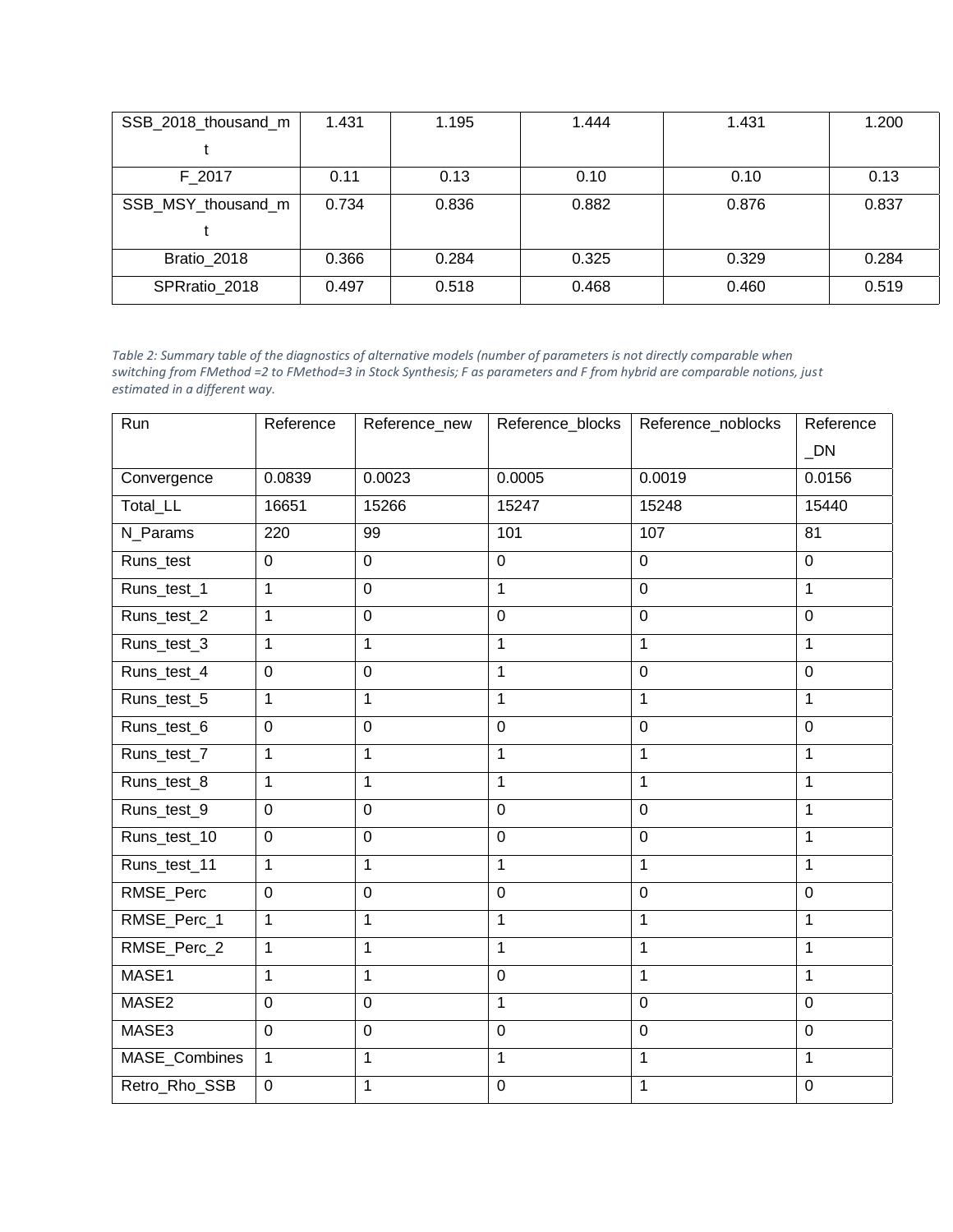| Forecast_Rho_S | $\mathbf 0$    | 1              | $\mathbf 0$    | 1              | $\mathbf 0$    |
|----------------|----------------|----------------|----------------|----------------|----------------|
| <b>SB</b>      |                |                |                |                |                |
| Retro_Rho_F    | 1              | 1              | $\overline{0}$ | 1              | 1              |
| Forecast_Rho_F | 1              | $\mathbf{1}$   | 0              | 1              | 1              |
| MASE41         | 1              | $\mathbf{1}$   | 1              | 1              | 1              |
| MASE42         | 1              | 1              | 1              | 1              | $\mathbf{1}$   |
| MASE43         | 1              | $\mathbf 1$    | 1              | 1              | $\mathbf{1}$   |
| MASE44         | 1              | 1              | 1              | 1              | 1              |
| MASE45         | 1              | 1              | 1              | 1              | 1              |
| MASE46         |                | 1              | 1              | $\mathbf 1$    | $\mathbf 1$    |
| MASE47         | $\mathbf{1}$   | $\mathbf{1}$   | 1              | 1              | $\mathbf{1}$   |
| MASE48         | $\overline{0}$ | $\overline{0}$ | $\overline{0}$ | $\overline{0}$ | $\overline{0}$ |
| MASE49         | 1              | 1              | 1              | 1              | 1              |
| MASE_combined  | $\mathbf 0$    | $\mathbf 0$    | 1              | $\mathbf 0$    | $\mathbf 0$    |
| Average        | 0.458          | 0.597          | 0.458          | 0.597          | 0.472          |
| weighed by     |                |                |                |                |                |
| diags          |                |                |                |                |                |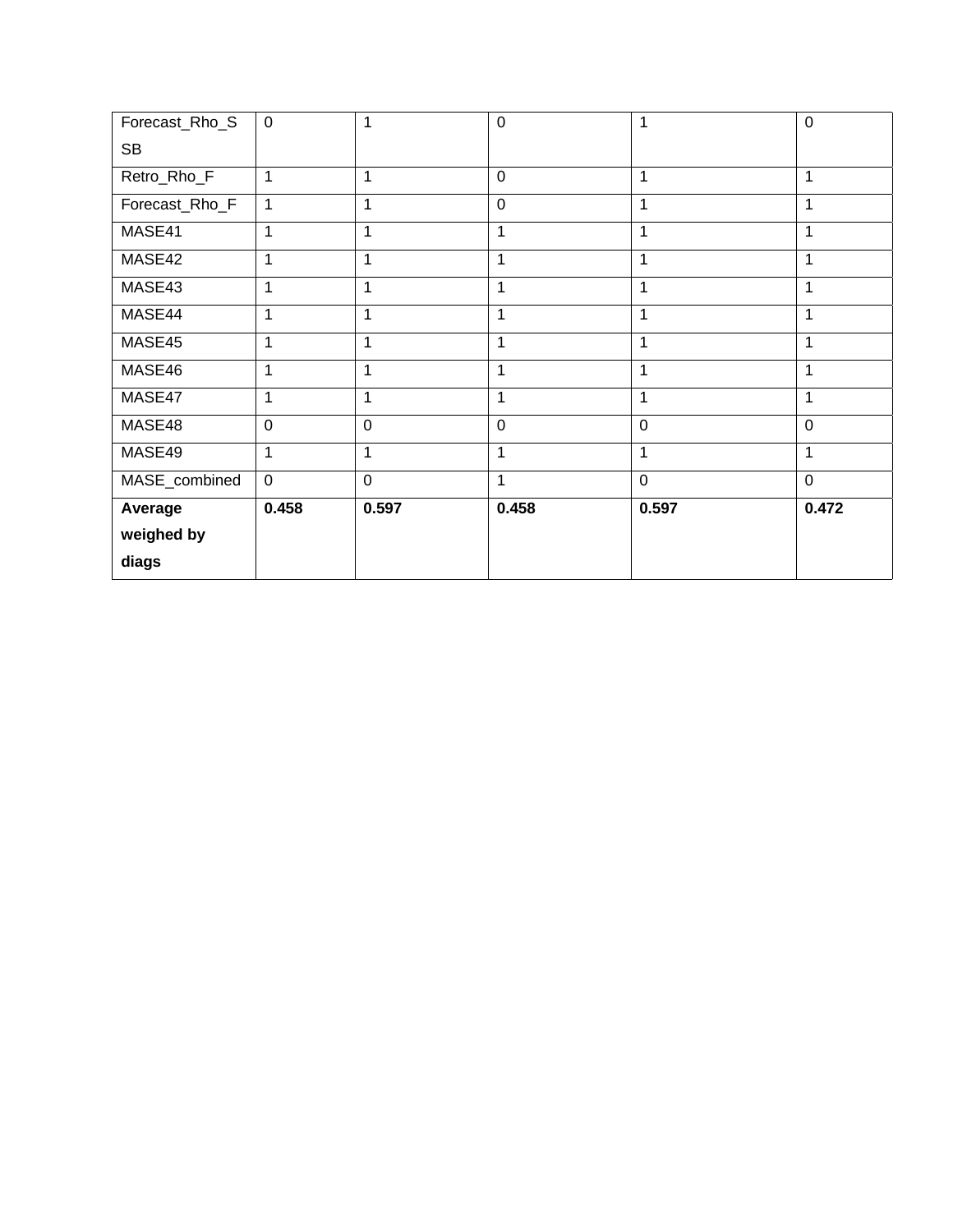## Literature cited

Berg, C., Kristensen, K., 2013. Spatial age-length key modelling using continuation ratio logits, 2012. Fisheries Research 129, 119–126. https://doi.org/10.1016/j.fishres.2012.06.016

Carvalho, F., Winker, H., Courtney, D., Kapur, M., Kell, L., Cardinale, M., Schirripa, M. et al. 2021. A cookbook for using model diagnostics in integrated stock assessments. Fisheries Research, 240: 105959.

Foster, S.D., and Bravington, M.V. 2013. A Poisson–Gamma model for analysis of ecological non-negative continuous data. Environ. Ecol. Stat. 20(4): 533–552. doi:10.1007/s10651-012- 0233-0.

Francis, R. 2011. Data weighting in statistical fisheries stock assessment models. Canadian Journal of Fisheries and Aquatic Sciences 68:1124-1138.

Harford WJ, SR Sagarese and M Karnauskas. 2019. Coping with information gaps in stock productivity for rebuilding and achieving maximum sustainable yield for grouper–snapper fisheries. Fish and Fisheries 20(2):303-321.

Hilborn, R. (2016). Correlation and causation in fisheries and watershed management. Fisheries, 41(1), 18-25.

Hurtado-Ferro, F., Szuwalski, C.S., Valero, J.L., Anderson, S.C., Cunningham, C.J., Johnson, K.F.,

ISSF, 2011. Report of the 2011 ISSF Stock Assessment Workshop Rome, Italy, March14-17, 2011. ISSF Technical Report 2011‐02. International Seafood Sustainability Foundation, Washington, D.C., USA.

Kell, L. Kimoto, A., Kitakado, T., 2016. Evaluation of the prediction skill of stock assessment using hindcasting. Fisheries Research, 183: 119-127

Kell, L.T., Sharma, R., Kitakado, T., Winker, H., Mosqueira, I., Cardinale, M., and Fu D., 2021. Validation of stock assessment methods: is it me or my model talking? ICES Journal of Marine Science (2021), 00(0), 1–12. [https://doi.org/10.1093/icesjms/fsab104.](https://doi.org/10.1093/icesjms/fsab104)

Kolody, D. S., Eveson, J. P., Preece, A. L., Davies, C. R., & Hillary, R. M. (2019). Recruitment in tuna RFMO stock assessment and management: A review of current approaches and challenges. Fisheries Research, 217, 217-234.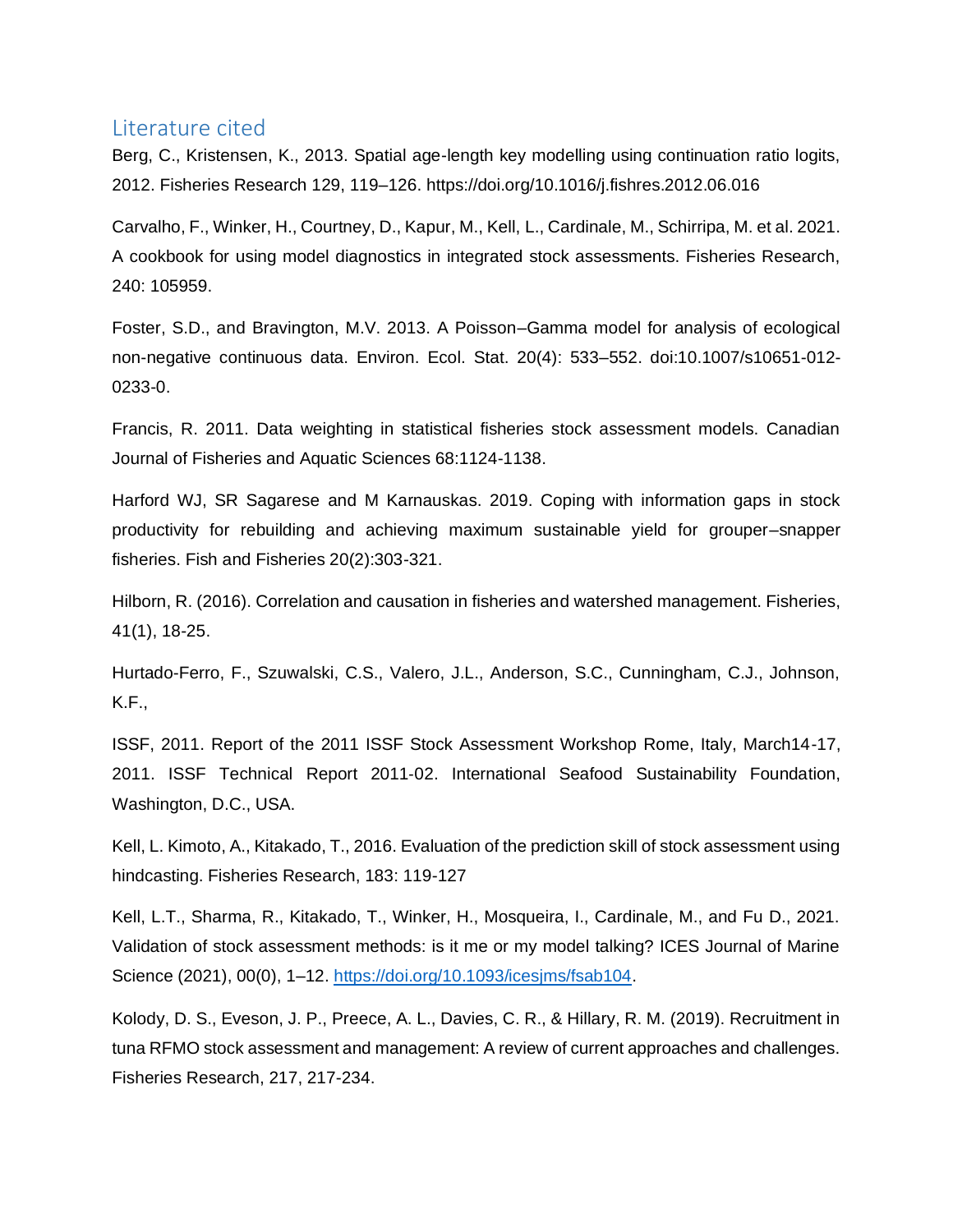Lee, H.-H., Maunder, M.N., Piner, K.R., Methot, R.D., 2012. Can steepness of the stock– recruitment relationship be estimated in fishery stock assessment models? Fish. Res. 125–126, 254–261. [https://doi.org/10.1016/j.fishres.2012.03.001.](https://doi.org/10.1016/j.fishres.2012.03.001)

Licandeo, R., McGilliard, C.R., Monnahan, C.C., Muradian, M.L., Ono, K., Vert-Pre, K.A., Whitten, A.R., Punt, A.E., 2015. Looking in the rear-view mirror: bias and retrospective patterns in integrated, age-structured stock assessment models. Ices J. Mar. Sci. 72, 99–110. [https://doi.org/10.1093/icesjms/fsu198.](https://doi.org/10.1093/icesjms/fsu198)

Lorenzen K. 1996. The relationship between body weight and natural mortality in juvenile and adult fish: a comparison of natural ecosystems and aquaculture. Journal of Fish Biology 49:627−647.

Lorenzen K. 2000. Allometry of natural mortality as a basis for assessing optimal release size in fish-stocking programmes. Canadian Journal of Fisheries and Aquatic Sciences 57(12):2374- 2381.

Magnusson, A., Hilborn, R., 2007. What makes fisheries data informative? Fish Fish. 8, 337–358. [https://doi.org/10.1111/j.1467-2979.2007.00258.x.](https://doi.org/10.1111/j.1467-2979.2007.00258.x)

Magnusson, A., Punt, A. E., and Hilborn, R. 2013. Measuring uncertainty in fisheries stock assessment: the delta method, bootstrap, and MCMC. Fish and Fisheries, 14, Blackwell Publishing Ltd. [http://doi.wiley.com/10.1111/j.1467-2979.2012.00473.x.](http://doi.wiley.com/10.1111/j.1467-2979.2012.00473.x)

Maunder, M. N., Xu, H., Lennert-Cody, C. E., Valero, J. L., Aires-da-Silva, A., and Minte-Vera, C. 2020. Implementing reference point-based fishery harvest control rules within a probabilistic framework that considers multiple hypotheses. Scientific Advisory Commitee, Inter-American Tropical Tuna Commission, SAC-11-INF-F. San Diego. 1–54 pp.

Methot RD, CR Wetzel, IG Taylor and K Doering. 2020. Stock Synthesis User Manual Version 3.30.16. NOAA Fisheries, Seattle Washington. 225 pp.

Monnahan, C.C., Branch, T. A., Thorson, J. T., Stewart, I. J., Szuwalski, C. S., 2019. Overcoming long Bayesian run times in integrated fisheries stock assessments. ICES Journal of Marine Science, fsz059, https://doi.org/10.1093/icesjms/fsz059.

Morais, R.A. and Bellwood, D.R., 2018. Global drivers of reef fish growth. https://doi.org/10.1111/faf.12297.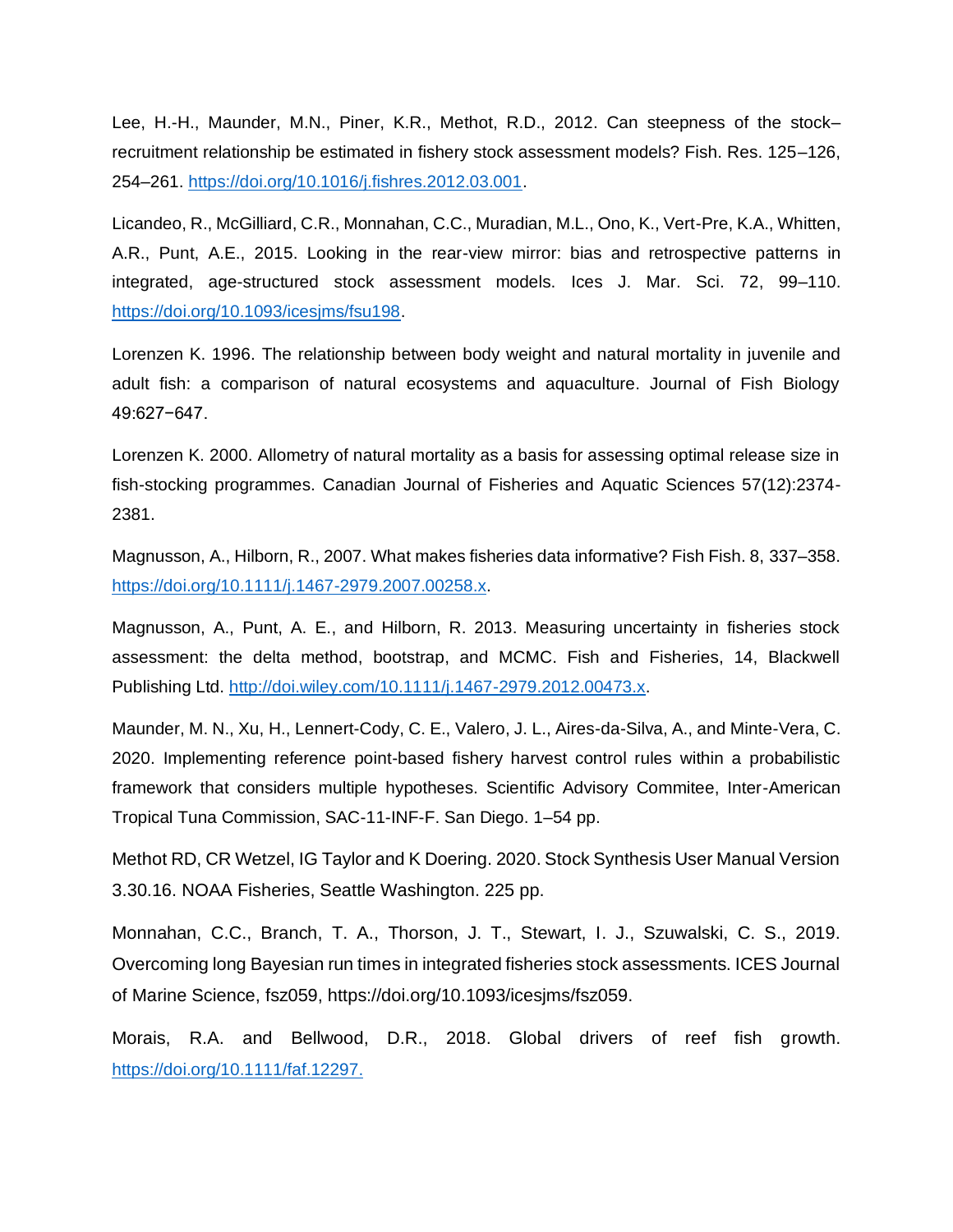Punt, A.E., Dorn, M.W., Haltuch, M.A., 2008. Evaluation of threshold management strategies for groundfish off the U.S. West Coast. [https://doi.org/10.1016/j.fishres.2007.12.008.](https://doi.org/10.1016/j.fishres.2007.12.008)

Punt, A.E., Smith, A.D.M., Smith, D.C., Tuck, G.N. and Klaer, N.L. 2013. Selecting relative abundance proxies for  $B_{MSY}$  and  $B_{M EY}$ . ICES Journal of Marine Science; doi:10.1093/icesjms/fst162.

Punt, A. E., Butterworth, D. S., de Moor, C. L., De Olivera, J. A. A., & Haddon, M. (2016). Management strategy evaluation: Best Practices. Fish & Fisheries, 17, 303–334. [https://doi.org/10.1111/faf.12104.](https://doi.org/10.1111/faf.12104)

Punt, A. E., Castillo-Jordán, C., Hamel, O. S., Cope, J. M., Maunder, M. N., and Ianelli, J. N. 2021. Consequences of error in natural mortality and its estimation in stock assessment models. Fisheries **Research, 233:** 105759. [http://www.sciencedirect.com/science/article/pii/S0165783620302769.](http://www.sciencedirect.com/science/article/pii/S0165783620302769)

Quinn T and R Deriso. 1999. Quantitative fish dynamics. Oxford University Press, New York.

Sampson, D.B. and Scott, R.B. 2011. A spatial model for fishery age-selection at the population level. Canadian Journal of Fisheries and Aquatic Sciences, 68 (2011), pp. 1077-1086.

Shono, H. 2008. Application of the Tweedie distribution to zero-catch data in CPUE analysis. doi:10.1016/j.fishres.2008.03.006.

Stewart, I.J., Hicks, A.C., Taylor, I.G., Thorson, J.T., Wetzel, C., Kupschus, S., 2013. Comparison of stock assessment uncertainty estimates using maximum likelihood and Bayesian methods implemented with the same model framework. Fisheries Research 142 (2013) 37– 46.

Thorson, J. 2018. Three problems with the conventional delta-model for biomass sampling data, and a computationally efficient alternative. [https://doi.org/10.1139/cjfas-2017-0266.](https://doi.org/10.1139/cjfas-2017-0266)

Thorson, J.T., Cope, J.M., 2017. Catch curve stock-reduction analysis: An alternative solution to the catch equations. [https://doi.org/10.1016/j.fishres.2014.03.024.](https://doi.org/10.1016/j.fishres.2014.03.024)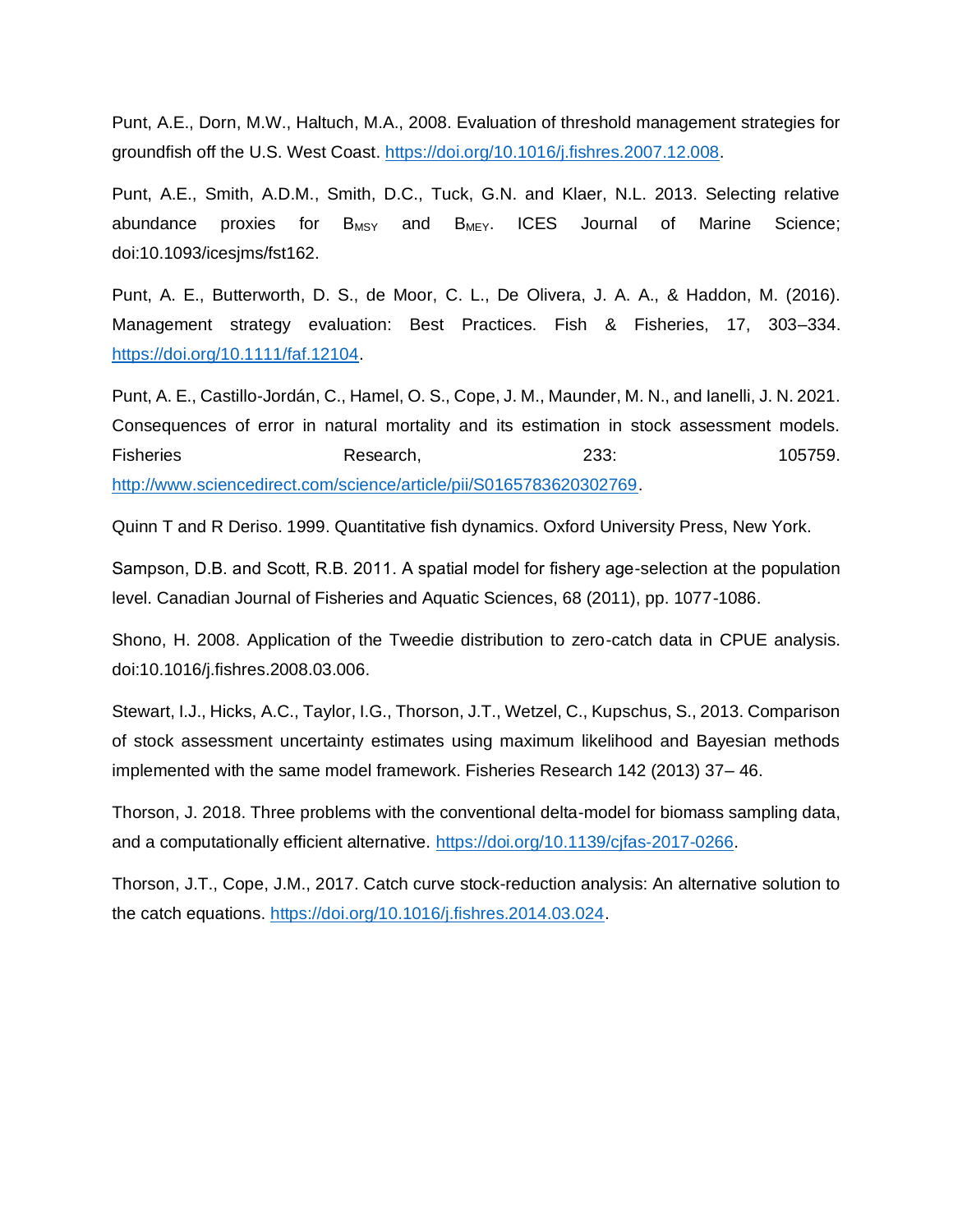# Appendix 1: Background material provided for review

| Document#      | Title                                                                                                                                                                                           | Authors                                                               | Date<br>Submitted                                          |
|----------------|-------------------------------------------------------------------------------------------------------------------------------------------------------------------------------------------------|-----------------------------------------------------------------------|------------------------------------------------------------|
|                | <b>Documents Prepared for the Stock ID</b>                                                                                                                                                      |                                                                       |                                                            |
|                | <b>Process</b>                                                                                                                                                                                  |                                                                       |                                                            |
| SEDAR68-SID-01 | Brief Summary of FWRI-FDM<br>Tag<br><b>Recapture Program</b>                                                                                                                                    | Rachel Germeroth                                                      | 8 April 2019<br>Updated: 3<br>September<br>2019            |
| SEDAR68-SID-02 | Larval dispersal of scamp (Mycteroperca<br><i>phenax</i> ) in the waters off the<br>southeastern United States: Connectivity<br>within and between the Gulf of Mexico<br>and Atlantic Ocean     | J. R. Brothers, M.<br>Karnauskas, C.B.<br>Paris, and K.W.<br>Shertzer | 28 September<br>2019                                       |
| SEDAR68-SID-03 | <b>Preliminary Genetic Stock Assessment</b><br>of Scamp (Mycteroperca phenax) in<br><b>Florida Waters</b>                                                                                       | Elizabeth Wallace                                                     | 26 July 2019<br>Updated: 20<br>September<br>2019           |
| SEDAR68-SID-04 | Population Genetic Analyses of Scamp                                                                                                                                                            | Darden, T. and M.<br>Walker                                           | 26 July 2019<br>Updated: 22<br>August 2019                 |
| SEDAR68-SID-05 | Gulf of Mexico and Atlantic Scamp<br><b>Stock ID Process Final Report</b>                                                                                                                       | <b>Stock ID Panel</b>                                                 | 31 March 2020                                              |
|                |                                                                                                                                                                                                 |                                                                       |                                                            |
|                | <b>Documents Prepared for the Data</b>                                                                                                                                                          |                                                                       |                                                            |
|                | Workshop                                                                                                                                                                                        |                                                                       |                                                            |
| SEDAR68-DW-01  | Standardized video counts of Southeast<br>U.S. Atlantic scamp and yellowmouth<br>grouper (Mycteroperca phenax and<br>Mycteroperca interstitialis) from the<br><b>Southeast Reef Fish Survey</b> | Rob Cheshire and<br>Nathan Bacheler                                   | 7 February<br>2020                                         |
| SEDAR68-DW-02  | Standardized catch rates of scamp and<br>yellowmouth grouper (Mycteroperca<br>phenax and Myteroperca interstitialis) in<br>the southeast U.S. from headboat<br>logbook data                     | Sustainable<br><b>Fisheries Branch</b>                                | 4 March 2020                                               |
| SEDAR68-DW-03  | Standardized catch rates of scamp and<br>yellowmouth grouper (Mycteroperca<br>phenax and Myteroperca interstitialis) in<br>the southeast U.S. from commercial<br>logbook data                   | Sustainable<br><b>Fisheries Branch</b>                                | 2 March 2020<br>Updated: 9<br>March 2020;<br>13 April 2020 |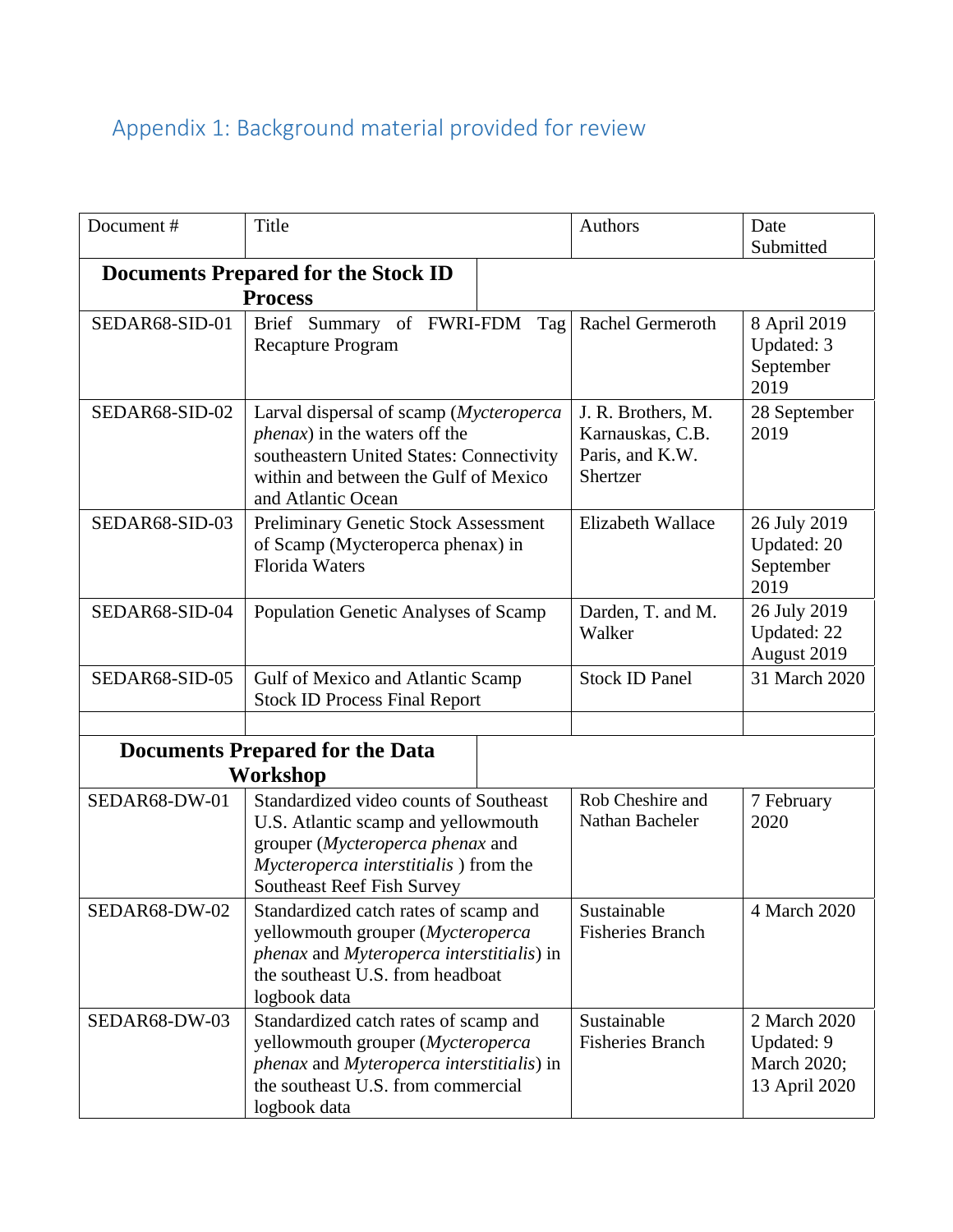| SEDAR68-DW-04 | Scamp/Yellowmouth Grouper Fishery-    | Walter J. Bubley, | 20 February |
|---------------|---------------------------------------|-------------------|-------------|
|               | Independent Indices of Abundance in   | Dawn Glasgow, and | 2020        |
|               | US South Atlantic Waters Based on a   | Tracey I. Smart   |             |
|               | Chevron Video Trap Survey and a Short |                   |             |
|               | <b>Bottom Longline Survey</b>         |                   |             |

| SEDAR68-DW-05 | Reproductive Parameters for South<br>Atlantic Scamp and Yellowmouth<br>Grouper in Support of the SEDAR 68<br><b>Research Track Assessment</b>     | David M. Wyanski,<br>Dawn M. Glasgow,<br>Keilin R.<br>GamboaSalazar, and<br>Wally                                                                          | 4 March 2020<br>Updated: 31<br>October 2020                                                            |
|---------------|---------------------------------------------------------------------------------------------------------------------------------------------------|------------------------------------------------------------------------------------------------------------------------------------------------------------|--------------------------------------------------------------------------------------------------------|
|               |                                                                                                                                                   | J. Bubley                                                                                                                                                  |                                                                                                        |
| SEDAR68-DW-06 | Fisheries-independent data for Scamp<br>(Mycteroperca phenax) from reef-fish<br>visual surveys in the Florida Keys and<br>Dry Tortugas, 1999-2018 | Jessica Keller,<br>Jennifer Herbig, and<br>Alejandro Acosta                                                                                                | 19 February<br>2020                                                                                    |
| SEDAR68-DW-07 | Indices of abundance for Scamp<br>(Mycteroperca phenax) using combined<br>data from three independent video<br>surveys                            | Kevin A.<br>Thompson,<br>Theodore S.<br>Switzer, Mary C.<br>Christman, Sean F.<br>Keenan, Christopher<br>Gardner, Katherine<br>E. Overly, Matt<br>Campbell | 19 February<br>2020<br>Updated: 21<br>October 2020                                                     |
| SEDAR68-DW-08 | Recreational Survey data for Scamp and<br>Yellowmouth Grouper in the<br>South Atlantic                                                            | Vivian M. Matter<br>and Matthew A.<br>Nuttall                                                                                                              | 2 March 2020<br>Updated: 11<br>March 2020<br>Updated: 25<br>August 2020<br>Updated: 27<br>October 2020 |
| SEDAR68-DW-09 | Recreational Survey data for Scamp and<br>Yellowmouth Grouper in the Gulf of<br>Mexico                                                            | Vivian M. Matter<br>and Matthew A.<br>Nuttall                                                                                                              | 2 March 2020<br>Updated: 11<br>March 2020<br>Updated: 25<br>August 2020<br>Updated: 27<br>October 2020 |
| SEDAR68-DW-10 | SEFSC computation of variance<br>estimates for custom data aggregations<br>from the Marine Recreational<br><b>Information Program</b>             | Kyle Dettloff,<br>Vivian M. Matter,<br>and Matthew Nuttall                                                                                                 | 11 March 2020                                                                                          |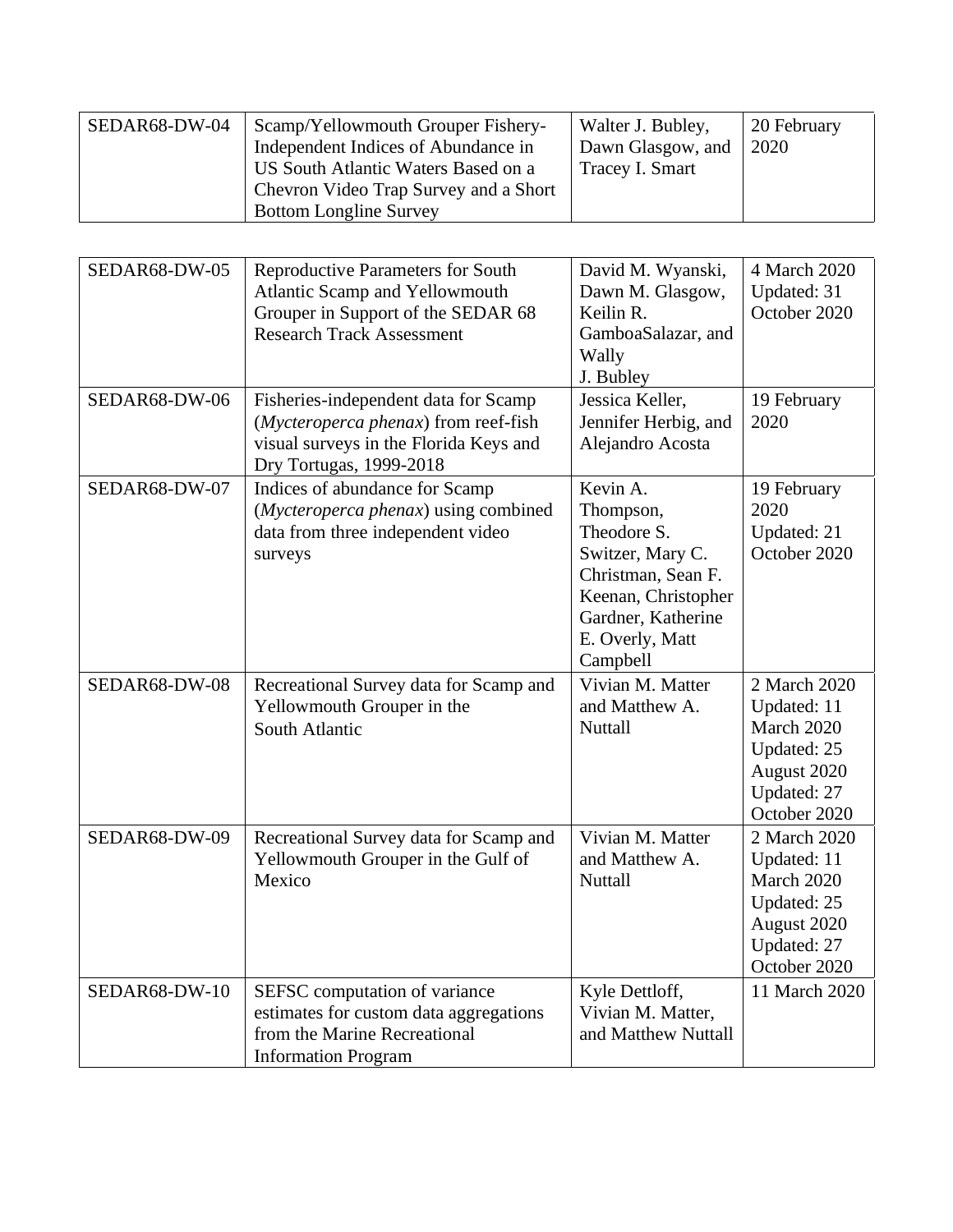| SEDAR68-DW-11 | <b>Estimates of Historic Recreational</b><br>Landings of Scamp and Yellowmouth                                                                          | Ken Brennan                                   | 25 February<br>2020                            |
|---------------|---------------------------------------------------------------------------------------------------------------------------------------------------------|-----------------------------------------------|------------------------------------------------|
|               | Grouper in the South Atlantic Using the<br><b>FHWAR Census Method</b>                                                                                   |                                               | Updated: 29<br>May 2020                        |
| SEDAR68-DW-12 | <b>Estimates of Historic Recreational</b><br>Landings of Scamp and Yellowmouth<br>Grouper in the Gulf of Mexico Using the<br><b>FHWAR Census Method</b> | Ken Brennan                                   | 25 February<br>2020<br>Updated: 29<br>May 2020 |
| SEDAR68-DW-13 | <b>Marine Recreational Information</b><br>Program Metadata for the Atlantic, Gulf<br>of Mexico, and Caribbean regions                                   | Vivian M. Matter<br>and Matthew A.<br>Nuttall | 2 March 2020                                   |

| SEDAR68-DW-14 | <b>SEAMAP Reef Fish Video Survey:</b><br>Relative Indices of Abundance of Scamp                                                                                                                                                               | Matthew D.<br>Campbell, Kevin R.<br>Rademacher, Paul<br>Felts, Brandi Noble,<br>Joseph Salisbury,<br>and John Moser | 20 February<br>2020                                                        |
|---------------|-----------------------------------------------------------------------------------------------------------------------------------------------------------------------------------------------------------------------------------------------|---------------------------------------------------------------------------------------------------------------------|----------------------------------------------------------------------------|
| SEDAR68-DW-15 | Scamp (Mycteroperca phenax) age<br>comparisons between aging labs in the<br><b>Gulf of Mexico and South Atlantic</b>                                                                                                                          | Andrew D.<br>Ostrowski, Jennifer<br>C. Potts, and Eric<br>Fitzpatrick                                               | 31 March 2020                                                              |
| SEDAR68-DW-16 | <b>Commercial Discard Length</b><br>Composition for South Atlantic Scamp<br>and Yellowmouth Grouper                                                                                                                                           | Sarina F. Atkinson                                                                                                  | 5 March 2020<br>Updated: 27<br>August 2020                                 |
| SEDAR68-DW-17 | <b>Commercial Discard Length</b><br>Composition for Gulf of Mexico Scamp<br>and Yellowmouth Grouper                                                                                                                                           | Sarina F. Atkinson                                                                                                  | 5 March 2020<br>Updated: 27<br>August 2020                                 |
| SEDAR68-DW-18 | <b>Standardized Catch Rate Indices for</b><br>Scamp ( <i>Mycteroperca phenax</i> ) and<br>Yellowmouth Grouper (Mycteroperca<br><i>interstitialis</i> ) during 1986-2017 by the<br>U.S. Gulf of Mexico Headboat<br><b>Recreational Fishery</b> | Gulf and Caribbean<br><b>Branch</b>                                                                                 | 2 March 2020<br>Updated: 9<br>June 2020<br>Updated: 10<br>December<br>2020 |
| SEDAR68-DW-19 | Scamp grouper reproduction on the West<br><b>Florida Shelf</b>                                                                                                                                                                                | Susan<br>LowerreBarbieri,<br>Hayden<br>Menendez, Ted<br>Switzer, and<br><b>Claudia Friess</b>                       | 4 March 2020<br>Updated: 2<br>April 2020                                   |
| SEDAR68-DW-20 | Summary of preliminary age, length, and<br>reproduction data for U.S. Gulf of<br>Mexico scamp, Mycteroperca phenax,<br>submitted for SEDAR68                                                                                                  | Veronica Beech,<br>Laura Thornton.<br><b>Beverly Barnett</b>                                                        | 3 March 2020                                                               |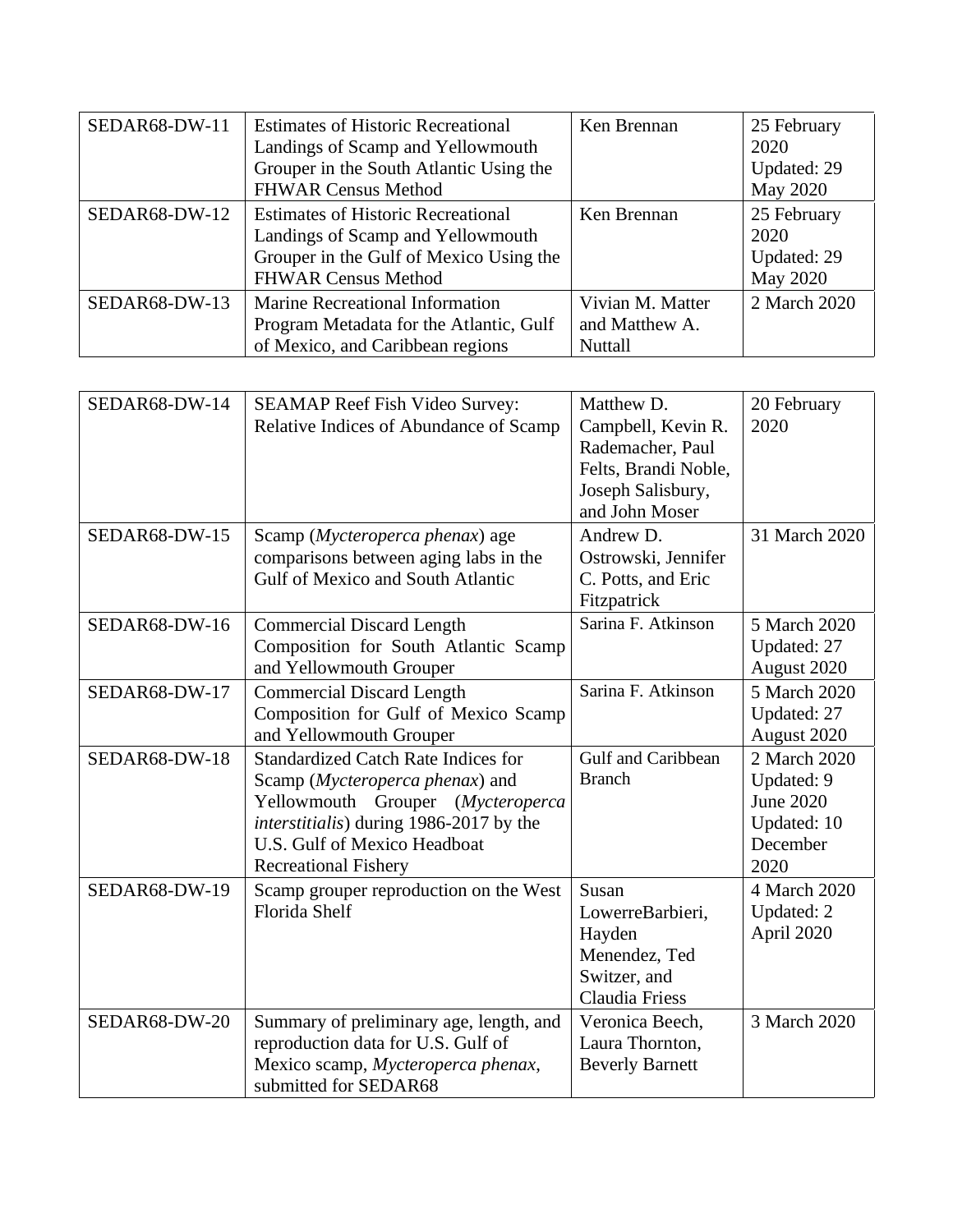| SEDAR68-DW-21 | Summary of preliminary age and length<br>data for U.S. Gulf of Mexico<br>yellowmouth grouper, Mycteroperca<br>interstialis, submitted for SEDAR68                                                                                                           | Laura Thornton,<br>Veronica Beech,<br><b>Beverly Barnett</b>        | 3 March 2020  |
|---------------|-------------------------------------------------------------------------------------------------------------------------------------------------------------------------------------------------------------------------------------------------------------|---------------------------------------------------------------------|---------------|
| SEDAR68-DW-22 | Preliminary Non-Technical Fishery<br>Profile and Limited Data Summary for<br>Scamp, Mycteroperca phenax with<br>Focus on the West Florida Shelf:<br>Application of Electronic Monitoring on<br><b>Commercial Snapper Grouper Bottom</b><br>Longline Vessels | Carole L. Neidig,<br>Daniel Roberts,<br>Max Lee, Ryan<br>Schloesser | 12 March 2020 |
| SEDAR68-DW-23 | <b>Scamp Length Frequency Distributions</b><br>from At-Sea Headboat Surveys in the<br>South Atlantic, 2005 to 2017                                                                                                                                          | Dominique Lazarre,<br>Chris Wilson, Kelly<br>Fitzpatrick            | 1 April 2020  |
| SEDAR68-DW-24 | A Summary of Observer Data from the<br>Size Distribution and Release Condition of                                                                                                                                                                           | Dominique Lazarre                                                   | 1 April 2020  |

|               | Scamp Discards from Recreational Fishery<br>Surveys in the Eastern Gulf of Mexico                                                                                                                                            |                                                                                                             |                                                |
|---------------|------------------------------------------------------------------------------------------------------------------------------------------------------------------------------------------------------------------------------|-------------------------------------------------------------------------------------------------------------|------------------------------------------------|
| SEDAR68-DW-25 | Summary of the SAFMC Scamp Release<br>Citizen Science Pilot Project for SEDAR<br>68                                                                                                                                          | Julia Byrd                                                                                                  | 16 April 2020<br>Updated: 26<br>August 2020    |
| SEDAR68-DW-26 | Voluntary reports of Scamp caught by<br>private recreational anglers in<br>MyFishCount for SEDAR 68                                                                                                                          | Chip Collier                                                                                                | 7 April 2020                                   |
| SEDAR68-DW-27 | Assigning fates in telemetry studies using<br>hidden Markov models: an application to<br>deepwater groupers released with<br>descender devices                                                                               | Brendan J. Runde,<br>Theo Michelot,<br>Nathan M.<br>Bacheler, Kyle W.<br>Shertzer, and<br>Jeffrey A. Buckel | 27 February<br>2020                            |
| SEDAR68-DW-28 | Scamp grouper reproduction in the Gulf<br>of Mexico                                                                                                                                                                          | <b>Susan Lowerre-</b><br>Barbieri, Veronica<br>Beech, and Claudia<br>Friess                                 | 22 May 2020<br>Updated: 2<br>September<br>2020 |
| SEDAR68-DW-29 | <b>Standardized Catch Rate Indices for</b><br>Scamp (Mycteroperca phenax) and<br>Yellowmouth Grouper (Mycteroperca<br>interstitialis) during 1993-2017 by the<br>U.S. Gulf of Mexico Vertical Line and<br>Longline Fisheries | Gulf and Caribbean<br>Branch, SFD                                                                           | 11 September<br>2020                           |
| SEDAR68-DW-30 | <b>CPUE</b> Expansion Estimation for<br><b>Commercial Discards of Gulf of Mexico</b><br>Scamp & Yellowmouth Grouper                                                                                                          | Steven G. Smith,<br>Kevin J. McCarthy,<br><b>Stephanie Martinez</b>                                         | 23 September<br>2020                           |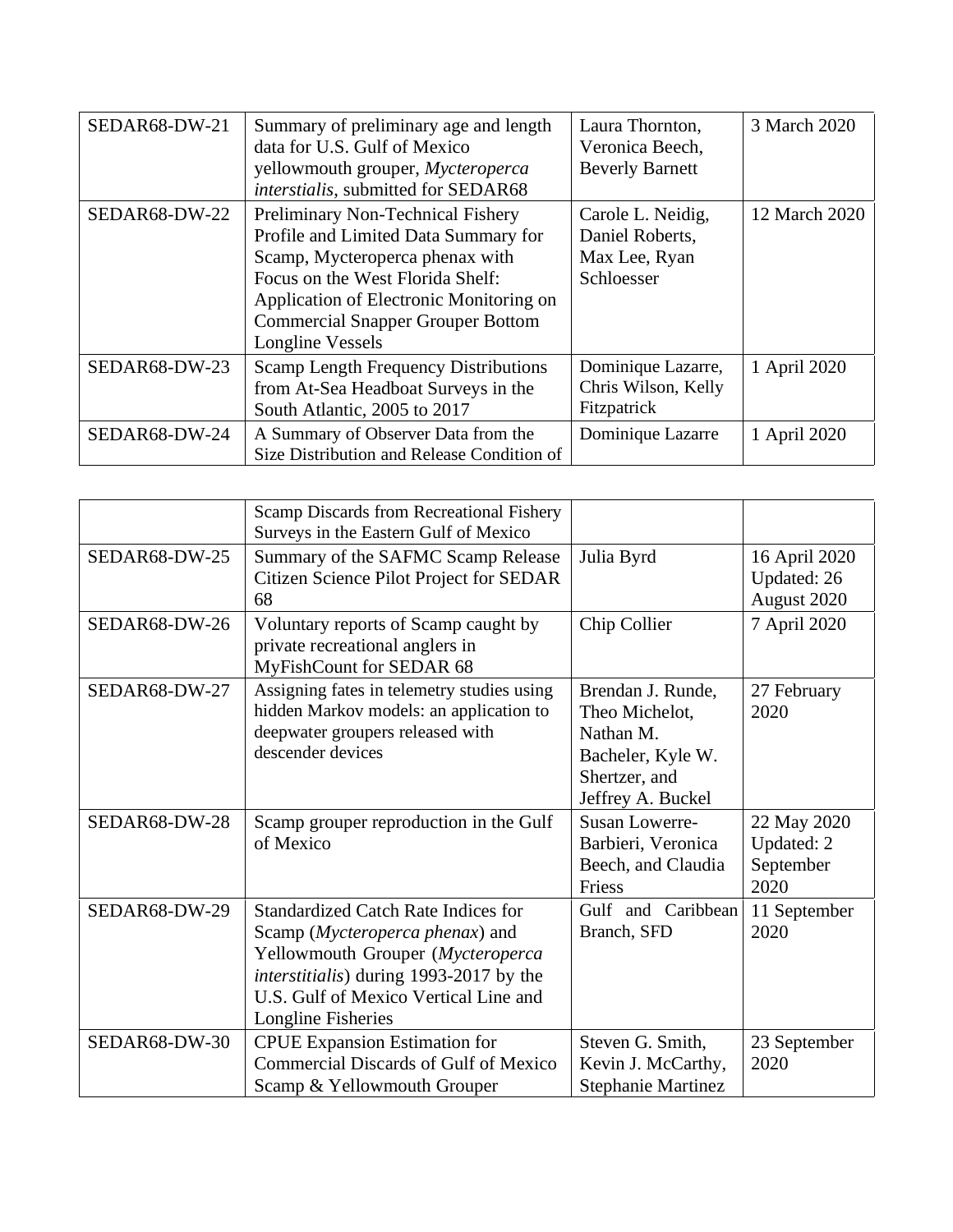| SEDAR68-DW-31 | <b>SEFSC Computation of Uncertainty for</b><br>Southeast Regional Headboat Survey<br>and Total Recreational Landings<br>Estimates, with Applications to SEDAR<br>68 Scamp and Yellowmouth Grouper | Matthew A Nuttall,<br>Kyle Dettloff, Kelly<br>E Fitzpatrick,<br>Kenneth Brennan,<br>and Vivian M<br>Matter                                       | 27 October<br>2020 |
|---------------|---------------------------------------------------------------------------------------------------------------------------------------------------------------------------------------------------|--------------------------------------------------------------------------------------------------------------------------------------------------|--------------------|
| SEDAR68-DW-32 | Discards of scamp ( <i>Rhomboplites</i> )<br><i>aurorubens</i> ) for the headboat fishery in<br>the US South Atlantic                                                                             | Fisheries<br>Ecosystems Branch,<br><b>National Marine</b><br>Fisheries Service,<br><b>Southeast Fisheries</b><br>Science Center,<br>Beaufort, NC | 30 October<br>2020 |
| SEDAR68-DW-33 | Discards of scamp ( <i>Mycteroperca</i><br><i>phenax</i> ) for the headboat fishery in the<br><b>US Gulf of Mexico</b>                                                                            | Fisheries<br>Ecosystems Branch,<br><b>National Marine</b><br>Fisheries Service,<br><b>Southeast Fisheries</b><br>Science Center,<br>Beaufort, NC | 30 October<br>2020 |

| SEDAR68-DW-34 | South Atlantic U.S. scamp<br>(Mycteroperca phenax) age and length<br>composition from the recreational<br>fisheries                                                                 | <b>Fisheries</b><br>Ecosystems Branch,<br><b>National Marine</b><br>Fisheries Service,<br><b>Southeast Fisheries</b><br><b>Science Center</b> | 10 December<br>2020 |
|---------------|-------------------------------------------------------------------------------------------------------------------------------------------------------------------------------------|-----------------------------------------------------------------------------------------------------------------------------------------------|---------------------|
| SEDAR68-DW-35 | Commercial age and length composition<br>weighting for Southeast U.S. scamp and<br>yellowmouth grouper (Mycteroperca<br>phenax and Mycteroperca interstitialis)                     | <b>Sustainable Fisheries</b><br>Branch, National<br><b>Marine Fisheries</b><br>Service, Southeast<br><b>Fisheries Science</b><br>Center       | 12 November<br>2020 |
|               |                                                                                                                                                                                     |                                                                                                                                               |                     |
|               | <b>Documents Prepared for</b>                                                                                                                                                       |                                                                                                                                               |                     |
|               | the Assessment Process                                                                                                                                                              |                                                                                                                                               |                     |
| SEDAR68-AP-01 | Gulf of Mexico Scamp (Mycteroperca<br><i>phenax</i> ) and Yellowmouth Grouper<br>(Mycteroperca interstitialis)<br><b>Commercial and Recreational Length</b><br>and Age Compositions | Molly H. Stevens                                                                                                                              | 27 January<br>2021  |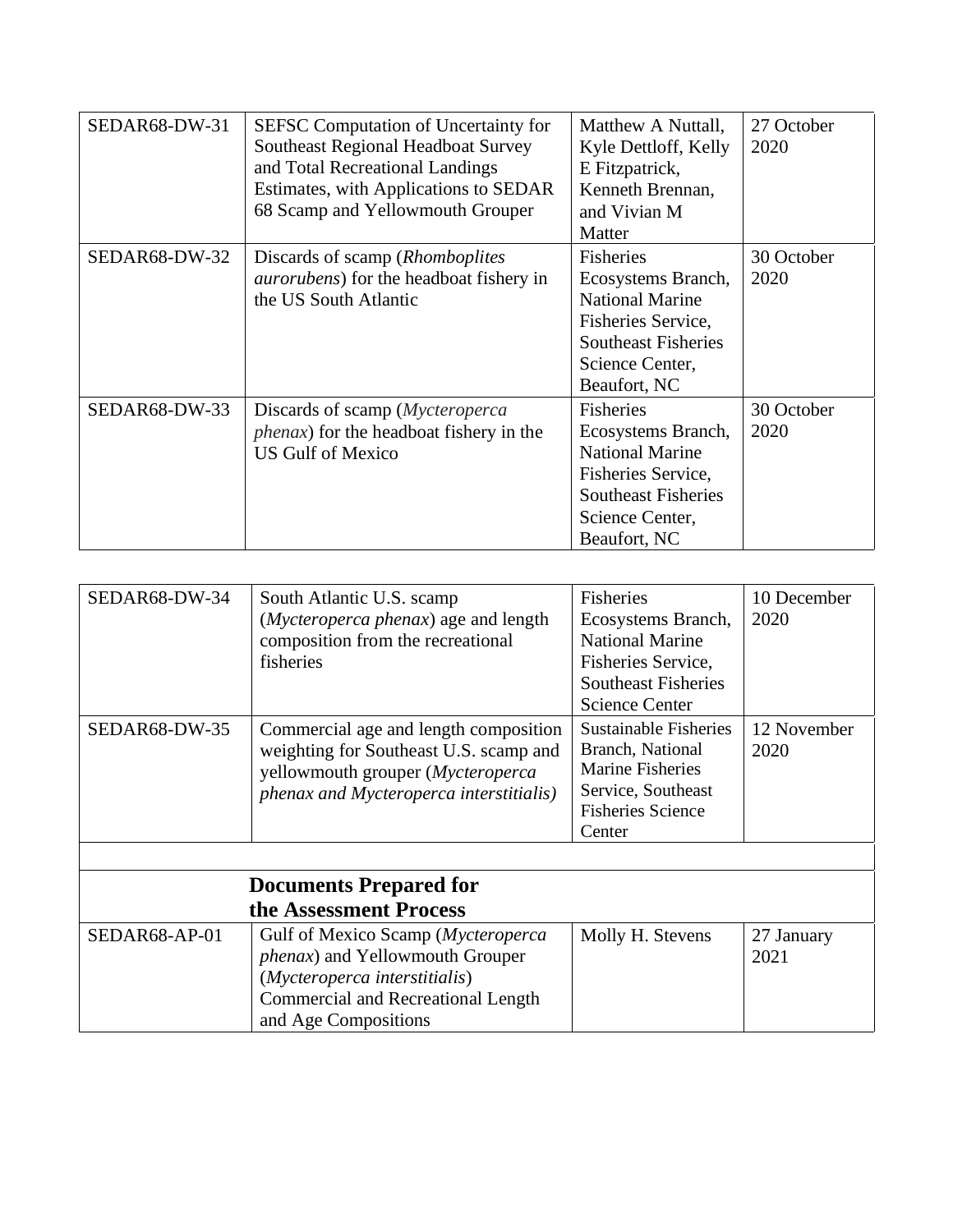| SEDAR68-AP-02 | A description of system dynamics of<br>scamp populations in the Gulf of Mexico<br>and South Atlantic to support ecosystem<br>considerations in the assessment and<br>management process | Matt McPherson<br>and Mandy<br>Karnauskas                                                 | 29 January<br>2021 |
|---------------|-----------------------------------------------------------------------------------------------------------------------------------------------------------------------------------------|-------------------------------------------------------------------------------------------|--------------------|
| SEDAR68-AP-03 | <b>SEDAR 68 Commercial Discard</b><br>Mortality Estimates Based on Observer<br>Data                                                                                                     | <b>Jeff Pulver</b>                                                                        | 9 March 2021       |
| SEDAR68-AP-04 | <b>Estimation of a Commercial Abundance</b><br>Index for Gulf of Mexico Scamp &<br>Yellowmouth Grouper Using Reef Fish<br><b>Observer Data</b>                                          | Steven G. Smith,<br>Skyler Sagarese,<br>Stephanie<br>MartinezRivera,<br>Kevin J. McCarthy | 29 March 2021      |
|               | <b>Documents Prepared for</b>                                                                                                                                                           |                                                                                           |                    |
|               | the Review Workshop                                                                                                                                                                     |                                                                                           |                    |
| SEDAR68-RW-01 | Modeling of recreational landings in Gulf<br>stock assessments                                                                                                                          | Gulf Branch -<br>Sustainable<br><b>Fisheries Division</b>                                 | 10 August<br>2021  |
|               |                                                                                                                                                                                         |                                                                                           |                    |
|               | <b>Final Stock</b>                                                                                                                                                                      |                                                                                           |                    |
|               | <b>Assessment</b>                                                                                                                                                                       |                                                                                           |                    |
|               | <b>Reports</b>                                                                                                                                                                          |                                                                                           |                    |
| SEDAR68-SAR1  | <b>Gulf of Mexico Scamp</b>                                                                                                                                                             | <b>SEDAR 68 Panels</b>                                                                    |                    |
| SEDAR68-SAR2  | <b>Atlantic Scamp</b>                                                                                                                                                                   | <b>SEDAR 68 Panels</b>                                                                    |                    |
|               |                                                                                                                                                                                         |                                                                                           |                    |
|               | <b>Reference Documents</b>                                                                                                                                                              |                                                                                           |                    |
| SEDAR68-RD01  | A retrospective (1979-1996) multispecies<br>assessment of coral reef fish stocks in the<br>Florida Keys                                                                                 | Ault et al. 1997                                                                          |                    |

| SEDAR68-RD02 | Spawning Locations for Atlantic Reef<br>Fishes off the Southeastern U.S.                                                    | Sedberry et al. 2006 |
|--------------|-----------------------------------------------------------------------------------------------------------------------------|----------------------|
| SEDAR68-RD03 | Site Fidelity and Movement of Reef<br>Fishes Tagged at Unreported Artificial<br>Reef Sites off NW Florida                   | Addis et al. 2007    |
| SEDAR68-RD04 | Implications of reef fish movement from<br>unreported artificial reef sites in the<br>northern Gulf of Mexico               | Addis et al. 2013    |
| SEDAR68-RD05 | Comparison of scamp grouper<br>(Mycteroperca phenax), growth off of the<br>West Florida shelf and the coast of<br>Louisiana | Bates 2008           |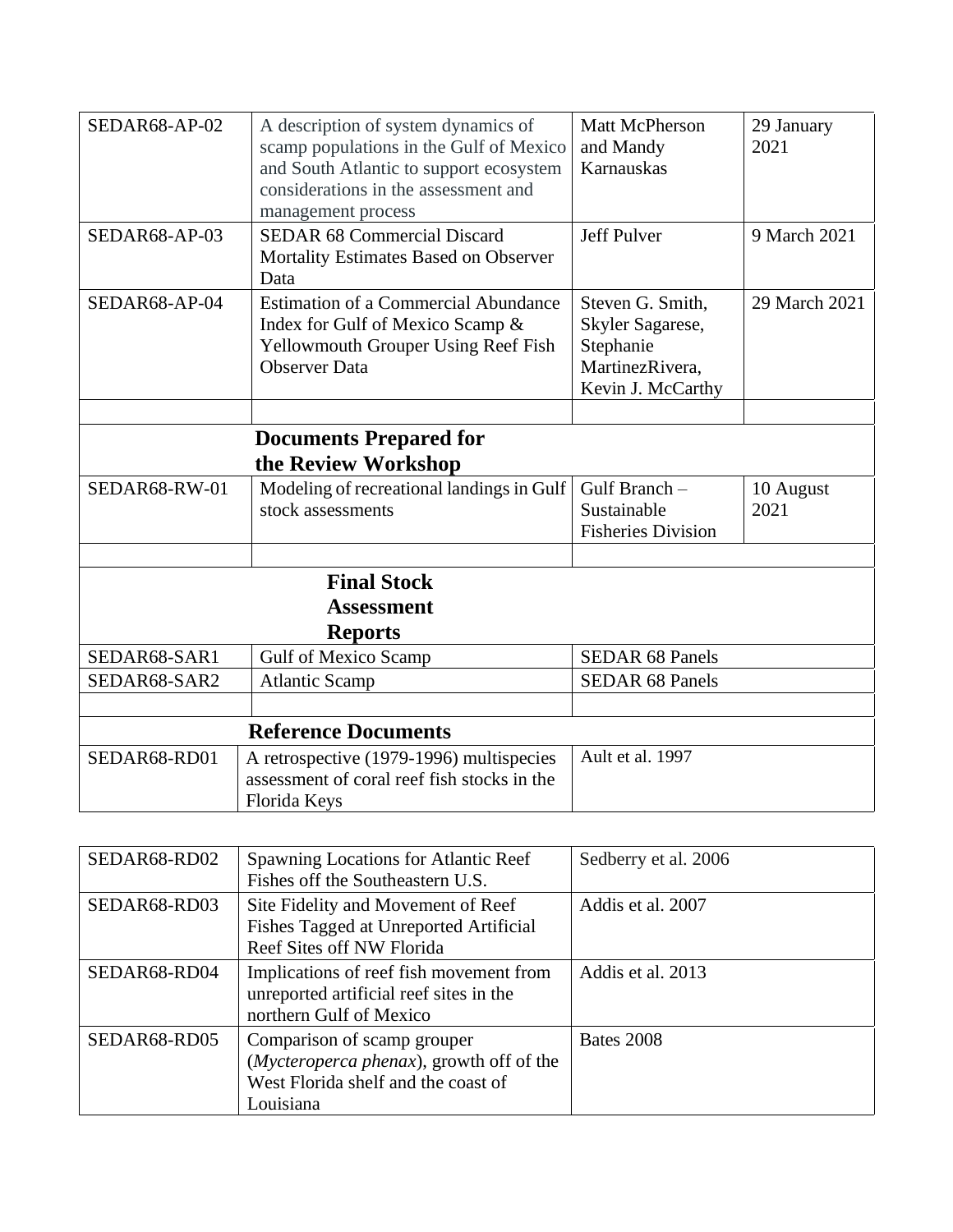| SEDAR68-RD06 | Aspects Of The Life History Of The<br>Yellowmouth Grouper, Mycteroperca<br>interstitialis, In The Eastern Gulf Of<br>Mexico                                                                                      | Bullock and Murphy, 1994     |
|--------------|------------------------------------------------------------------------------------------------------------------------------------------------------------------------------------------------------------------|------------------------------|
| SEDAR68-RD07 | Memoirs of the Hourglass Cruises:<br>Seabasses (Pisces: Serranidae)                                                                                                                                              | Bullock and Smith, 1991      |
| SEDAR68-RD08 | Groupers on the Edge: Shelf Spawning<br>Habitat in and Around Marine Reserves<br>of the Northeastern Gulf of Mexico                                                                                              | Coleman et al. 2014          |
| SEDAR68-RD09 | Decadal fluctuations in life history<br>parameters of scamp (Mycteroperca<br>phenax) collected by commercial handline<br>vessels from the west coast of Florida                                                  | Lombardi-Carlson et al.      |
| SEDAR68-RD10 | A Description of Age, Growth, and<br>Reproductive Life History Traits of<br>Scamps from the Northern Gulf of<br>Mexico                                                                                           | Lombardi-Carlson et al. 2012 |
| SEDAR68-RD11 | Incorporating Mortality from Catch and<br>Release into Yield-per-Recruit Analyses<br>of Minimum-Size Limits                                                                                                      | Waters and Huntsman 1986     |
| SEDAR68-RD12 | Population genetic analysis of red<br>grouper, Epinephelus morio, and scamp,<br>Mycteroperca phenax, from the<br>southeastern U.S. Atlantic and Gulf of<br>Mexico                                                | Zatcoff et al. 2004          |
| SEDAR68-RD13 | Population Assessment of the Scamp,<br>Mycteroperca phenax, from the<br><b>Southeastern United States</b>                                                                                                        | Mancooch et al. 1998         |
| SEDAR68-RD14 | A Preliminary Assessment of the<br>Populations of Seven Species of Grouper<br>(Serranidae, Epinephelinae) in the<br>Western Atlantic Ocean from Cape<br>Hatteras, North Carolina to the Dry<br>Tortugas, Florida | Huntsman et al.              |

| SEDAR68-RD15 | <b>Color Variation And Associated Behavior</b> | Gilmore and Jones 1992 |
|--------------|------------------------------------------------|------------------------|
|              | In The Epinepheline Groupers,                  |                        |
|              | Mycteroperca microlepis (Goode And             |                        |
|              | Bean) And M. Phenax Jordan And Swain           |                        |
| SEDAR68-RD16 | Age, Growth, and Reproduction of               | Harris et al. 2002     |
|              | Scamp, Mycteroperca phenax, in the             |                        |
|              | Southwestern North Atlantic, 1979 -            |                        |
|              | 1997                                           |                        |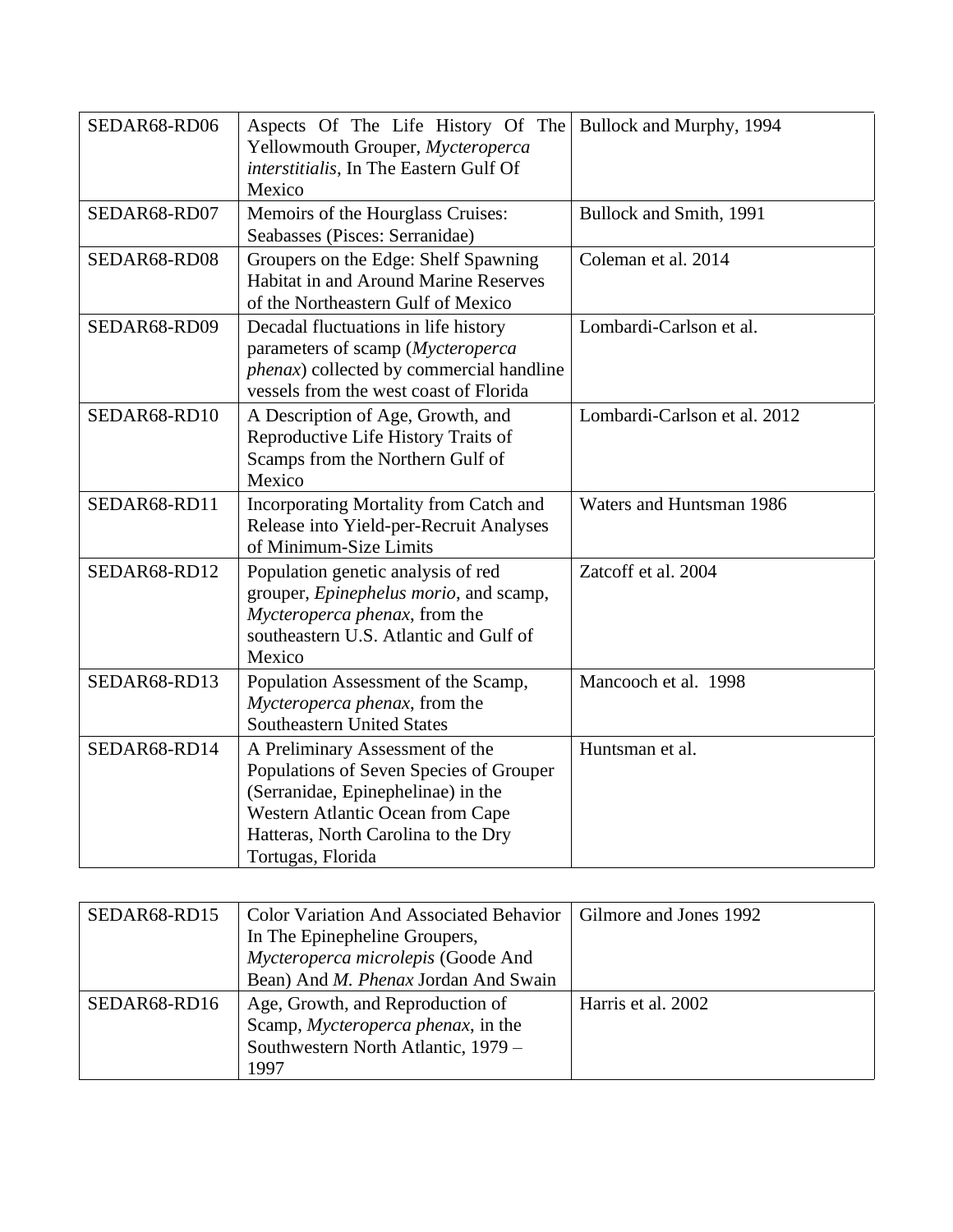| SEDAR68-RD17 | Age, Growth, Mortality, Food and<br>Reproduction of the Scamp,<br>Mycteroperca phenax, Collected off<br>North Carolina and South Carolina                       | Matheson et al. 1986                                                                                                                                                                                                                                                                                                                            |
|--------------|-----------------------------------------------------------------------------------------------------------------------------------------------------------------|-------------------------------------------------------------------------------------------------------------------------------------------------------------------------------------------------------------------------------------------------------------------------------------------------------------------------------------------------|
| SEDAR68-RD18 | <b>Tagging Studies and Diver Observations</b><br>of Fish Populations on Live-Bottom<br>Reefs of the U.S. Southeastern Coast                                     | Parker 1990                                                                                                                                                                                                                                                                                                                                     |
| SEDAR68-RD19 | Age and growth of the yellowedge<br>grouper, Epinephelus flavolimbatus, and<br>the yellowmouth grouper, Mycteroperca<br>interstitialis, off Trinidad and Tobago | Manickchand-Heileman and Phillip<br>2000                                                                                                                                                                                                                                                                                                        |
| SEDAR68-RD20 | Multi-decadal decline in reef fish<br>abundance and species richness in the<br>southeast USA assessed by standardized<br>trap catches                           | Bachelor and Smart 2016                                                                                                                                                                                                                                                                                                                         |
| SEDAR68-RD21 | Aspects Of The Life History Of The<br>Yellowmouth Grouper, Mycteroperca<br>interstitialis, In The Eastern Gulf Of<br>Mexico                                     | Bullock and Murphy 1994                                                                                                                                                                                                                                                                                                                         |
| SEDAR68-RD22 | Age, Growth, and Mortality of<br>Yellowmouth<br>Grouper<br>from<br>the<br><b>Southeastern United States</b>                                                     | Burton et al. 2014                                                                                                                                                                                                                                                                                                                              |
| SEDAR68-RD23 | South Carolina Marine Game Fish<br>Tagging Program 1978 -2009                                                                                                   | Robert K. Wiggers                                                                                                                                                                                                                                                                                                                               |
| SEDAR68-RD24 | Decadal-scale decline of scamp<br>(Mycteroperca phenax) abundance along<br>the southeast United States Atlantic coast                                           | Nathan M. Bacheler and Joseph C.<br>Ballenger                                                                                                                                                                                                                                                                                                   |
| SEDAR68-RD25 | Timing and locations of reef fish<br>spawning off the southeastern United<br><b>States</b>                                                                      | Nicholas A. Farmer, William D.<br>Heyman, Mandy Karnauskas,<br>Shinichi Kobara, Tracey I. Smart,<br>Joseph C. Ballenger, Marcel J. M.<br>Reichert, David M. Wyanski,<br>Michelle S. Tishler, Kenyon C.<br>Lindeman, Susan K. Lowerre-<br>Barbieri, Theodore S. Switzer, Justin<br>J. Solomon, Kyle McCain, Mark<br>Marhefka, George R. Sedberry |

| SEDAR68-RD26 | Developmental patterns within a<br>multispecies reef fishery: management<br>applications for essential fish habitats and<br>protected areas | Kenyon C. Lindeman, Roger<br>Pugliese, Gregg T. Waugh, and Jerald<br>S. Ault |
|--------------|---------------------------------------------------------------------------------------------------------------------------------------------|------------------------------------------------------------------------------|
| SEDAR68-RD27 | Ingress of postlarval gag, Mycteroperca<br>microlepis (Pisces: Serranidae)                                                                  | Paula Keener, G. David Johnson,<br>Bruce                                     |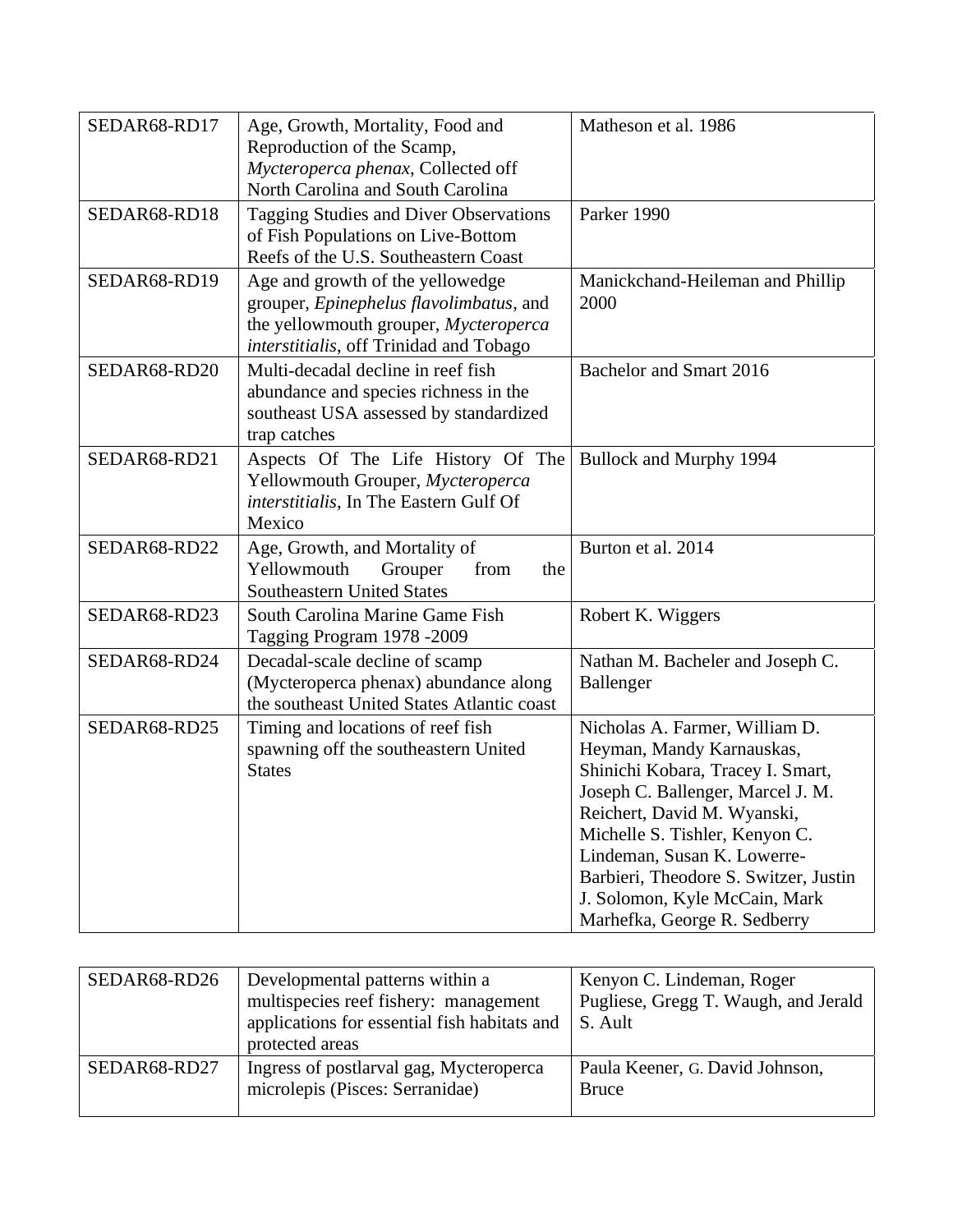|              |                                                                                                                                                | W Stender, Edward B. Brothers and<br>Howard R. Beatty                           |
|--------------|------------------------------------------------------------------------------------------------------------------------------------------------|---------------------------------------------------------------------------------|
| SEDAR68-RD28 | Survival estimates for demersal reef fishes<br>released by anglers                                                                             | Mark R. Collins                                                                 |
| SEDAR68-RD29 | Commercial catch composition with<br>discard and immediate release mortality<br>proportions off the southeastern coast of<br>the United States | Jessica A. Stephen, Patrick J. Harris                                           |
| SEDAR68-RD30 | Discard composition and release fate in<br>the snapper and grouper commercial<br>hook-and-line fishery in North Carolina,<br><b>USA</b>        | P.J. Rudershausen, J.A. Buckel, and<br>E.H. Williams                            |
| SEDAR68-RD31 | Sink or swim? Factors affecting<br>immediate discard mortality for the Gulf<br>of Mexico commercial reef fish fishery                          | J.R. Pulver                                                                     |
| SEDAR68-RD32 | SEDAR 33-DW-19: A meta-data analysis<br>of discard mortality estimates for gag<br>grouper and greater amberjack                                | Linda Lombardi, Matthew D.<br>Campbell, Beverly Sauls, and Kevin<br>J. McCarthy |
| SEDAR68-RD33 | Potential survival of released groupers<br>caught deeper than 40 m based on<br>shipboard and in-situ observations, and<br>tag-recapture data   | Raymond R. Wilson, Jr. and Karen M.<br><b>Burns</b>                             |
| SEDAR68-RD34 | <b>Scamp Fishery Performance Report</b>                                                                                                        | <b>SAFMC Snapper Grouper Advisory</b><br>Panel                                  |
| SEDAR68-RD35 | Hierarchical analysis of multiple noisy<br>abundance indices                                                                                   | Paul B. Conn                                                                    |
| SEDAR68-RD36 | <b>SAFMC SSC MRIP Workshop Report</b>                                                                                                          | <b>SAFMC SSC</b>                                                                |
| SEDAR68-RD37 | <b>Catch Characterization and Discards</b><br>within the Snapper Grouper Vertical<br>Hook-and-Line Fishery                                     | <b>Gulf and South Atlantic Fisheries</b><br>Foundation                          |
| SEDAR68-RD38 | A Continuation of Catch Characterization<br>and Discards within the Snapper Grouper<br>Vertical Hook-and-Line Fishery                          | <b>Gulf and South Atlantic Fisheries</b><br>Foundation                          |
| SEDAR68-RD39 | Continuation of Catch Characterization<br>and Discards within the Snapper Grouper<br>Vertical Hook-and-Line Fishery                            | <b>Gulf and South Atlantic Fisheries</b><br>Foundation                          |
| SEDAR68-RD40 | <b>Descender Devices are Promising Tools</b><br>for Increasing Survival in Deepwater<br>Groupers                                               | Brendan J. Runde and Jeffrey A.<br><b>Buckel</b>                                |
| SEDAR68-RD41 | Something's Fishy with Scamp Response<br>Summary                                                                                               | <b>GMFMC</b>                                                                    |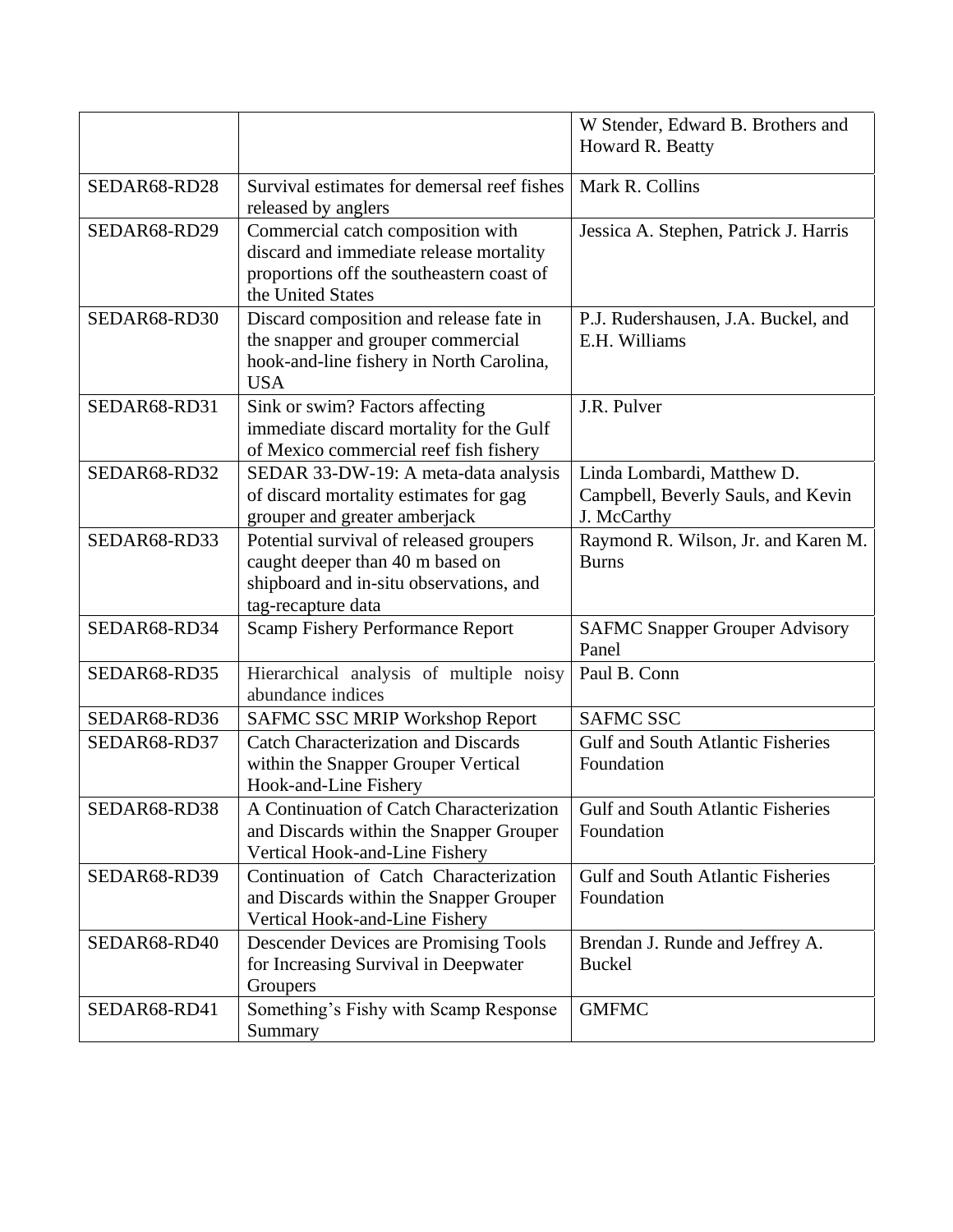| SEDAR68-RD42 | Application of three-dimensional acoustic<br>telemetry to assess the effects of rapid | Erin Collings Bohaboy, Tristan L.<br>Guttridge, Neil Hammerschlag, |
|--------------|---------------------------------------------------------------------------------------|--------------------------------------------------------------------|
|              | recompression on reef fish discard                                                    | Maurits P. M. Van Zinnicq                                          |
|              | mortality                                                                             | Bergmann, and William F. Patterson                                 |
|              |                                                                                       | III1                                                               |
| SEDAR68-RD43 | Length selectivity of commercial fish                                                 | Tim J. Langlois, Stephen J. Newman,                                |
|              | traps assessed from in situ comparisons                                               | Mike Cappo, Euan S. Harvey, Ben M.                                 |
|              | with stereo-video: Is there evidence of                                               | Rome, Craig L. Skepper, Corey B.                                   |
|              | sampling bias?                                                                        | Wakefield                                                          |
| SEDAR68-RD44 | <b>Changes in Reef Fish Community</b>                                                 | Justin P. Lewis, Joseph H. Tarnecki,                               |
|              | Structure Following<br>the<br>Deepwater                                               | Steven B. Garner, David D. Chagaris                                |
|              | Horizon Oil Spill                                                                     | & William F. Patterson III                                         |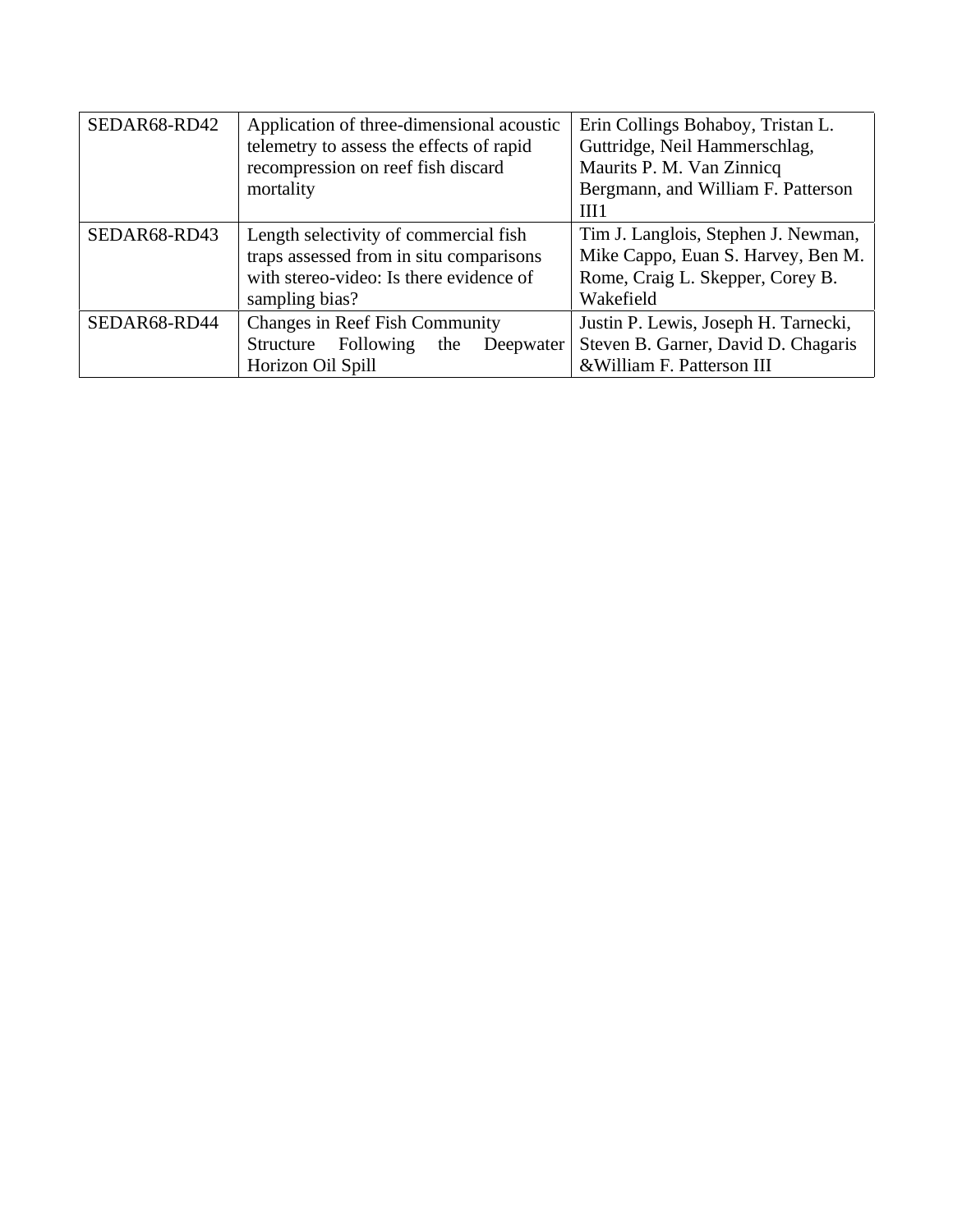## Appendix 2: Performance Work Statement

**Performance Work Statement (PWS) National Oceanic and Atmospheric Administration (NOAA) National Marine Fisheries Service (NMFS) Center for Independent Experts (CIE) Program External Independent Peer Review**

## **SEDAR 68 Atlantic and Gulf of Mexico Scamp Assessment Review**

### **Background**

The National Marine Fisheries Service (NMFS) is mandated by the Magnuson-Stevens Fishery Conservation and Management Act, Endangered Species Act, and Marine Mammal Protection Act to conserve, protect, and manage our nation's marine living resources based upon the best scientific information available (BSIA). NMFS science products, including scientific advice, are often controversial and may require timely scientific peer reviews that are strictly independent of all outside influences. A formal external process for independent expert reviews of the agency's scientific products and programs ensures their credibility. Therefore, external scientific peer reviews have been and continue to be essential to strengthening scientific quality assurance for fishery conservation and management actions.

Scientific peer review is defined as the organized review process where one or more qualified experts review scientific information to ensure quality and credibility. These expert(s) must conduct their peer review impartially, objectively, and without conflicts of interest. Each reviewer must also be independent from the development of the science, without influence from any position that the agency or constituent groups may have. Furthermore, the Office of Management and Budget (OMB), authorized by the Information Quality Act, requires all federal agencies to conduct peer reviews of highly influential and controversial science before dissemination, and that peer reviewers must be deemed qualified based on the OMB Peer Review Bulletin standards.

[\(http://www.cio.noaa.gov/services\\_programs/pdfs/OMB\\_Peer\\_Review\\_Bulletin\\_m05-03.pdf\)](http://www.cio.noaa.gov/services_programs/pdfs/OMB_Peer_Review_Bulletin_m05-03.pdf). Further information on the CIE program may be obtained from [www.ciereviews.org.](http://www.ciereviews.com/)

#### **Scope**

The **SouthEast Data, Assessment, and Review (SEDAR)** is the cooperative process by which stock assessment projects are conducted in NMFS' Southeast Region. SEDAR was initiated to improve planning and coordination of stock assessment activities and to improve the quality and reliability of assessments.

SEDAR 68 will be a CIE assessment review conducted for Atlantic and Gulf of Mexico Scamp Grouper. There are two separate models to be reviewed: one for the US Atlantic, and one for the Gulf of Mexico. The review workshop provides an independent peer review of SEDAR stock assessments. The term review is applied broadly, as the review panel may request additional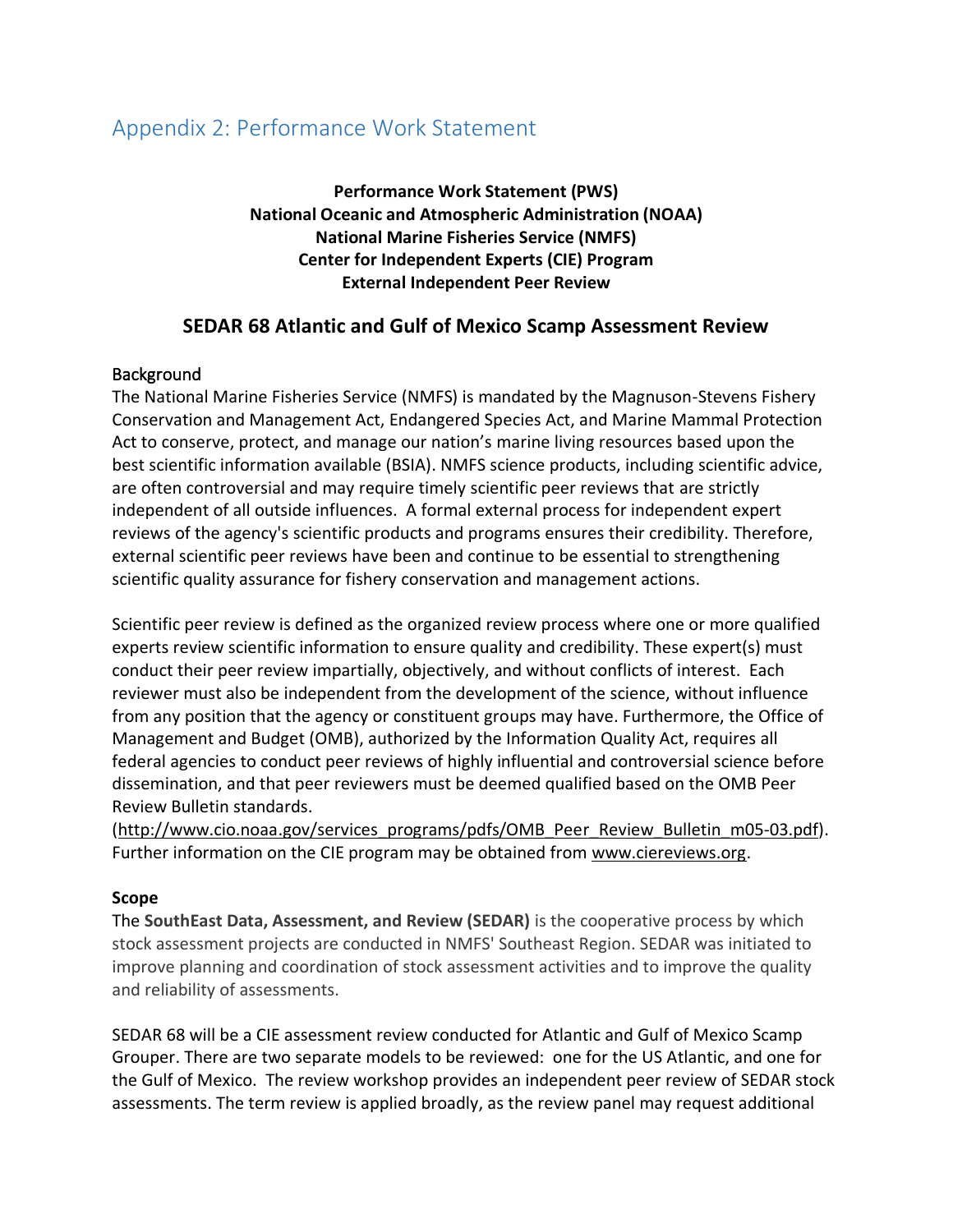analyses, error corrections and sensitivity runs of the assessment models provided by the assessment panel. The review panel is ultimately responsible for ensuring that the best possible assessment is provided through the SEDAR process. The specified format and contents of the individual peer review reports are found in **Annex 1**. The Terms of Reference (TORs) of the peer review are listed in **Annex 2**. The tentative agenda of the panel review meeting is attached in **Annex 3** and the technical specifications required for this review are listed in **Annex 4.**

### **Requirements**

NMFS requires three (3) reviewers to conduct an impartial and independent peer review in accordance with the Performance Work Statement (PWS), OMB guidelines, and the TORs below. The reviewers shall have a working knowledge in stock assessment, statistics, fisheries science, and marine biology sufficient to complete the primary task of providing peer-review advice in compliance with the workshop Terms of Reference fisheries stock assessment.

### **Tasks for Reviewers**

- **1)** Two weeks before the peer review, the Project Contacts will send (by electronic mail or make available at an FTP site) to the CIE reviewers the necessary background information and reports for the peer review. In the case where the documents need to be mailed, the Project Contacts will consult with the contractor on where to send documents. CIE reviewers are responsible only for the pre-review documents that are delivered to the reviewer in accordance to the PWS scheduled deadlines specified herein. The CIE reviewers shall read all documents in preparation for the peer review.
- **2)** Additionally, during the week of August 16, 2021 prior to the peer review, the CIE reviewers will participate in a test to confirm that they have the necessary technical (hardware, software, etc.) capabilities to participate in the virtual panel in advance of the review meeting. This review's Project Contacts will provide the information for the arrangements for this test.
- **3)** Attend and participate in a virtual review meeting. The meeting will consist of presentations by NOAA and other scientists, stock assessment authors and others to facilitate the review, to answer any questions from the reviewers, and to provide any additional information required by the reviewers.
- **4)** After the review meeting, reviewers shall conduct an independent peer review report in accordance with the requirements specified in this PWS, OMB guidelines, and TORs, in adherence with the required formatting and content guidelines; reviewers are not required to reach a consensus.
- **5)** Each reviewer should assist the Chair of the meeting with contributions to the summary report.
- **6)** Deliver their reports to the Government according to the specified milestones dates.

#### **Place of Performance**

The place of performance shall be online via GoToWebinar.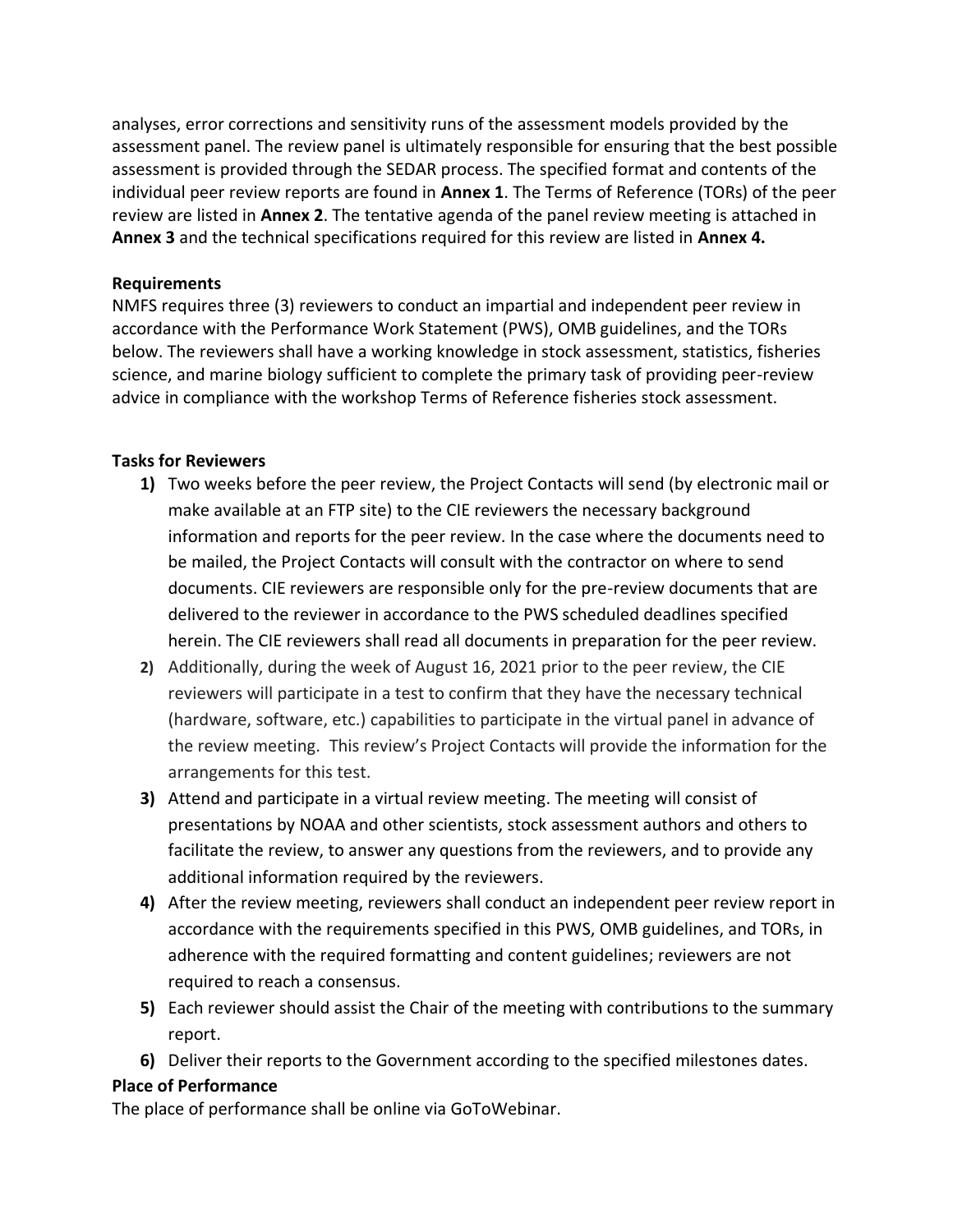### **Period of Performance**

The period of performance shall be from the time of award through October 2021. Each CIE reviewer's duties shall not exceed 14 days to complete all required tasks.

**Schedule of Milestones and Deliverables:** The contractor shall complete the tasks and deliverables in accordance with the following schedule.

| <b>Schedule</b>                      | <b>Milestones and Deliverables</b>                                           |
|--------------------------------------|------------------------------------------------------------------------------|
| Within two weeks<br>of award         | Contractor selects and confirms reviewers                                    |
|                                      |                                                                              |
| 2 weeks prior to<br>the panel review | Contractor provides the pre-review documents to the reviewers                |
| August 30-31 and                     | Panel will attend and participate in review webinars lasting approximately 7 |
| September 1-3                        | hours one Days One and Two, and four and a half hours each of the            |
| 2021                                 | remaining days. Webinars will be held between the hours of 8 am -8 pm ET     |
| Approximately 3                      | Contractor receives draft reports                                            |
| weeks later                          |                                                                              |
| Within 2 weeks of                    |                                                                              |
| receiving draft                      | Contractor submits final reports to the Government                           |
| reports                              |                                                                              |

#### **Applicable Performance Standards**

The acceptance of the contract deliverables shall be based on three performance standards: (1) The reports shall be completed in accordance with the required formatting and content; (2) The reports shall address each TOR as specified; and (3) The reports shall be delivered as specified in the schedule of milestones and deliverables.

#### **Travel**

Since this is a virtual panel review travel is neither required nor authorized for this contract.

## **Restricted or Limited Use of Data**

The contractors may be required to sign and adhere to a non-disclosure agreement.

## **Project Contacts:**

Larry Massey – NMFS Project Contact 150 Du Rhu Drive, Mobile, AL 36608 (386) 561-7080 [larry.massey@noaa.gov](https://mail.google.com/mail/?view=cm&fs=1&tf=1&to=larry.massey@noaa.gov&su=&body=)

Julie A Neer - SEDAR Coordinator Science and Statistics Program South Atlantic Fishery Management Council 4055 Faber Place Drive, Suite 201 North Charleston, SC 29405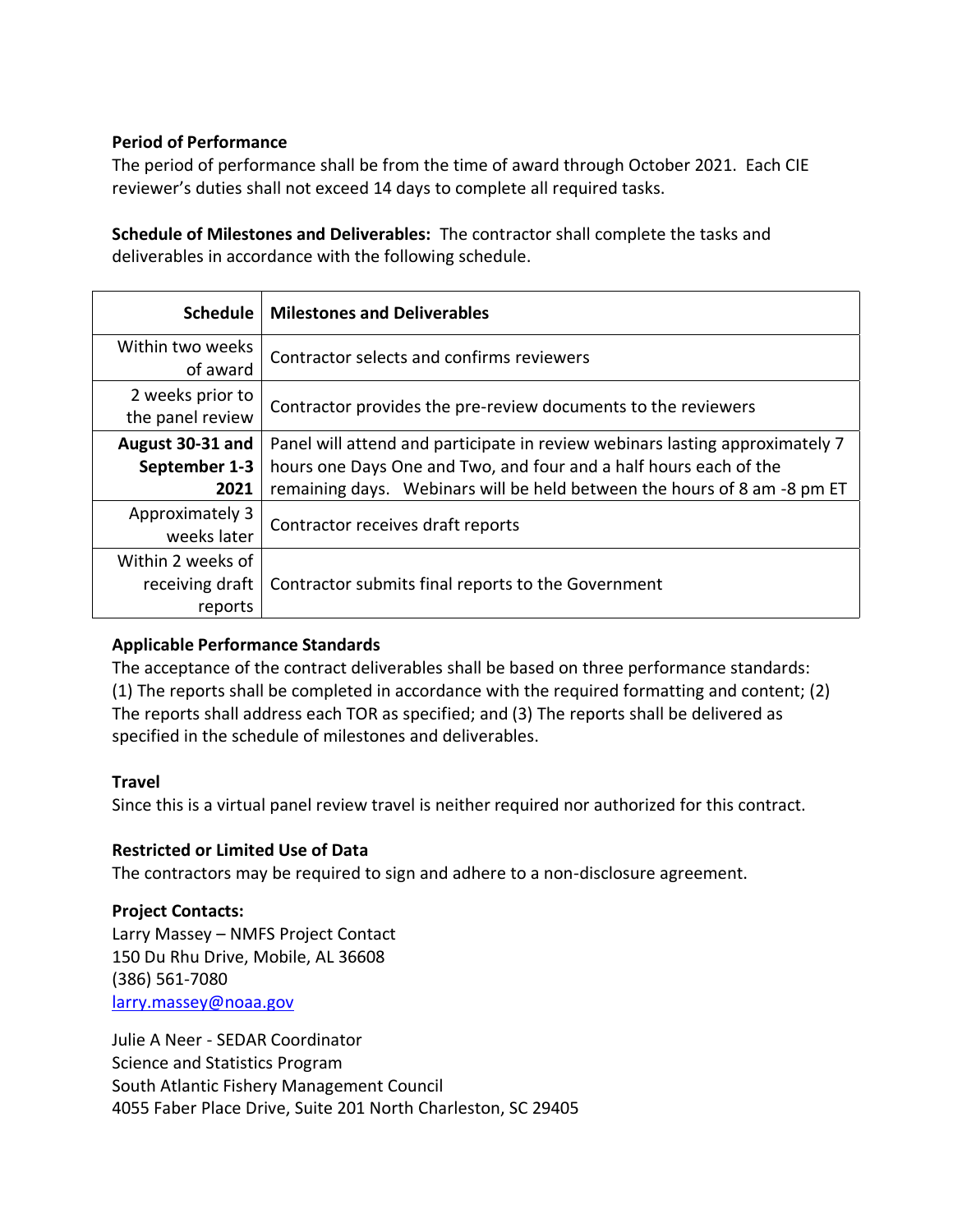[Julie.neer@safmc.net](mailto:Julie.neer@safmc.net)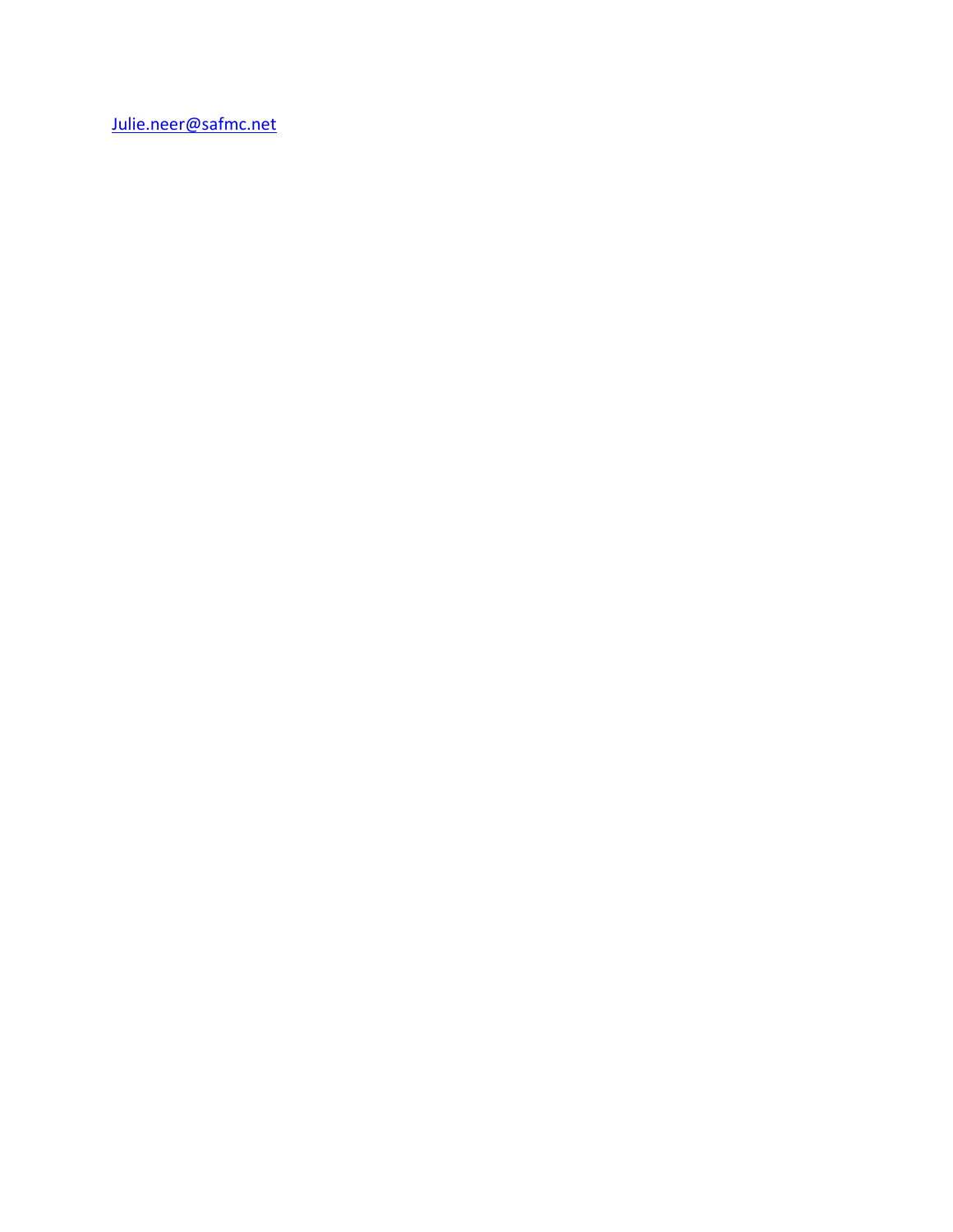#### **Annex 1: Peer Review Report Requirements**

- 1. The report must be prefaced with an Executive Summary providing a concise summary of the findings and recommendations, and specify whether the science reviewed is the best scientific information available.
- 2. The report must contain a background section, description of the individual reviewers' roles in the review activities, summary of findings for each TOR in which the weaknesses and strengths are described, and conclusions and recommendations in accordance with the TORs.

a. Reviewers must describe in their own words the review activities completed during the panel review meeting, including a brief summary of findings, of the science, conclusions, and recommendations.

b. Reviewers should discuss their independent views on each TOR even if these were consistent with those of other panelists, but especially where there were divergent views.

c. Reviewers should elaborate on any points raised in the summary report that they believe might require further clarification.

d. Reviewers shall provide a critique of the NMFS review process, including suggestions for improvements of both process and products.

e. The report shall be a stand-alone document for others to understand the weaknesses and strengths of the science reviewed, regardless of whether or not they read the summary report. The report shall represent the peer review of each TOR, and shall not simply repeat the contents of the summary report.

3. The report shall include the following appendices:

Appendix 1: Bibliography of materials provided for review Appendix 2: A copy of this Performance Work Statement Appendix 3: Panel membership or other pertinent information from the panel review meeting.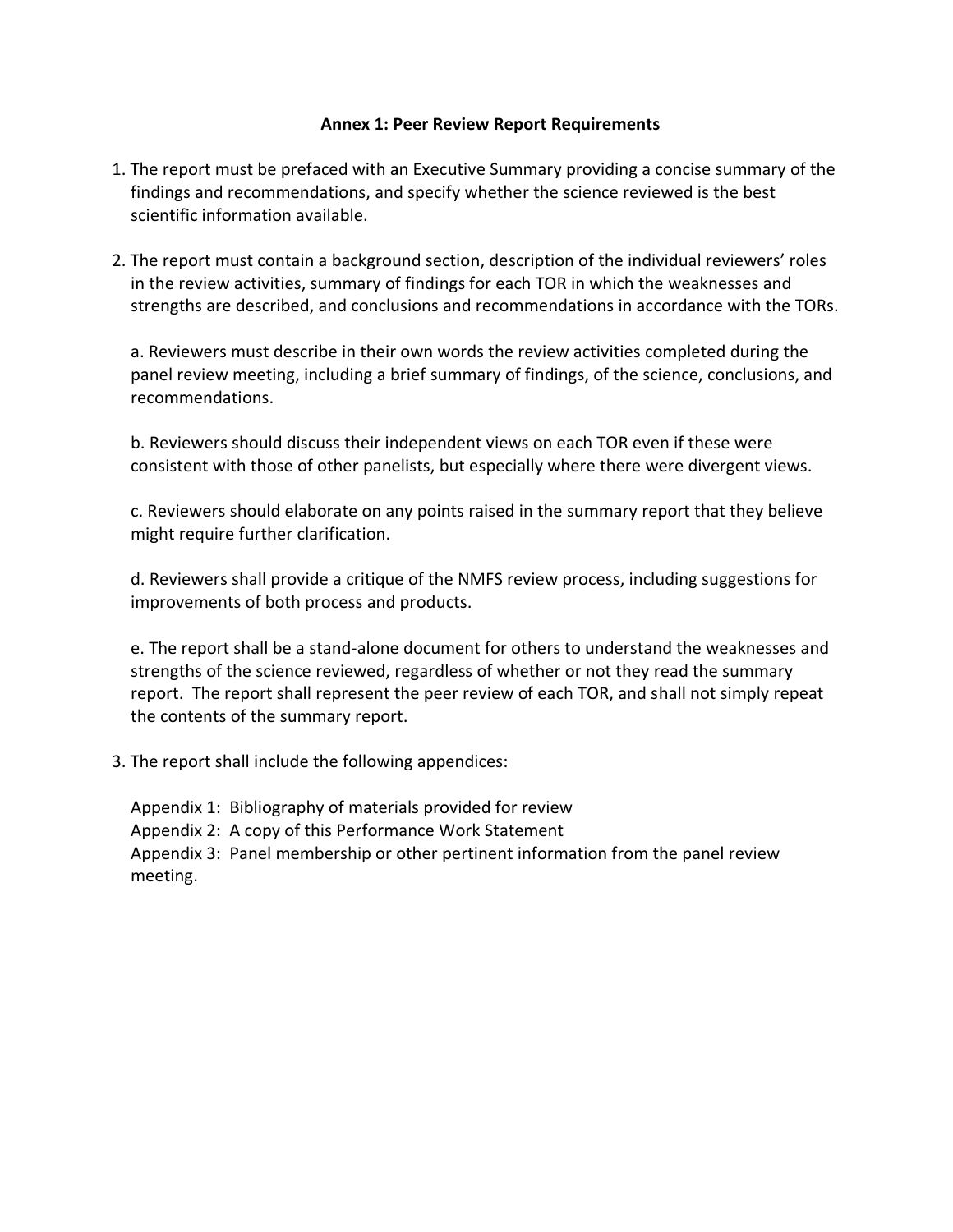## **Annex 2: Terms of Reference for the Peer Review SEDAR 68 Atlantic and Gulf of Mexico Scamp Assessment Review Workshop Terms of Reference**

## **Review Workshop Terms of Reference**

- 1. Evaluate the data used in the assessment, including discussion of the strengths and weaknesses of data sources and decisions. Consider the following:
	- Are data decisions made by the DW and AW justified?
	- Are data uncertainties acknowledged, reported, and within normal or expected levels?
	- Is the appropriate model applied properly to the available data?
	- Are input data series sufficient to support the assessment approach?
- 2. Evaluate and discuss the strengths and weaknesses of the methods used to assess the stock, taking into account the available data. Consider the following:
	- Are methods scientifically sound and robust?
	- Are priority modeling issues clearly stated and addressed?
	- Are the methods appropriate for the available data?
	- Are assessment models configured properly and used in a manner consistent with standard practices?
- 3. Consider how uncertainties in the assessment, and their potential consequences, are addressed.
	- Comment on the degree to which methods used to evaluate uncertainty reflect and capture the significant sources of uncertainty in the population, data sources, and assessment methods.
	- Comment on the likely relationship of this variability with possible ecosystem or climate factors and possible mechanisms for encompassing this into management reference points.
- 4. Provide, or comment on, recommendations to improve the assessment
	- Consider the research recommendations provided by the Data and Assessment workshops in the context of overall improvement to the assessment, and make any additional research recommendations warranted.
	- If applicable, provide recommendations for improvement or for addressing any inadequacies identified in the data or assessment modeling. These recommendations should be described in sufficient detail for application, and should be practical for short-term implementation (e.g., achievable within ~6 months). Longer-term recommendations should instead be listed as research recommendations above.
- 5. Provide recommendations on possible ways to improve the Research Track Assessment process.
- 6. Prepare a Review Workshop Summary Report describing the Panel's evaluation of the Research Track stock assessment and addressing each Term of Reference.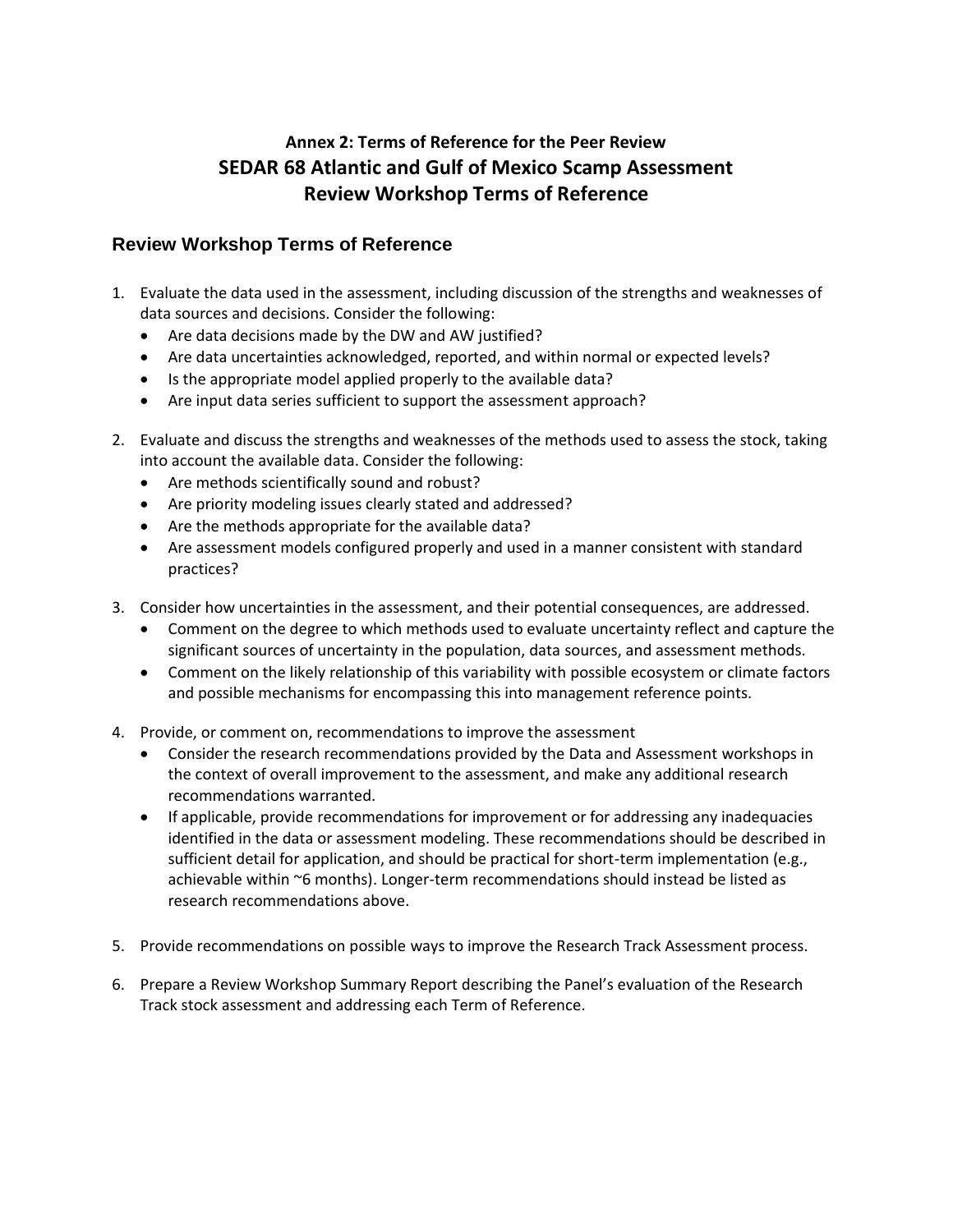## **Annex 3: Tentative Agenda - SEDAR 68 Atlantic and Gulf of Mexico Scamp Assessment Review**

**Via webinar** 

## **August 30 - September 3, 2021**

*Each of the first two days will likely consist of a 7-hour long webinar held between the times of 8 am and 8 pm ET The remaining days will likely consist of 4.5 hour long webinars The start and end times of each webinar are dependent on CIE and analyst availability*

| <b>August 30-</b> Introductions and Opening Remarks | Coordinator          |
|-----------------------------------------------------|----------------------|
| - Agenda Review, TOR, Task Assignments              |                      |
| <b>Assessment Presentations</b>                     | <b>Lead Analysts</b> |
| August 31 – Assessment Presentation continued       | <b>Lead Analysts</b> |

*August 30 - 31 Goals: Initial presentations completed, sensitivities and modifications identified.*

| September 1 - | Panel Discussion<br>- Review additional analyses, sensitivities                          | Chair |
|---------------|------------------------------------------------------------------------------------------|-------|
|               | - Consensus recommendations and comments                                                 | Chair |
|               | September 1 Goals: Final sensitivities identified, preferred models selected, projection |       |

*September 1 Goals: Final sensitivities identified, preferred models selected, projection approaches approved, Summary report drafts begun*

| September 2 - Panel Discussion               | <b>Chair</b> |
|----------------------------------------------|--------------|
| - Final sensitivities reviewed.              |              |
| - Projections reviewed.                      |              |
| September 3 Panel Discussion or Work Session | <b>Chair</b> |
| - Review Consensus Reports                   |              |

*September 2 and 3 Goals: Complete assessment work and discussions. Final results available. Draft Summary Report reviewed.*